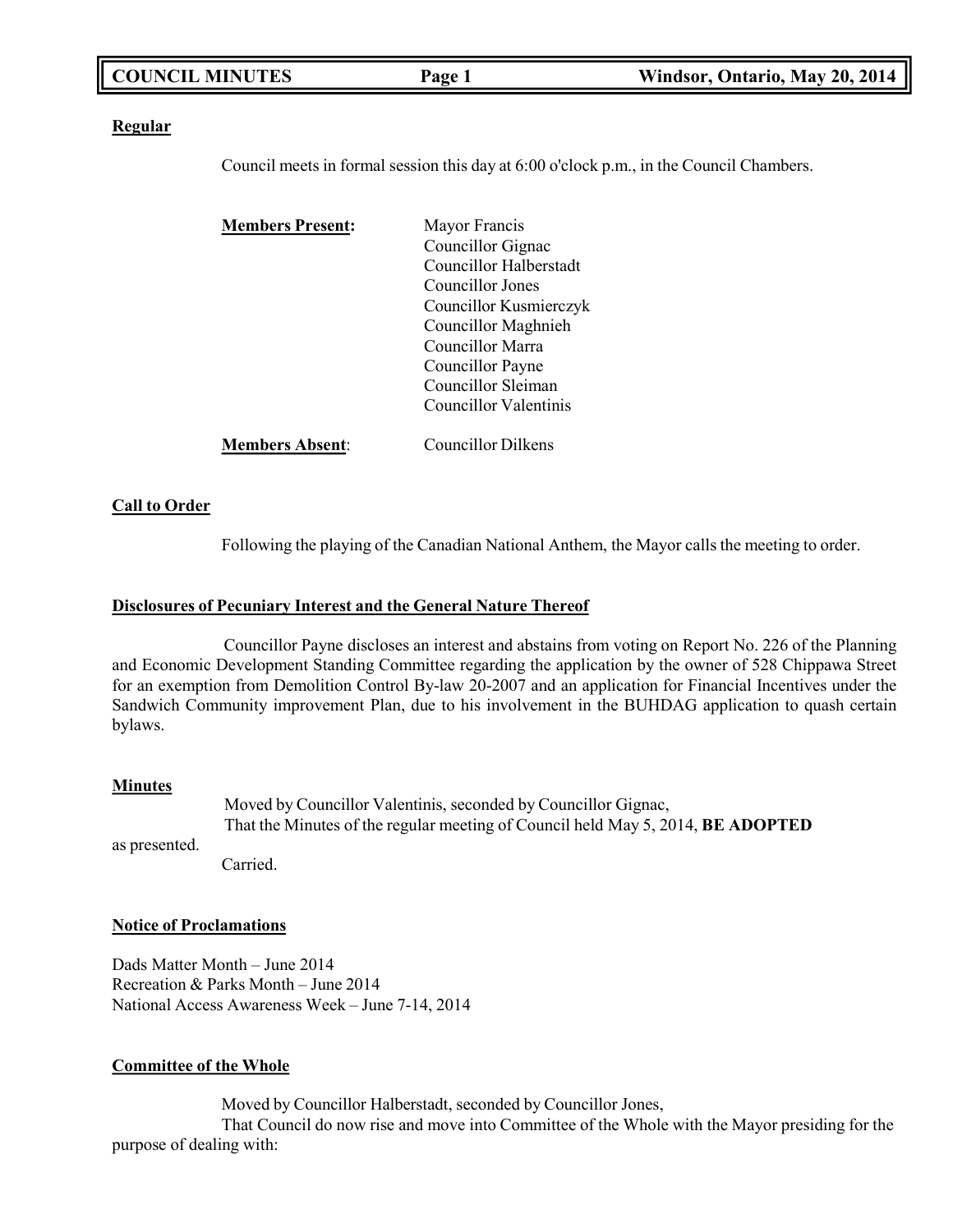- (a) communication items;
- (b) consent agenda;
- (c) hearing requests for deferrals or referrals of any items of business;
- (d) hearing presentations and delegations;
- (e) consideration of business items;
- (f) consideration of Committee reports:
	- (i) **Report of Special In-Camera Meeting or other Committee as may be held prior to Council** (if scheduled); and
- (g) consideration of by-laws 83-2014 through 97-2014 (inclusive).

Carried.

### **Communications**

Moved by Councillor Kusmierczyk, seconded by Councillor Maghnieh,

**M254–2014** That the following Communication Items 1, 2, 4, 5, 8, 9, 14 to 17and 19 to 24 inclusive, as set forth in the Council Agenda **BE REFERRED** as noted except Communication No. 3, 6, 7, 10 to13 and 18 which are dealt with as follows:

### **Communication No.3:**

Moved by Councillor Marra, seconded by Councillor Sleiman,

**M239-2014** That the correspondence from the office of Joe Comartin MP Windsor-Tecumseh dated April 15, 2014 requesting support for John Weston's Private Member's Bill regarding a National Health and Fitness Day for the First Saturday in June **BE ENDORSED**; and

That the resolution **BE FORWARDED** to the Federation of Canadian Municipalities (FCM) as suggested.

Carried.

APRP2014

### **Communication No.6:**

Moved by Councillor Valentinis, seconded by Councillor Jones,

**M240-2014** That the correspondence received from the Cement Association of Canada (CAC) regarding proposed mid-rise wood frame changes to the Ontario Building Code **BE RECEIVED** for information. Carried.

SB2014

## **Communication No.7:**

Moved by Councillor Valentinis, seconded by Councillor Gignac,

**M241-2014** That the correspondence from the Windsor-Essex County Health Unit dated May 14, 2014 in response to an invitation from the City of Windsor to appear before Council to discuss, among other things, Council Resolution M165-2014, budgeting and a detailed explanation regarding the request for one-time funding in the amount of \$100,000. **BE RECEIVED** for information; and further,

That administration **BE DIRECTED** to re-extend an invitation to the Windsor-Essex Health Unit representatives to appear before City Council, as outlined in the City of Windsor's letter dated May 2, 2014; and further,

That Administration **BE DIRECTED TO NOT ADVANCE** the additional funding that was requested by the Health Unit until such time as representatives from the Windsor-Essex Health Unit appear before Council to provide information as previously requested.

Carried.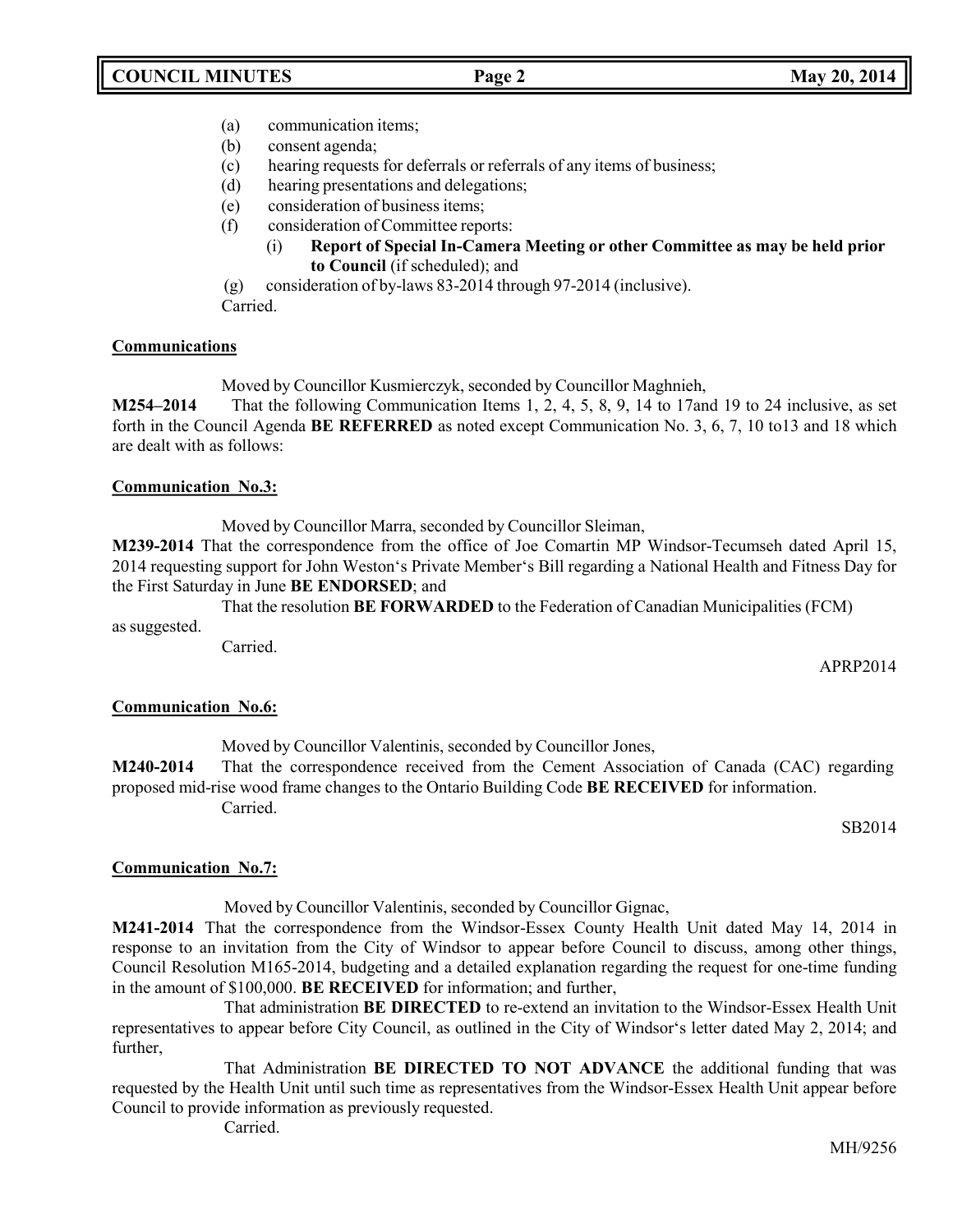### **Communication No.10:**

Moved by Councillor Sleiman, seconded by Councillor Valentinis,

**M238-2014** That the Mayor of the City of Windsor **BE AUTHORIZED** to sign a renewal agreement on behalf of the City of Windsor with Her Majesty the Queen in Right of Ontario as represented by the Ministry of Community Safety and Correctional Services to continue to fund the Windsor Police Services Board under the Safer communities-1,000 Officers Partnership Program for two more years to March 31, 2016 at \$910,000 per year, co-sharing in the cost of 26 Police Officers; and

That the Mayor of the City of Windsor **BE AUTHORIZED** to sign a renewal agreement on behalf of the City of Windsor and Her Majesty the Queen in Right of Ontario as represented by the Ministry of Community Safety and Correctional Services to continue to fund the Windsor Police Services Board under the Community Policing Partnerships Program for two more years to March 31, 2016 at \$600,000 per year, co-sharing in the cost of 20 Police Officers.

Carried.

SP/10110

### **Communication No.11:**

Moved by Councillor Marra, seconded by Councillor Sleiman, **M242-2014** That the correspondence from the Executive Director-Intergenerational Day Canada received May 6, 2014 regarding a letter of support for Intergenerational Day Canada June 1, 2014 **BE RECEIVED** and that City Council proclaim June 1, 2014 as —Intergenerational Dayl in the City of Windsor. Carried.

APRP2014

### **Communication No.12:**

Moved by Councillor Halberstadt, seconded by Councillor Valentinis, **M243-2014** That John Swizawski, resident Ward 4 **BE ALLOWED** to proceed with the installation of a front yard driveway on his property located at 1633 Pierre as outlined in his correspondence to City Council dated May 3, 2014.

> Carried. Councillor Gignac voting nay.

> > ACO/11248

### **Communication No.13:**

Moved by Councillor Kusmierczyk, seconded by Councillor Jones,

**M244-2014** That the correspondence from Rob St. Amour and Florence Lee-St. Amour dated May 14, 2014 requesting reconsideration of the installation of the speed cushion near the front of their house at 1009 Bellagio Drive **BE RECEIVED**, and that Administration **BE DIRECTED** to undertake further consultation with the affected residents on Bellagio to determine a suitable location for the subject speed bump and to proceed accordingly with moving the speed bump from its current location to the desired location.

Carried.

ST2014

### **COUNCIL MINUTES Page 3 May 20, 2014**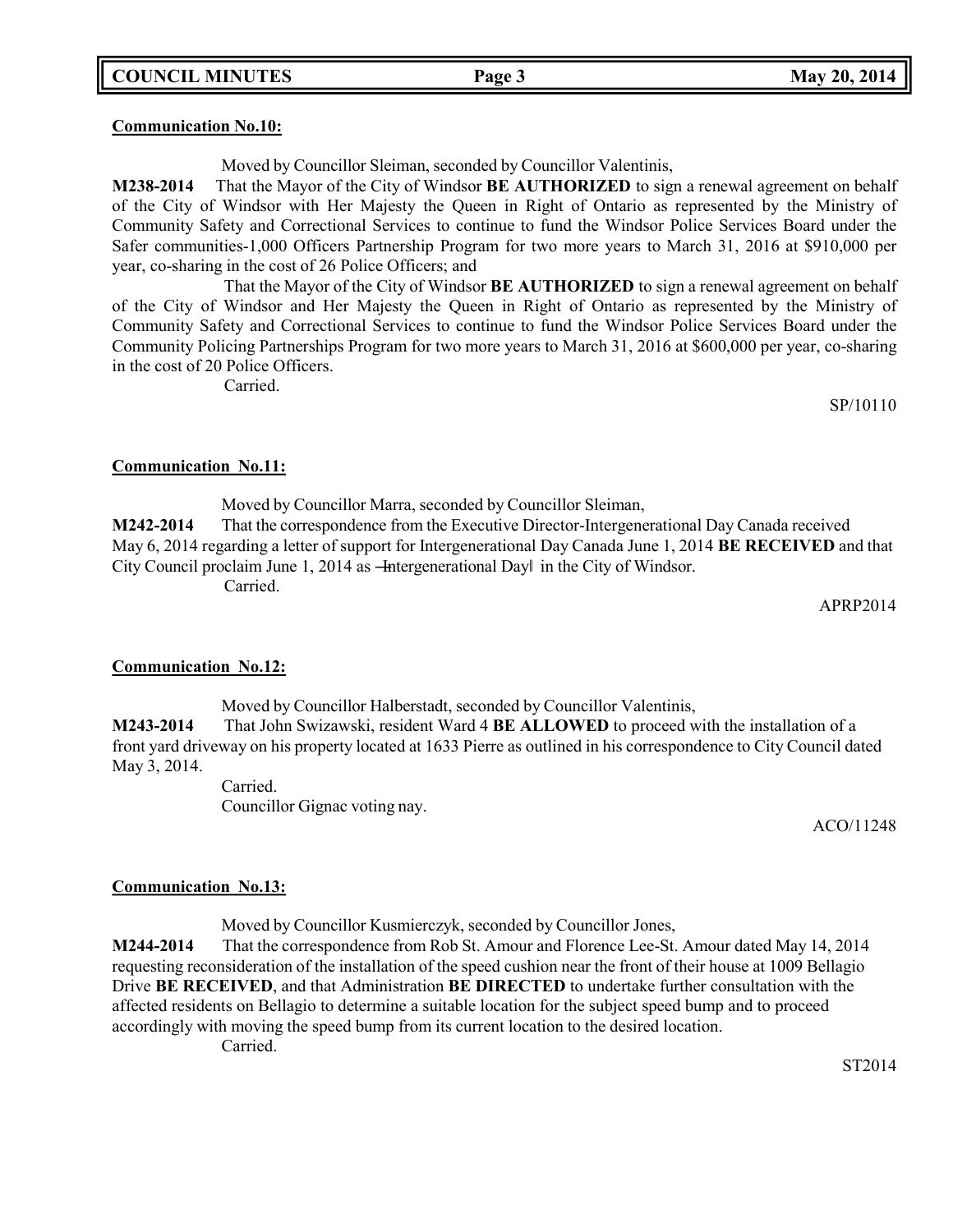**COUNCIL MINUTES Page 4 May 20, 2014**

# **Communication No.18:**

Moved by Councillor Marra, seconded by Councillor Kusmierczyk,

**M245-2014** That the correspondence from the Corporation of the County of Essex dated April 30, 2014 regarding ―Municipal and Waste Authority Renewable Energy Projects‖ **BE RECEIVED**, and that Windsor City Council issue a letter of support on this matter. Carried.

MU2014

| <b>Item</b>    | From                                                           | <b>Description</b>                                                                                                                                                                                                                             |
|----------------|----------------------------------------------------------------|------------------------------------------------------------------------------------------------------------------------------------------------------------------------------------------------------------------------------------------------|
| $\mathbf{1}$   | Ministry of Citizenship<br>and Immigration                     | Ontario Medal For Good Citizenship.<br>Note & File<br>GP2014                                                                                                                                                                                   |
| $\overline{2}$ | Ministry of Citizenship<br>and Immigration                     | Call for nominations for the 2014 Senior Achievement Award.<br><b>Community Development &amp; Health Commissioner</b><br><b>Committee Coordinator, Seniors Advisory Committee</b><br>Note & File<br><b>GP2014</b>                              |
| 3              | Joe Comartin, MP-<br>Windsor-Tecumseh                          | Request for Council support for a National Health & Fitness Day.<br><b>COUNCIL DIRECTION REQUESTED</b><br><b>APRP2014</b>                                                                                                                      |
| $\overline{4}$ | Association of<br>Municipalities of Ontario<br>(AMO)           | Key Municipal Priorities for 2014 Provincial Election.<br>Note & File<br><b>MMA2014</b>                                                                                                                                                        |
| 5              | Association of<br>Municipalities of Ontario<br>(AMO)           | Request for nominations for 2014-2016 AMO Board of Directors.<br>Note & File<br><b>MMA2014</b>                                                                                                                                                 |
| 6              | Cement Association of<br>Canada (CAC)                          | Request to call on the provincial government to defer any proposed mid-<br>rise wood frame changes to the Ontario Building Code.<br><b>Chief Building Official</b><br><b>Fire Chief</b><br><b>COUNCIL DIRECTION REQUESTED</b><br><b>SB2014</b> |
| $\overline{7}$ | Windsor-Essex County<br>Health Unit                            | Response to Council Resolution M165-2014.<br><b>COUNCIL DIRECTION REQUESTED</b><br>MH/9256                                                                                                                                                     |
| 8              | Secretary/Treasurer<br>Committee of<br>Adjustment              | Consent Authority Agenda Record Hearing to be held on Thursday, May<br>22, 2014, Council Chambers, 3 <sup>rd</sup> Floor, Windsor City Hall.<br>Note & File<br>ZC2014                                                                          |
| 9              | Essex-Windsor Solid<br><b>Waste Authority</b>                  | Annual Report - Essex-Windsor Residential Waste Diversion 2013.<br><b>City Engineer</b><br>Note & File<br>EI2014                                                                                                                               |
| 10             | <b>Windsor Police Service</b>                                  | Grant Renewals: CPP and SCOOP.<br><b>City Solicitor</b><br><b>City Treasurer</b><br><b>COUNCIL DIRECTION REQUIRED</b><br>SP/10110                                                                                                              |
| 11             | Executive Director -<br><b>Intergenerational Day</b><br>Canada | Request for letter of support for Intergenerational Day Canada.<br><b>COUNCIL DIRECTION REQUESTED</b><br><b>APRP2014</b>                                                                                                                       |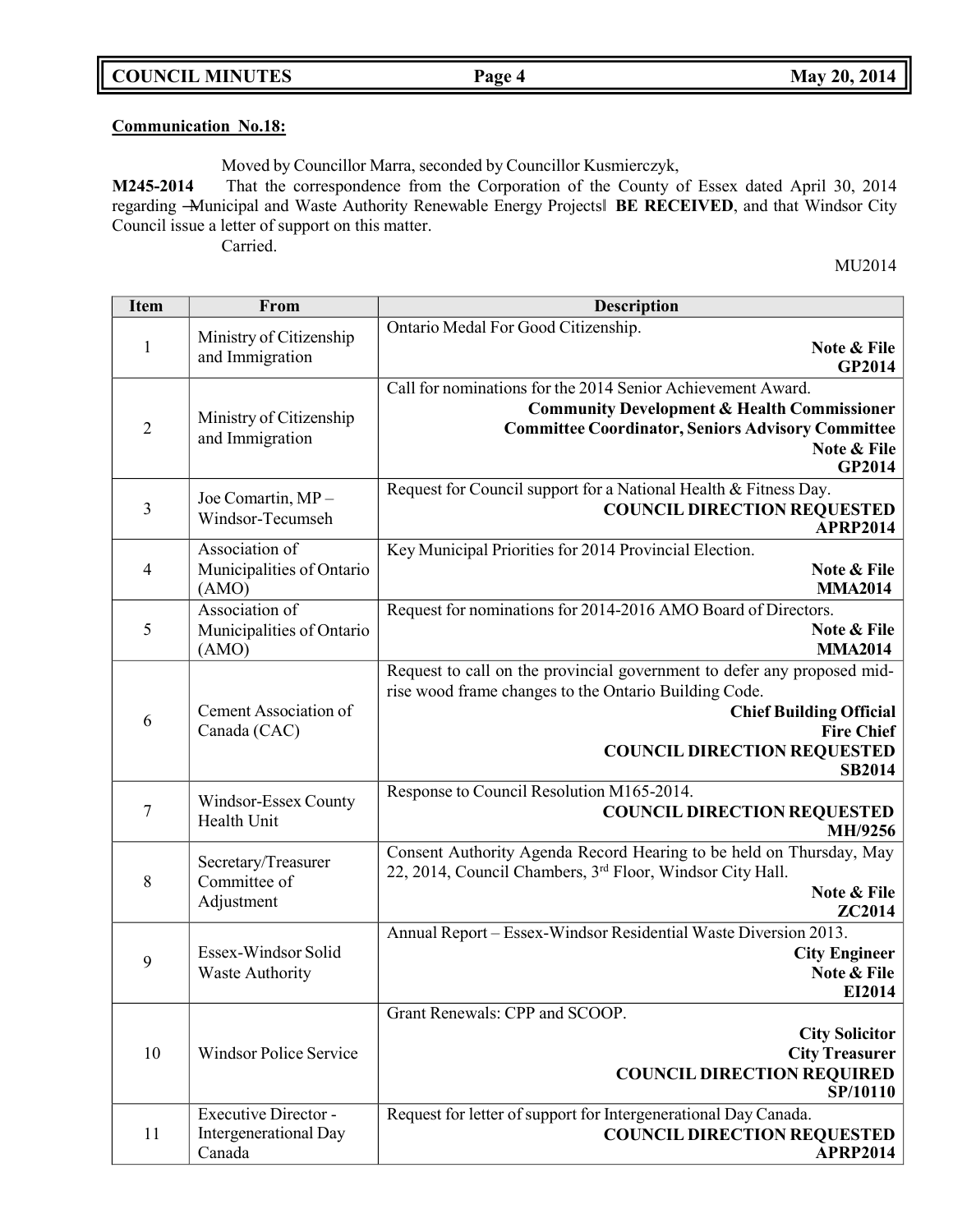# **COUNCIL MINUTES Page 5 May** 20, 2014

|    |                                           | Petition regarding the construction of a front yard driveway at 1633 Pierre                                                                               |
|----|-------------------------------------------|-----------------------------------------------------------------------------------------------------------------------------------------------------------|
| 12 | Mr. John Swizawski,                       | Avenue.                                                                                                                                                   |
|    |                                           | <b>City Engineer</b>                                                                                                                                      |
|    | resident of Ward 4                        | <b>City Planner</b><br><b>COUNCIL DIRECTION REQUESTED</b>                                                                                                 |
|    |                                           | <b>ACO/11248</b>                                                                                                                                          |
|    |                                           | Request to reconsider Council Resolution M474-2013<br>regarding<br>installation of a speed cushion on Bellagio Drive.                                     |
|    | Rob St. Amour and                         | <b>City Engineer</b>                                                                                                                                      |
| 13 | Florence Lee-St. Amour                    | <b>City Planner</b>                                                                                                                                       |
|    |                                           | <b>COUNCIL DIRECTION REQUESTED</b>                                                                                                                        |
|    |                                           | <b>ST2014</b>                                                                                                                                             |
| 14 | Manager of Urban                          | Application of Amico Design Build Inc. for Site Plan Approval to permit a<br>University Welcome Centre building located at 2598 Wyandotte Street<br>West. |
|    | Design                                    | Note & File                                                                                                                                               |
|    |                                           | ZS/11900                                                                                                                                                  |
|    |                                           | Application of Mid-South Land Developments Corp. for Draft Plan of                                                                                        |
|    | Manager of                                | Subdivision / Condominium to permit a subdivision for lands located at                                                                                    |
| 15 | Development                               | 4735 Adstoll Rd. & 2570 Pillette Rd.                                                                                                                      |
|    | Applications                              | Note & File<br>ZP/11901                                                                                                                                   |
|    |                                           | Application of City of Windsor for zoning amendment to permit same                                                                                        |
|    | Manager of<br>Development<br>Applications | zoning designation as abutting property owners for lands located at 0                                                                                     |
| 16 |                                           | Woodward Blvd.                                                                                                                                            |
|    |                                           | Note & File                                                                                                                                               |
|    |                                           | ZB/11902<br>Application of 679711 Ontario Ltd. for zoning amendment to permit                                                                             |
|    | Manager of                                | additional uses for lands located at 5350 North Service Rd.                                                                                               |
| 17 | Development                               | Note & File                                                                                                                                               |
|    | Applications                              | ZB/11903                                                                                                                                                  |
|    | Corporation of the                        | Resolution of Essex County Council regarding Municipal and Waste                                                                                          |
|    |                                           | Authority Renewable Energy Projects.                                                                                                                      |
| 18 | County of Essex                           | <b>City Engineer</b>                                                                                                                                      |
|    |                                           | <b>COUNCIL DIRECTION REQUESTED</b><br><b>MU2014</b>                                                                                                       |
|    |                                           | Twin City of Mannheim Germany - Benefits of 2013 Autumn Exchange.                                                                                         |
| 19 | City Planner                              | Note & File                                                                                                                                               |
|    |                                           | <b>SPL2014</b>                                                                                                                                            |
|    |                                           | Proposal No. 39-14: Museum Expansion Project - Consulting Services.                                                                                       |
| 20 | City Engineer                             | Note & File                                                                                                                                               |
|    |                                           | APR/10168<br>Bistro Sign.                                                                                                                                 |
|    |                                           | <b>Chief Building Official</b>                                                                                                                            |
| 21 | City Engineer                             | Note & File                                                                                                                                               |
|    |                                           | <b>SW2014</b>                                                                                                                                             |
|    |                                           | Update on Sidewalk Street Cleaning and Beautification - Additional                                                                                        |
| 22 | City Engineer                             | Funds.                                                                                                                                                    |
|    |                                           | Note & File<br><b>AFB/11544</b>                                                                                                                           |
|    |                                           |                                                                                                                                                           |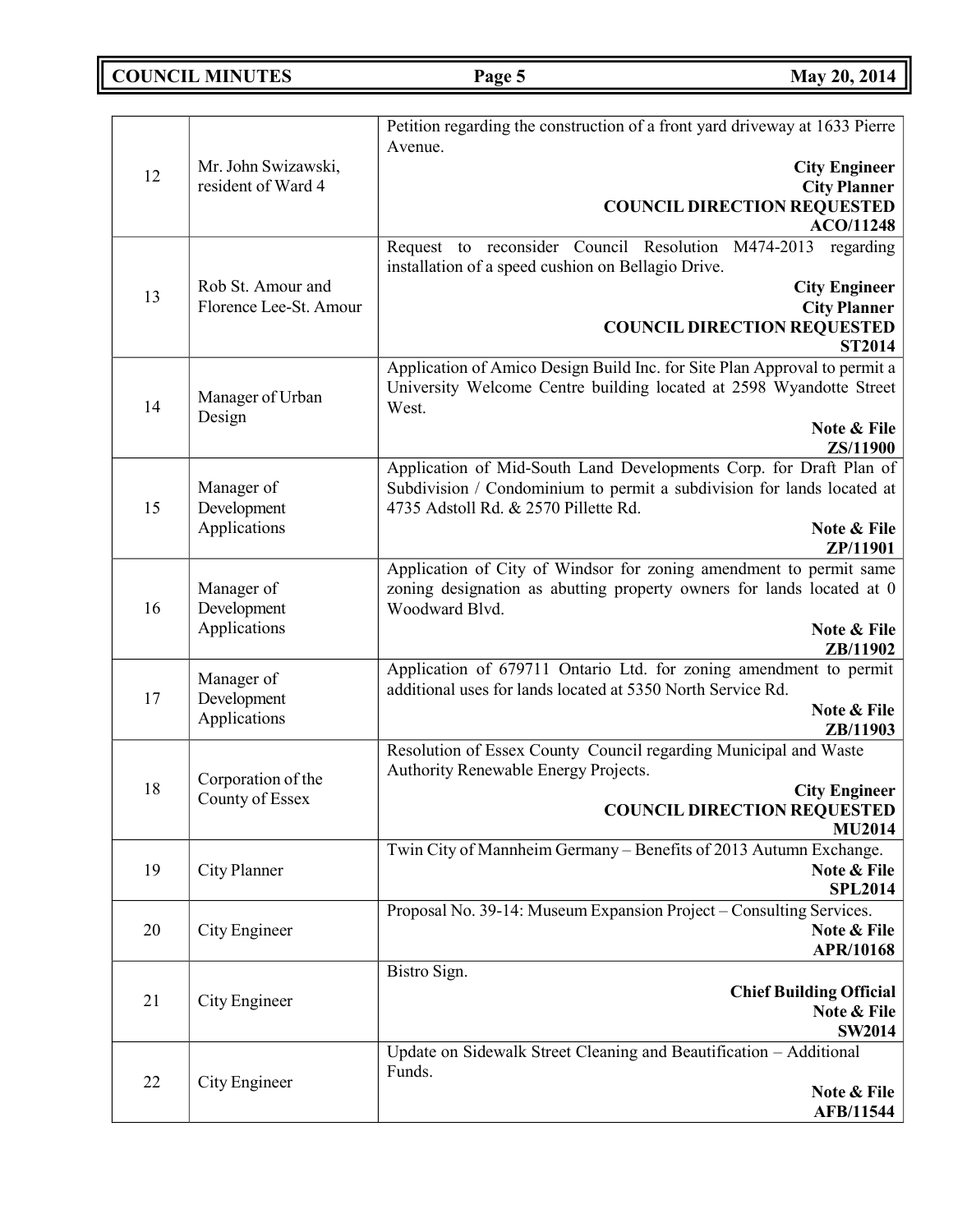**COUNCIL MINUTES Page 6 May 20, 2014**

|    |               | Station Five Fire Hall Tender - Update.                      |
|----|---------------|--------------------------------------------------------------|
| 23 | Fire Chief    | Note & File                                                  |
|    |               | SF/11843                                                     |
| 24 | City Engineer | Honourable Herb Gray Parkway Construction Detours – Expected |
|    |               | Remainder of 2014                                            |
|    |               | Note & File                                                  |
|    |               | <b>ST/8821</b>                                               |

Carried.

### **Consent Agenda**

Moved by Councillor Marra, seconded by Councillor Valentinis,

That the following Consent Agenda and the recommendations contained in the administrative reports **BE APPROVED** as amended:

- Item 2 Declaration of a One Foot Reserve Next East of 1400 Northwood, Legally Described as Part of a 1.00 Foot Reserve, Registered Plan 558 and More Particularly Described as Part of Part 1 and Part 7, Plan 12R-11370 as Surplus and the Authority to Offer the One Foot Reserve to the Windsor Islamic Association
- Item 3 Mandatory Recycling in City Facilities and Special Events
- Item 4 Final Council Approval of the Windsor Essex 10 Year Housing and Homelessness Plan with Ministerial Comments
- Item 6 Windsor Essex County Health Unit (WECHU) Reserve Fund Request
- Item 7 Municipal Funding Agreement with AMO Federal Gas Tax Revenues
- Item 8 Application to the New Building Canada Fund
- Item 9 Ministry of Labour Orders issued regarding Reaume Park Building Renovations at Coventry Gardens
- Item 10 Windsor International Airport Consent to Enter Agreement for Tree Planting
- Item 11 The City of Windsor as a Potential Host Community for Evacuees

| <b>Environment, Transportation &amp; Public Safety Standing Committee</b> |                |                                                                                                                                                                    |
|---------------------------------------------------------------------------|----------------|--------------------------------------------------------------------------------------------------------------------------------------------------------------------|
| No.                                                                       |                | <b>Description</b>                                                                                                                                                 |
|                                                                           | Report No. 194 | Follow-up to the 2013 Report on the State of our Environment                                                                                                       |
| $\overline{2}$                                                            | Report No. 195 | Appointment of Area Weed Inspectors under the Weed Control Act                                                                                                     |
| 3                                                                         | Report No. 197 | Report No. 77 of the Windsor-Essex County Environment Committee (Private<br>Tree By-Law Subcommittee)                                                              |
| $\overline{4}$                                                            | Report No. 199 | Report No. 79 of the Windsor-Essex County Environment Committee (Species at<br>risk study – woodlot located north east of Walker Road and E. C. Row<br>Expressway) |
| 5                                                                         | Report No. 202 | Minutes of the Windsor-Essex County Environment Committee meeting held<br>January 9, 2014                                                                          |
| 6                                                                         | Report No. 203 | Minutes of the Windsor-Essex County Environment Committee meeting held<br>February 6, 2014                                                                         |
| $\overline{7}$                                                            | Report No. 204 | Minutes of the Windsor-Essex County Environment Committee meeting held<br>March 6, 2014                                                                            |
| 8                                                                         | Report No. 205 | Minutes of the Windsor Licensing Commission meeting held January 23, 2014                                                                                          |
| 9                                                                         | Report No. 206 | Minutes of the Windsor Licensing Commission meeting held February 26, 2014                                                                                         |
| 10                                                                        | Report No. 207 | Minutes of the Essex-Windsor Solid Waste Authority Board meeting held<br>December 3, 2013                                                                          |
| 11                                                                        | Report No. 208 | Minutes of the Essex-Windsor Solid Waste Authority Board meeting held<br>February 4, 2014                                                                          |

### **Consent Committee Reports**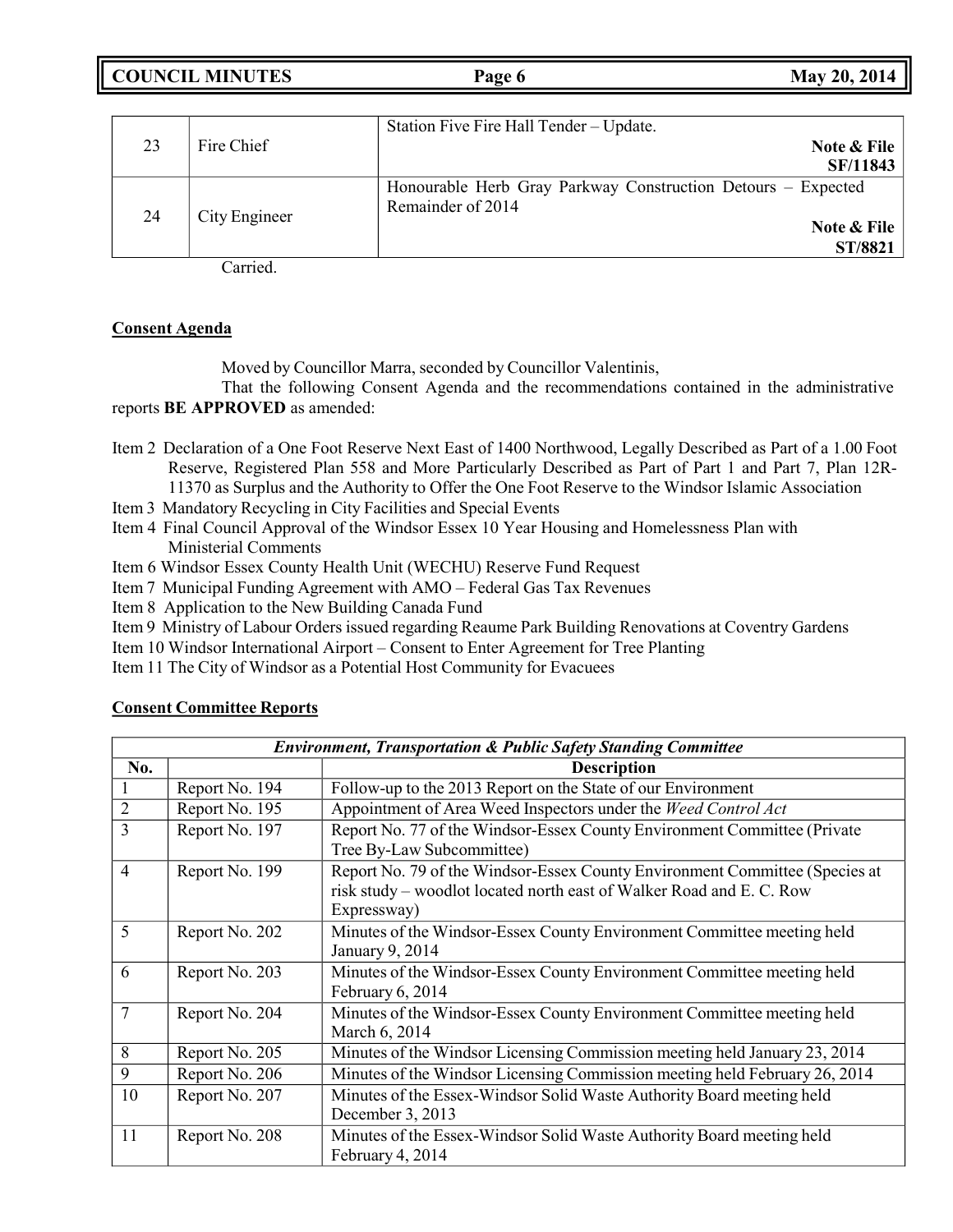| Report No. 209 | Annual Report for the Windsor Bicycling Committee 2013                    |
|----------------|---------------------------------------------------------------------------|
| Report No. 210 | Minutes of the Windsor Bicycling Committee meeting held February 27, 2014 |

| <b>Executive Committee</b> |                |                                                                                                                                    |
|----------------------------|----------------|------------------------------------------------------------------------------------------------------------------------------------|
| No.                        |                | <b>Description</b>                                                                                                                 |
|                            | Report No. 172 | 2014 First Quarter Operating Budget Variance Report                                                                                |
| 2                          | Report No. 173 | Status Report – Compliance with Applicable Laws and Regulations, $1st$ Quarter<br>2014                                             |
| 3                          | Report No. 174 | Summary of Hotline Issues Referred to Management by Price Waterhouse Coopers<br>$-2014Q1$                                          |
| 4                          | Report No. 175 | Time Spent in Open and In-Camera Council Meetings and Committee Meetings<br>for the period of January 1, 2013 to December 31, 2013 |
| 5                          | Report No. 176 | Internal Audit Performance Dashboard, March 31, 2014                                                                               |
| 6                          | Report No. 177 | Revised Internal Audit Communications Plan - April 2014                                                                            |
| 7                          | Report No. 178 | Concerned Citizen/Employee Hotline and Notification Process, February 24,<br>2014, Version History March 31, 2014                  |
| 8                          | Report No. 179 | Minutes of the Transit Windsor and Windsor Chartabus Inc. meetings held April<br>8,2014                                            |

| <b>Planning and Economic Development Standing Committee</b> |                |                                                                                                                                                                                                         |
|-------------------------------------------------------------|----------------|---------------------------------------------------------------------------------------------------------------------------------------------------------------------------------------------------------|
| No.                                                         |                | <b>Description</b>                                                                                                                                                                                      |
|                                                             | Report No. 226 | Application by the owner of 528 Chippawa Street for an exemption from<br>Demolition Control By-law 20-2007 and an application for Financial Incentives<br>under the Sandwich Community improvement Plan |

Carried.

Councillor Payne discloses an interest and abstains from voting on Report No. 226 of the Planning and Economic Development Standing Committee.

### **Deferrals and/or Referrals and Withdrawals**

None requested.

### **Presentations & Delegations:**

### **PRESENTATIONS:**

### **Volunteers – Spirit of Windsor Locomotive (Train 5588)**

Mayor Francis, on behalf of Windsor City Council, recognizes group of dedicated volunteers who have worked to restore the Spirit of Windsor Locomotive (Train 5588) that sits on the downtown riverfront, and presents framed tokens of appreciation to John Crozier, Fred Bultman, Ben Agostinis, John Morand and Bob Waronchak, who have all put countless hours into this project .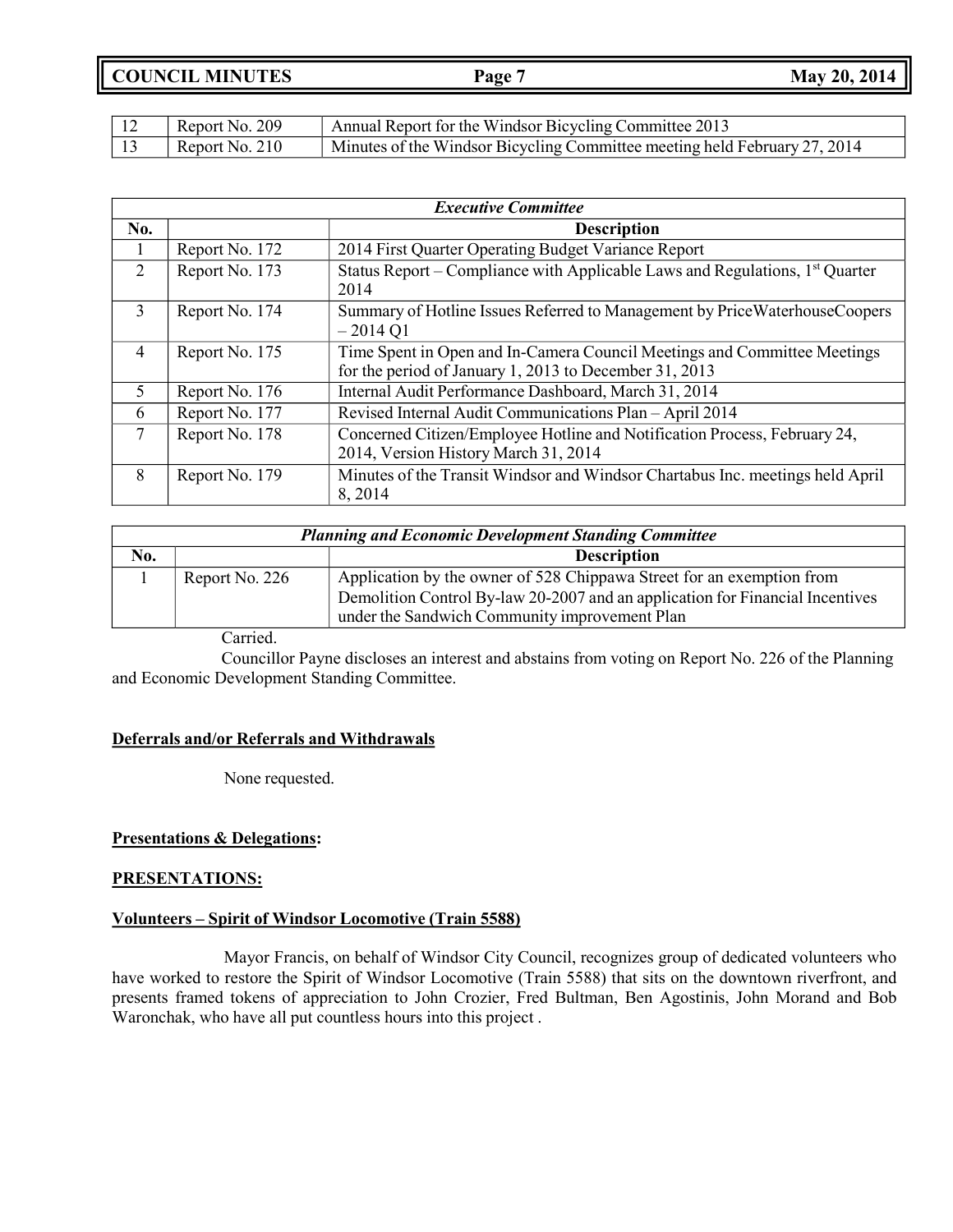### **DELEGATIONS**

### **The Children's Safety Village of Windsor and Essex County**

### **Shawn Boutette, Chair, Board of Directors and Michael Lucier, Executive Director, The Safety Village**

Shawn Boutette, Chair, Board of Directors and Michael Lucier, Executive Director, The Safety Village, appear before Council and are available for questions regarding their one-time funding request in the amount of \$91,250.

Moved by Councillor Payne, seconded by Councillor Gignac,

That the report of the Chief Financial Officer and City Treasurer dated April 29, 2014 regarding the Children's Safety Village of Windsor and Essex County BE REFERRED back to administration to allow for a compilation of historical information and to determine whether it should be a City-funded agency, and that a proposed Memorandum of Understanding (MOU) BE DRAFTED regarding what expectations are anticipated for the future delivery of the Neighbourhood Watch program.

> The motion is put and is lost. Aye Votes: Councillors Gignac and Payne. Nay Votes: Councillors Halberstadt, Jones, Kusmierczyk, Maghnieh, Marra, Sleiman and Valentinis Absent: Councillor Dilkens and AFB/11647 5

(For final disposition of this matter, see Clause **CR129/2014** in Schedule ―A‖ attached hereto.)

### **Car Pro Industries (Windsor) Limited, EV Fest 2014, Riverfront Festival Plaza and Riverfront Civic Terrace, Riverfront Trail, Request for Waiver of Fees**

### **Danny Halmo, representing EV Fest 2014 and Marty Bevan**

Danny Halmo, representing EV Fest 2014 and Marty Bevan appear before Council and provide a brief overview of the EV Fest at the Riverfront Festival Plaza and the Riverfront Civic Terrace of the Riverfront Trail on September 27-28, 2014 and conclude by requesting a waiver of fees for that event.

### **SR2014 1**

(For final disposition of this matter, see Clause **CR125/2014** in Schedule ―A‖ attached hereto.)

### **Report No. 193 of the Environment, Transportation & Public Safety Standing Committee (Response to CQ5-2014 – Review of municipal By-laws related to animal and pet welfare, protection of pets in extreme weather conditions and CQ6-2014 – feasibility of dog tethering provisions)**

### **Melanie Coulter, Executive Director, Windsor-Essex County Humane Society**

Melanie Coulter, Executive Director, Windsor-Essex County Humane Society, appears before Council to speak in support of amendments to By-law 8156 related to animal and pet welfare, protection of pets in extreme weather conditions, and dog tethering provisions and provides information on pet safety and stresses lack of existing legislation regarding tethering time limits.

Report Number 17122 MHS/9496 AB2014

(For final disposition of this matter, see Clause **M211-2014** in Schedule ―A‖ attached hereto.)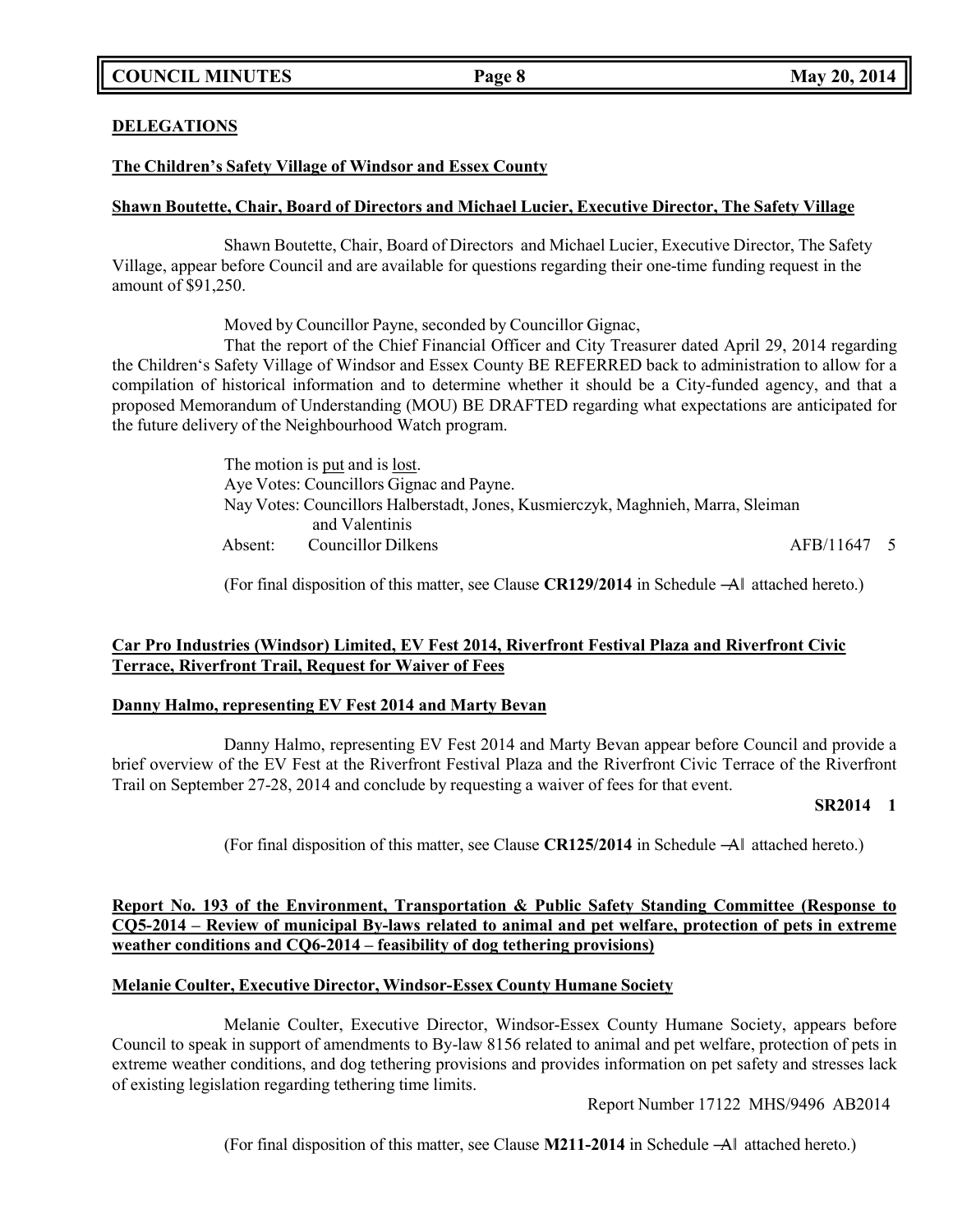### **COUNCIL MINUTES Page 9 May 20, 2014**

### **Report No. 196 of the Environment, Transportation & Public Safety Standing Committee (Rain Garden Demonstration Site – Ojibway) – Nature Centre**

### **David Hanna, resident**

David Hanna, resident appears before Council in support of the recommendation for the installation of a Demonstration Rain Garden at the Ojibway Nature Centre, and concludes by providing several reasons for its importance and benefits, as well as how it will increase public awareness.

Report Number 17107 EI/10822

(For final disposition of this matter, see Clause **M214**-**2014** in Schedule ―A‖ attached hereto.)

### **Report No. 200 of the Environment, Transportation & Public Safety Standing Committee (Report No. 80 of the Windsor-Essex County Environment Committee – consideration for implementation of a tree by-law)**

### **Siggi Mosmann, resident**

Siggi Mosmann, resident, appears before Council speaking in support of the recommendation of the Windsor-Essex County Environment Committee for implementation of a tree by-law, citing lack of tree coverage as well as poor air quality in the area in addition to the benefits of preserving trees in our community.

MB2014

(For final disposition of this matter, see Clause **M217-2014** in Schedule ―A‖ attached hereto.)

### **Report No. 201 of the Environment, Transportation & Public Safety Standing Committee (Report No. 81 of the Windsor-Essex County Environment Committee (Suggested environmentally friendly features for new City Hall Building)**

### **David Hanna, resident**

David Hanna, resident appears before Council in support of the Windsor-Essex County Environment Committee suggested environmentally friendly features for the new City Hall Building, and concludes by providing details on features for the new City Hall Building that he believes should be considered as well.

MB2014

(For final disposition of this matter, see Clause **M218**-**2014** in Schedule ―A‖ attached hereto.)

### **Regular Business Items (for final disposition of these matters see Schedule "A" attached)**

None.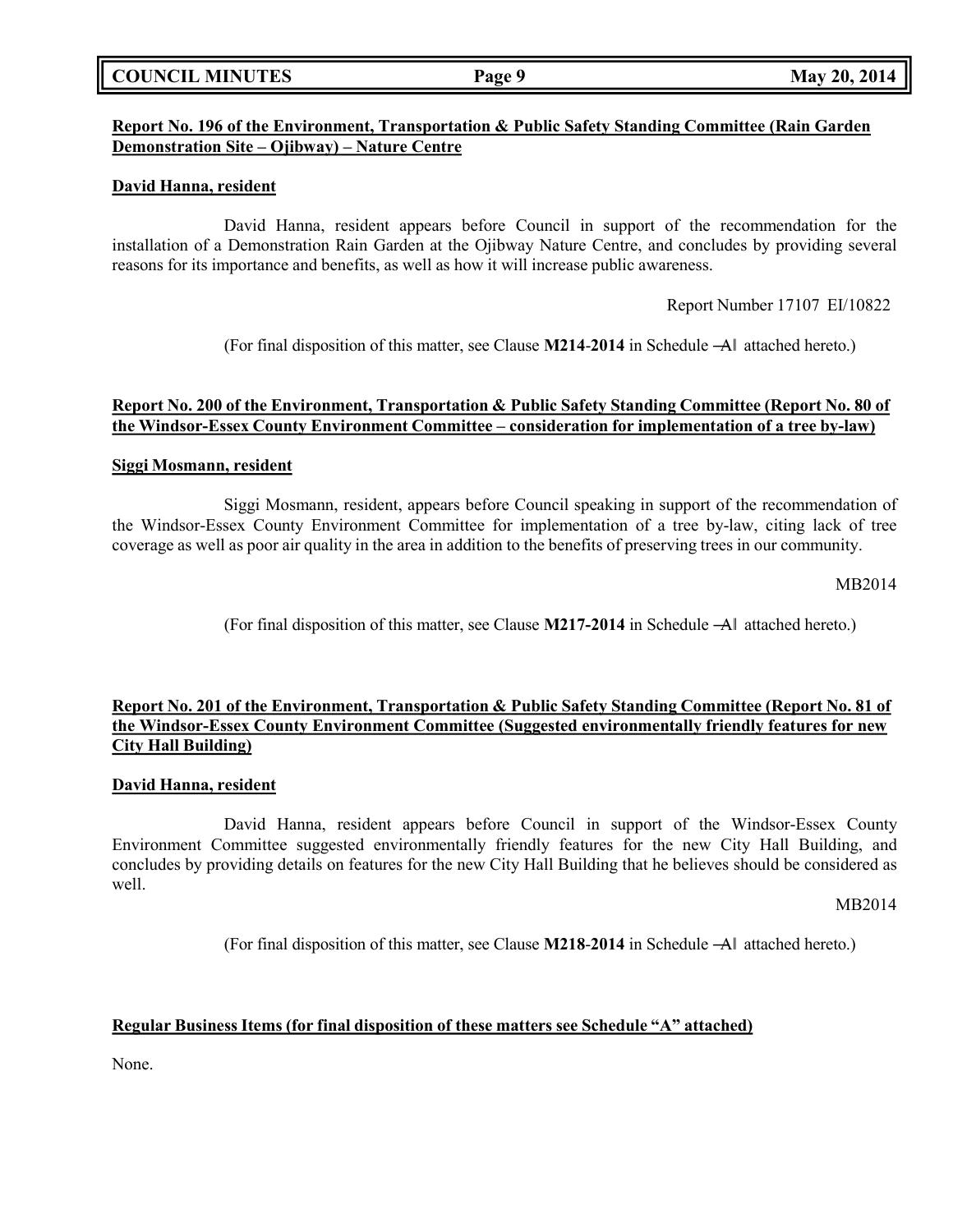|  | <b>COUNCIL MINUTES</b> |
|--|------------------------|
|--|------------------------|

### **Consideration of Committee Reports**

|               | Moved by Councillor Gignac, seconded by Councillor Halberstadt,               |
|---------------|-------------------------------------------------------------------------------|
| M237-2014     | That the Report of the special In-camera meeting held May 20, 2014 BE ADOPTED |
| as presented. |                                                                               |
|               | Carried.                                                                      |

ACO2014

### **By-laws**

Moved by Councillor Jones, seconded by Councillor Kusmierczyk, That the following By-laws No. 83-2014 through 97-2014 (inclusive), be introduced and read a first and second time:

- 83-2014 A BY-LAW TO APPOINT AREA WEED INSPECTORS TO ENFORCE THE WEED CONTROL ACT AND REGULATIONS IN WINDSOR‖, (See Report No. 195 of the Environment, Transportation & Public Safety Standing Committee)
- 84-2014 ―A BY-LAW TO PERMIT PROVINCIAL CHRYSLER LTD. TO REMAIN OPEN ON A HOLIDAY IN THE CITY OF WINDSOR‖, authorized by CAO2652, approved April 12, 2014
- 85-2014 ―A BY-LAW TO ASSUME FOR SUBSEQUENT CLOSURE FOR PORTION OF THE 4.87 METRE (16.0 FEET) WIDE EAST/WEST ALLEY ON THE EAST SIDE OF LAUZON ROAD, NORTH OF CLAIRVIEW AVENUE, ABUTTING THE SOUTH LOT LINE OF THE PROPERTY KNOWN AS 262 LAUZON ROAD, CITY OF WINDSOR‖, authorized by M69-2014, adopted February 3, 2014
- 86-2014 ―A BY-LAW TO CLOSE AND STOP UP TO BE RETAINED BY THE CORPORATION OF THE CITY OF WINDSOR FOR LOT CONSOLIDATION PURPOSES, THE PORTION OF THE 4.87 METRE (16.0 FEET) WIDE EAST/WEST ALLEY ON THE EAST SIDE OF LAUZON ROAD, NORTH OF CLAIRVIEW AVENUE, ABUTTING THE SOUTH LOT LINE OF THE PROPERTY KNOWN AS 262 LAUZON ROAD, CITY OF WINDSOR‖, authorized by M69-2014, adopted February 3, 2014
- 87-2014 ―A BY-LAW TO ASSUME FOR PUBLIC USE AS A PUBLIC HIGHWAY THE SOUTHERLY PORTION OF THE 4.27 METRE (14.0 FEET) WIDE NORTH/SOUTH ALLEY, NORTH OF WYANDOTTE STREET EAST, BETWEEN LAUZON ROAD AND ST. PAUL AVENUE, CITY OF WINDSOR‖, authorized by M412-2013, adopted November 4, 2013
- 88-2014 ―A BY-LAW TO CLOSE, STOP UP AND CONVEY THE SOUTHERLY PORTION OF THE 4.27 METRE (14.0 FEET) WIDE NORTH/SOUTH ALLEY, NORTH OF WYANDOTTE STREET EAST, BETWEEN LAUZON ROAD AND ST. PAUL AVENUE, CITY OF WINDSOR‖, authorized by M412-2013, adopted November 4, 2013
- 89-2014 ―A BY-LAW TO ASSUME FOR PUBLIC USE AS A PUBLIC HIGHWAY THE EASTERLY PORTION OF THE 4.27 METRE (14.0 FEET) WIDE EAST/WEST ALLEY, NORTH OF WYANDOTTE STREET EAST, BETWEEN LAUZON ROAD AND ST. PAUL AVENUE, CITY OF WINDSOR‖, authorized by M412-2013, adopted November 4, 2013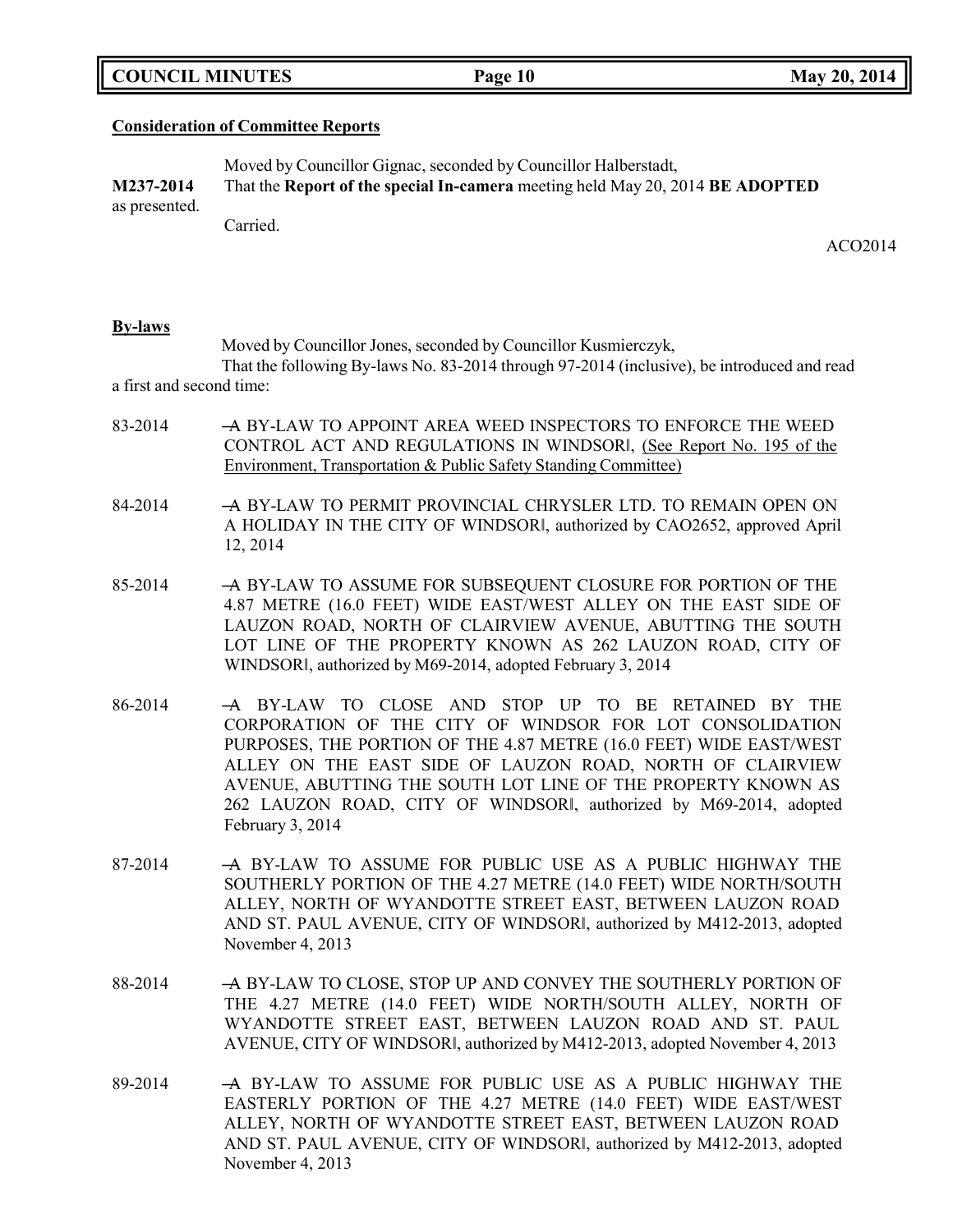**COUNCIL MINUTES Page 11 May 20, 2014**

- 90-2014 ―A BY-LAW TO CLOSE, STOP UP AND CONVEY THE EASTERLY PORTION OF THE 4.27 METRE (14.0 FEET) WIDE EAST/WEST ALLEY, NORTH OF WYANDOTTE STREET EAST, BETWEEN LAUZON ROAD AND ST. PAUL AVENUE, CITY OF WINDSOR‖, authorized by M412-2013, adopted November 4, 2013
- 91-2014 ―A BY-LAW TO CLOSE, STOP UP AND CONVEY THE WEST PART OF THE 4.27 METRE (14.0 FEET) WIDE EAST/WEST ALLEY BETWEEN LINCOLN ROAD AND WINDERMERE ROAD, SOUTH OF YPRES AVENUE, CITY OF WINDSOR‖, authorized by M46-2014, adopted January 6, 2014

92-2014 - A BY-LAW TO ASSUME FOR PUBLIC USE AS A PUBLIC HIGHWAY THE PORTION OF THE 4.27 METRE (14.0 FEET) WIDE EAST/WEST ALLEY, SOUTH OF WYANDOTTE STREET EAST, BETWEEN ELINOR STREET AND FLORENCE AVENUE EXTENSION, CITY OF WINDSOR‖, authorized by M46-2014, adopted January 6, 2014

- 93-2014 A BY-LAW TO CLOSE, STOP UP AND CONVEY THE PORTION OF THE 4.27 METRE (14.0 FEET) WIDE EAST/WEST ALLEY, SOUTH OF WYANDOTTE STREET EAST, BETWEEN ELINOR STREET AND FLORECE AVENUE EXTENSION, CITY OF WINDSOR‖ , authorized by M46-2014, adopted January 6, 2014
- 94-2014 A BY-LAW TO ASSUME FOR PUBLIC USE AS A PUBLIC HIGHWAY THE 4.27 METRE (14.0 FEET) WIDE NORTH/SOUTH ALLEY, SOUTH OF WYANDOTTE STREET EAST, BETWEEN ELINOR STREET AND FLORENCE AVENUE EXTENSION, CITY OF WINDSOR‖, authorized by M46-2014, adopted January 6, 2014
- 95-2014 ―A BY-LAW TO CLOSE, STOP UP AND CONVEY THE 4.27 METRE (14.0 FEET) WIDE NORTH/SOUTH ALLEY, SOUTH OF WYANDOTTE STREET EAST, BETWEEN ELINOR STREET AND FLORENCE AVENUE EXTENSION, CITY OF WINDSOR‖ , authorized by M46-2014, adopted January 6, 2014
- 96-2014 ―A BY-LAW TO FURTHER AMEND BY-LAW 9023 BEING A BY-LAW TO REGULATE VEHICULAR PARKING WITHIN THE LIMITS OF THE CITY OF WINDSOR ON MUNICIPAL STREETS, MUNICIPAL PARKING LOTS AND PRIVATE PROPERTIES‖, authorized by CAO2702, approved May 9, 2014
- 97-2014 ―A BY-LAW TO CONFIRM THE PROCEEDINGS OF THE COUNCIL OF THE CORPORATION OF THE CITY OF WINDSOR AT ITS MEETING HELD ON TWENTIETH DAY OF MAY, 2014‖ THE

Carried.

Moved by Councillor Maghnieh, seconded by Councillor Marra, That the Committee of the Whole does now rise and report to Council respecting the business items considered by the Committee:

- **1) Communication Items (as amended)**
- **2) Consent Agenda (as amended)**
- **3) Items Deferred**
- **Items Referred**
- **4) Consideration of the Balance of Business Items (see Schedule "A")**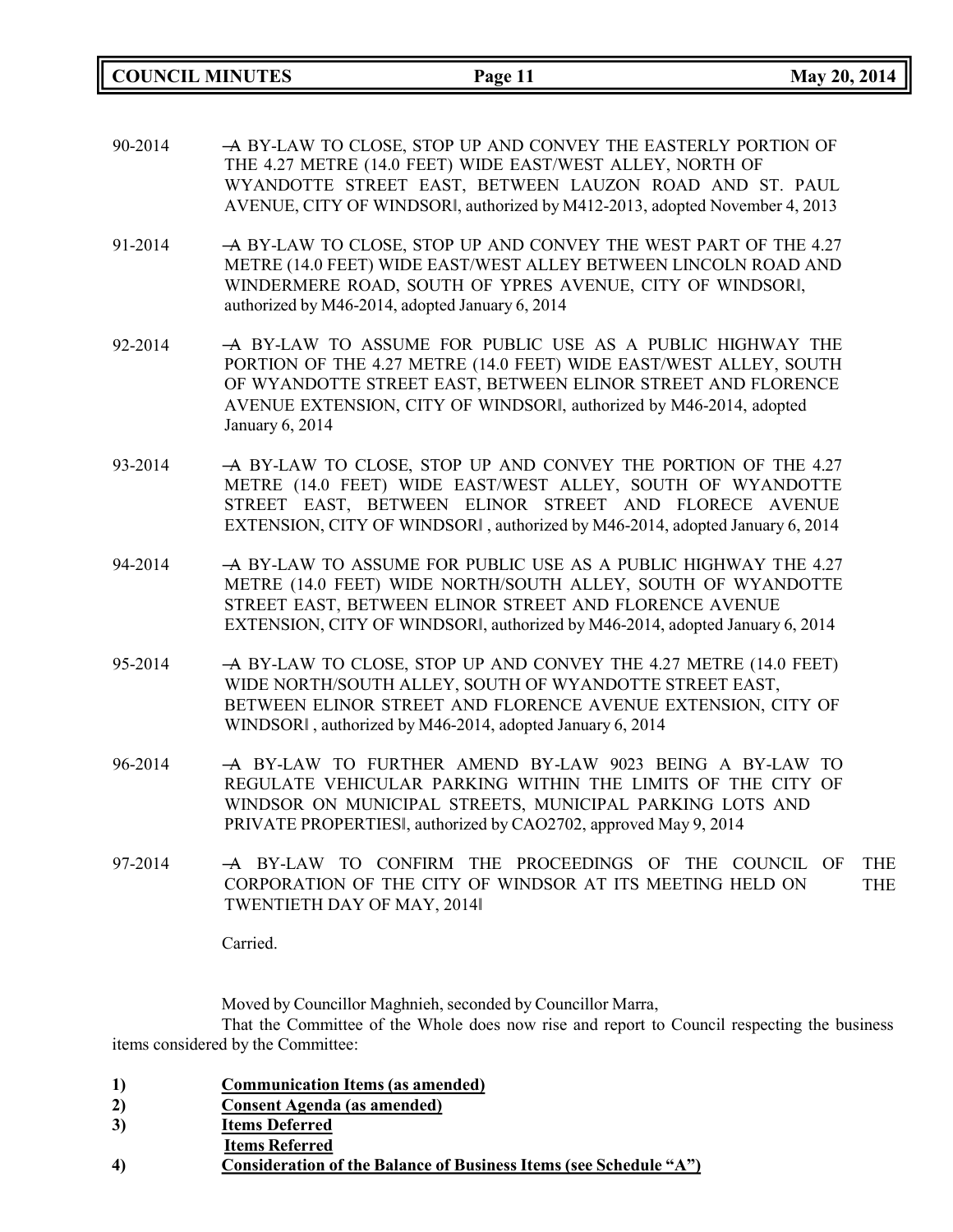# **5) Committee Reports (as presented)**

**6) By-laws given first and second readings (as presented)**

Carried.

### **Notices of Motion**

Moved by Councillor Sleiman, seconded by Councillor Jones, That Rule 13.9 of the Procedure By-law regarding business not already before Council **BE WAIVED** to permit the introduction of a motion for reconsideration without prior notice regarding Fire Hall No. 2 location.

The motion is put and is lost. Councillors Gignac, Halberstadt, Kusmierczyk, Maghnieh, Marra, Payne and Valentinis voting nay.

Moved by Councillor Valentinis, seconded by Councillor Halberstadt, **M250-2014** That Rule 13.9 of the Procedure By-law regarding business not already before Council **BE WAIVED** to permit the introduction of a motion for consideration without prior notice regarding the Downtown Windsor BIA Budget assessment and payment schedule. Carried. Councillor Gignac voting nay.

Moved by Councillor Valentinis, seconded by Councillor Maghnieh, **M251-2014 WHEREAS** City Council at its meeting held May 5, 2014 adopted CR116/2014 as follows:

### $-$ CR116/2014

THAT City Council **NOT APPROVE** the DWBIA's 2014 Budget as submitted and request that it **BE RESUBMITTED** to include the required repayment of funds owed to the City; and

THAT City Council **AUTHORIZE** the Chief Financial Officer & City Treasurer to recover \$75,000 over ten years for streetscape improvements from Olde Riverside BIA through the normal levy distribution and holdback process as per the terms previously authorized by resolution M276-2013.‖; and

**WHEREAS** the DWBIA is now requesting consideration for a repayment plan over the next six years in six equal payments;

**THEREFORE BE IT RESOLVED** that the Downtown Windsor Business Improvement Area (DWBIA) **REPAY** their loan of \$253,426.38 to the City of Windsor over the next six years in six equal payments.

Carried.

Councillors Kusmierczyk and Gignac voting nay.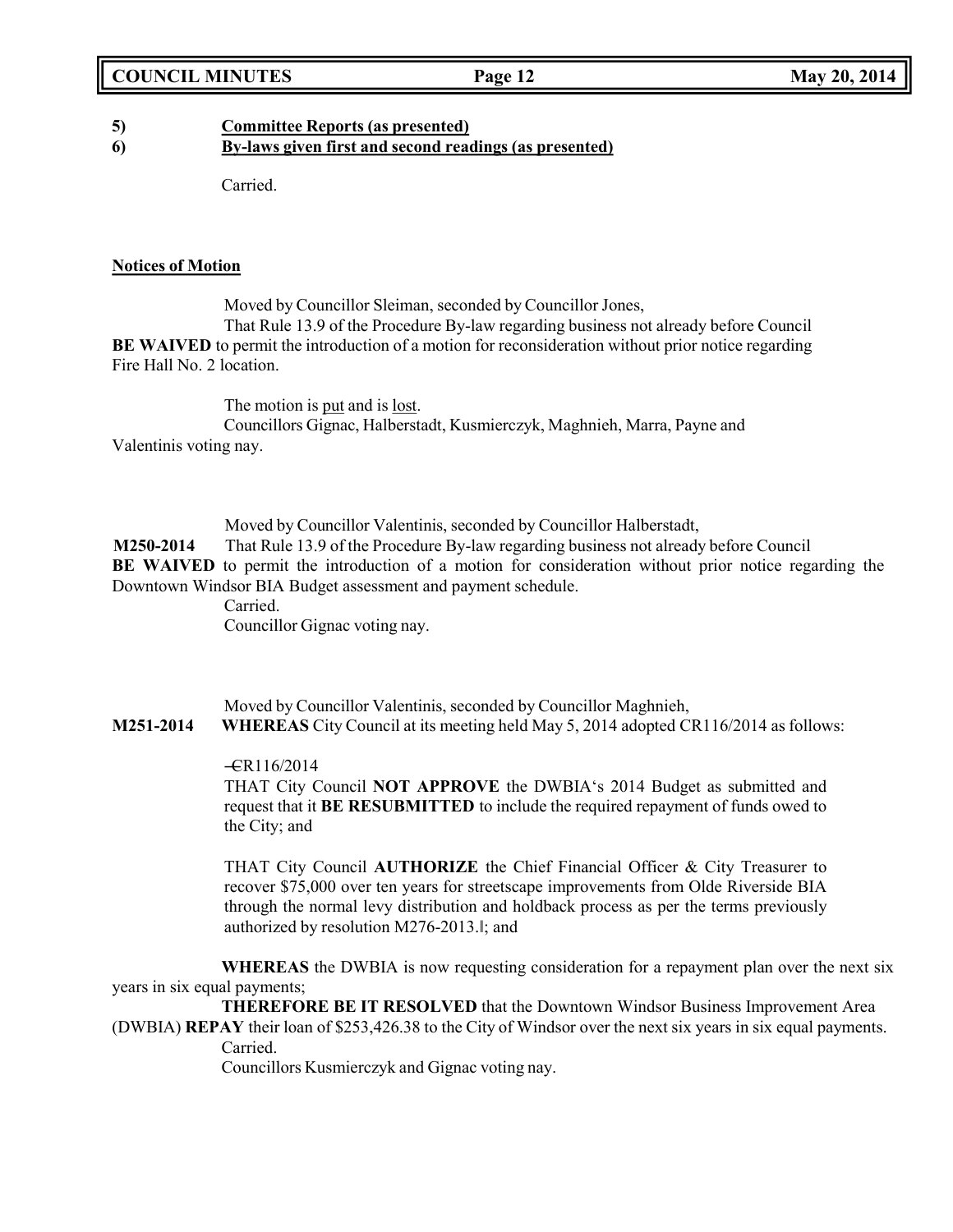### **Third Reading of By-laws**

Moved by Councillor Payne, seconded by Councillor Sleiman,

That the following By-laws No. 83-2014 through 97-2014 (inclusive), having been read a first and second time be now read a third time and finally passed and that the Mayor and Deputy Clerk **BE AUTHORIZED** to sign and seal the same notwithstanding any contrary provision of the Council.

Carried.

### **Petitions**

Moved by Councillor Sleiman, seconded by Councillor Maghnieh,

**M252-2014** That the petition presented by Councillor Sleiman from affected residents in the Chandler and Milloy area -requesting that the City of Windsor immediately cease and desist with their plan to construct the new Fire Station No. 2 planned for the corner of Chandler and Milloy Streets on the lands known as Long Park and to allow for a full, fair, just and transparent public consultation process to take place before any development on lands known as Long park is approved‖, **BE RECEIVED** by the Clerk and the petition **BE NOTED AND FILED**. Carried.

ACO/11248

## **Council Questions**

Moved by Councillor Halberstadt, seconded by Councillor Jones,

**M253-2014** That the following Council Question by Councillor Valentinis **BE APPROVED**, and that Administration **BE DIRECTED** to proceed with the necessary actions to respond to the Council Question in the form of written report, consistent with Council's instructions, and in accordance with Section 17.1 of the Procedure By-law 98-2011:

### **CQ15-2014**

Asks that Administration request ERCA to confirm: -% of tree cover in County of Essex -% of tree cover in City of Windsor -% of tree cover in each municipality in the County of Essex

GCE2014

Carried.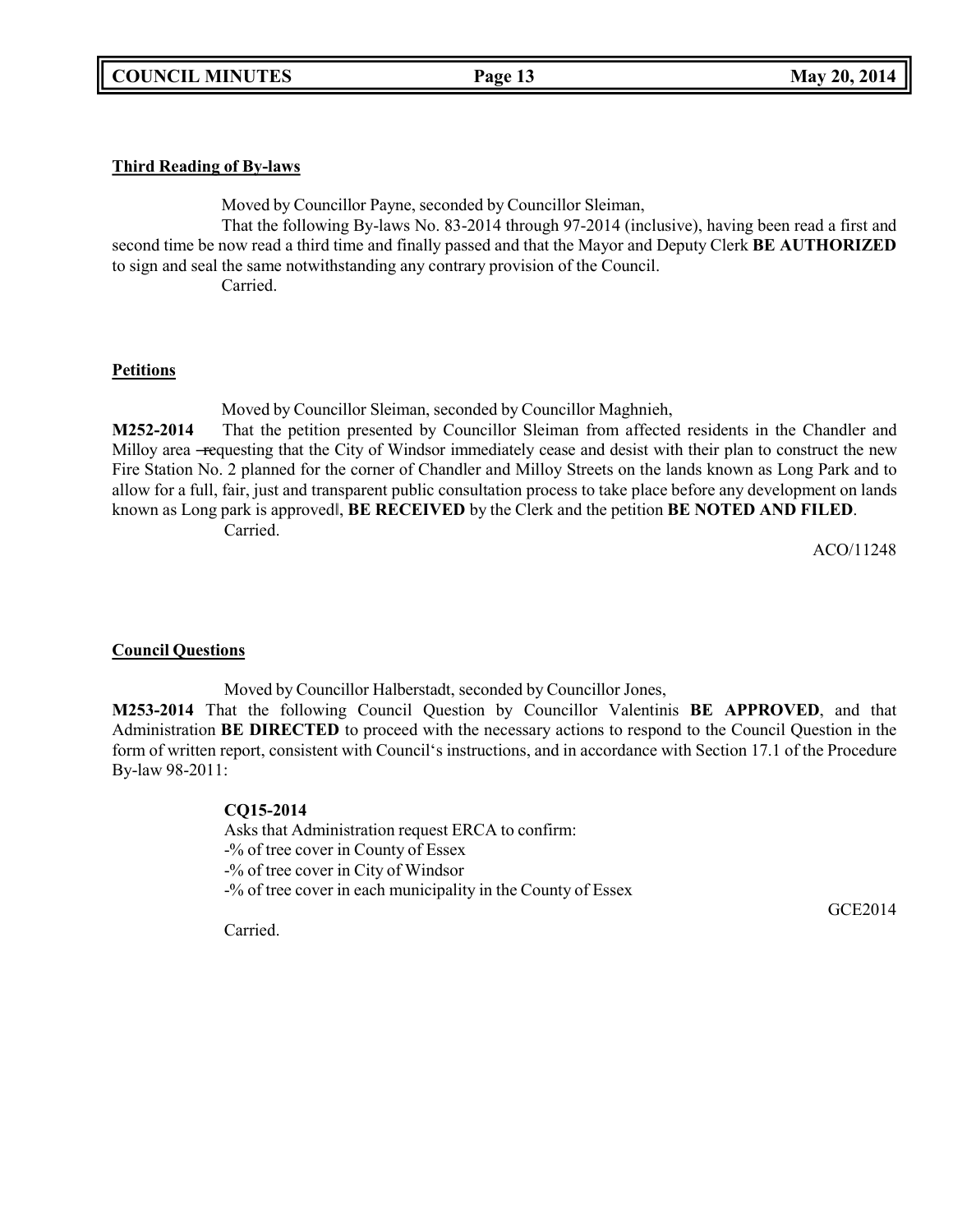# **COUNCIL MINUTES Page 14 May 20, 2014**

# **Adjournment**

Moved by Councillor Kusmierczyk, seconded by Councillor Maghnieh, That this Council meeting stand adjourned until the next regular meeting of Council or at the call

of the Mayor. Carried.

Accordingly, the meeting is adjourned at 8:55 o'clock p.m.

## **THIS IS A DRAFT COPY**

# **SUPERVISOR OF COUNCIL SERVICES(A)**

## **DEPUTY CITY CLERK/SENIOR MANAGER OF COUNCIL SERVICES**

# **CITY CLERK**

**MAYOR**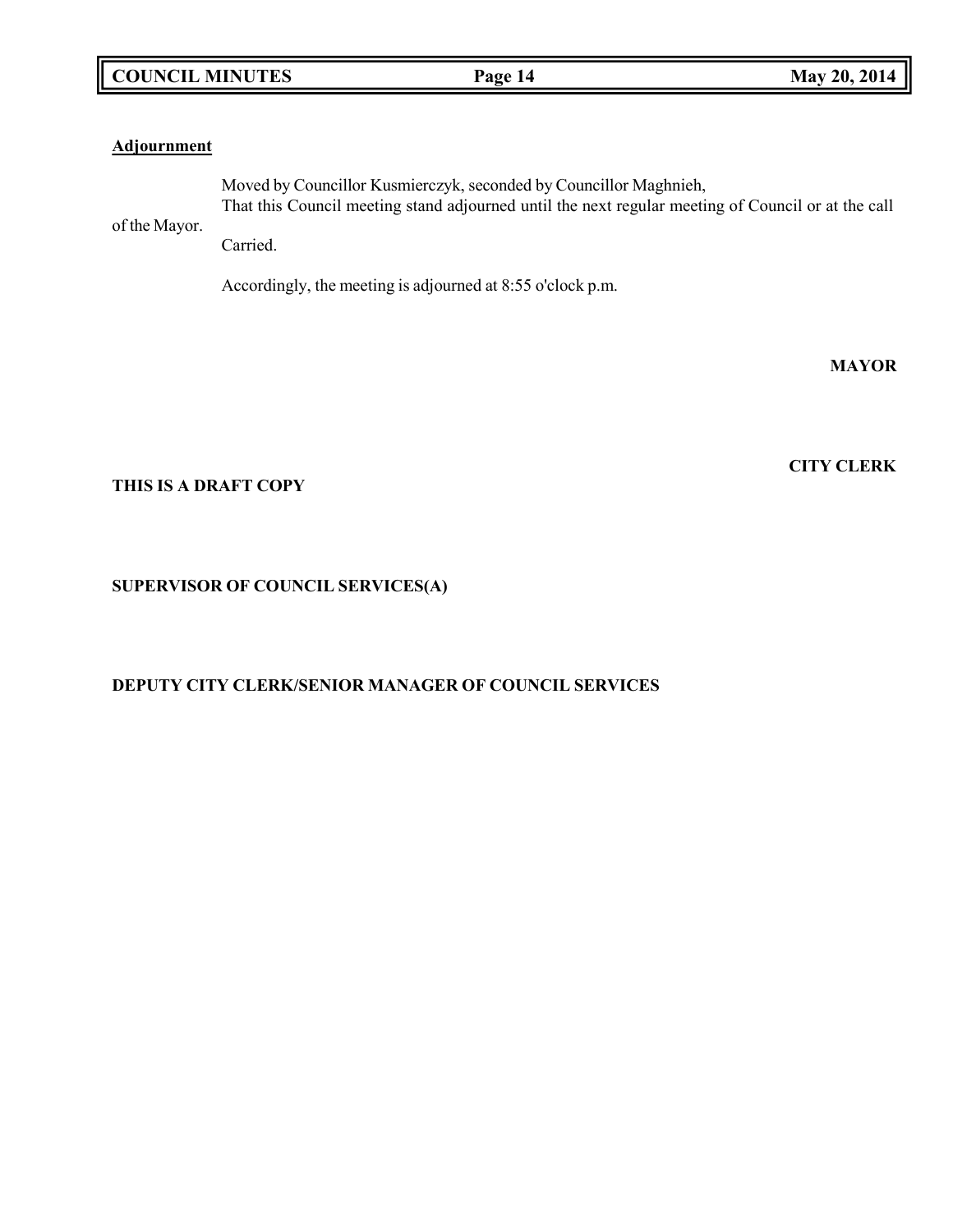# **COUNCIL MINUTES Page 15 May 20, 2014**

Maghnieh Payne

### CR125/2014

THAT the request for a Waiver of Fees from Car Pro Industries (Windsor) Limited for the EV Fest at the Riverfront Festival Plaza and the Riverfront Civic Terrace and the Riverfront Trail on September 27 – September 28, 2014 **BE DENIED.**

### Carried.

Councillor Sleiman was absent from the meeting when the vote was taken on this matter.

Report Number **17095 SR2014 1**

Marra Valentinis

CR126/2014

- I. That the one foot reserve abutting the westerly limit of a north-south alley (closed by Judge's Order) next west of the improved property municipally known as 1320 Northwood Street, legally described as Part of a 1.00 foot Reserve, Registered Plan 558 and more particularly designated as Part of Part 1 and Part 7, Plan 12R-11370 **BE DECLARED** surplus to the needs of the City.
- II. That Administration **BE GRANTED** the authority to offer the one foot reserve, subject to any required easements, legally described as Part of a 1.00 foot Reserve, Registered Plan 558 and more particularly designated as Part of Part 1 and Part 7, Plan 12R-11370 to the Windsor Islamic Association as part of the closed alley exchange approved by Council Resolution CR12/91.
- III. That the City Solicitor **BE AUTHORIZED** to register easements on title if needed by the various utilities prior to the conveyance to Windsor Islamic Association.

Carried.

Report Number **17173 APM2014 C2**

Marra Valentinis

CR127/2014

- I) That Administration **BE DIRECTED** to do waste audits on select facilities and report back the findings, along with a proposed plan of action to increase diversion; and
- II) That Administration **BE DIRECTED** to prepare a response to the Essex Windsor Solid Waste Authority's letter dated January 20, 2014, stating the City of Windsor supports all Essex Windsor Solid Waste Authority initiatives and is committed to improving recycling in all city facilities and events as funding and resources permit, and in accordance with the City of Windsor Environmental Master Plan.

Carried.

Report Number **17164 EI2014 C3**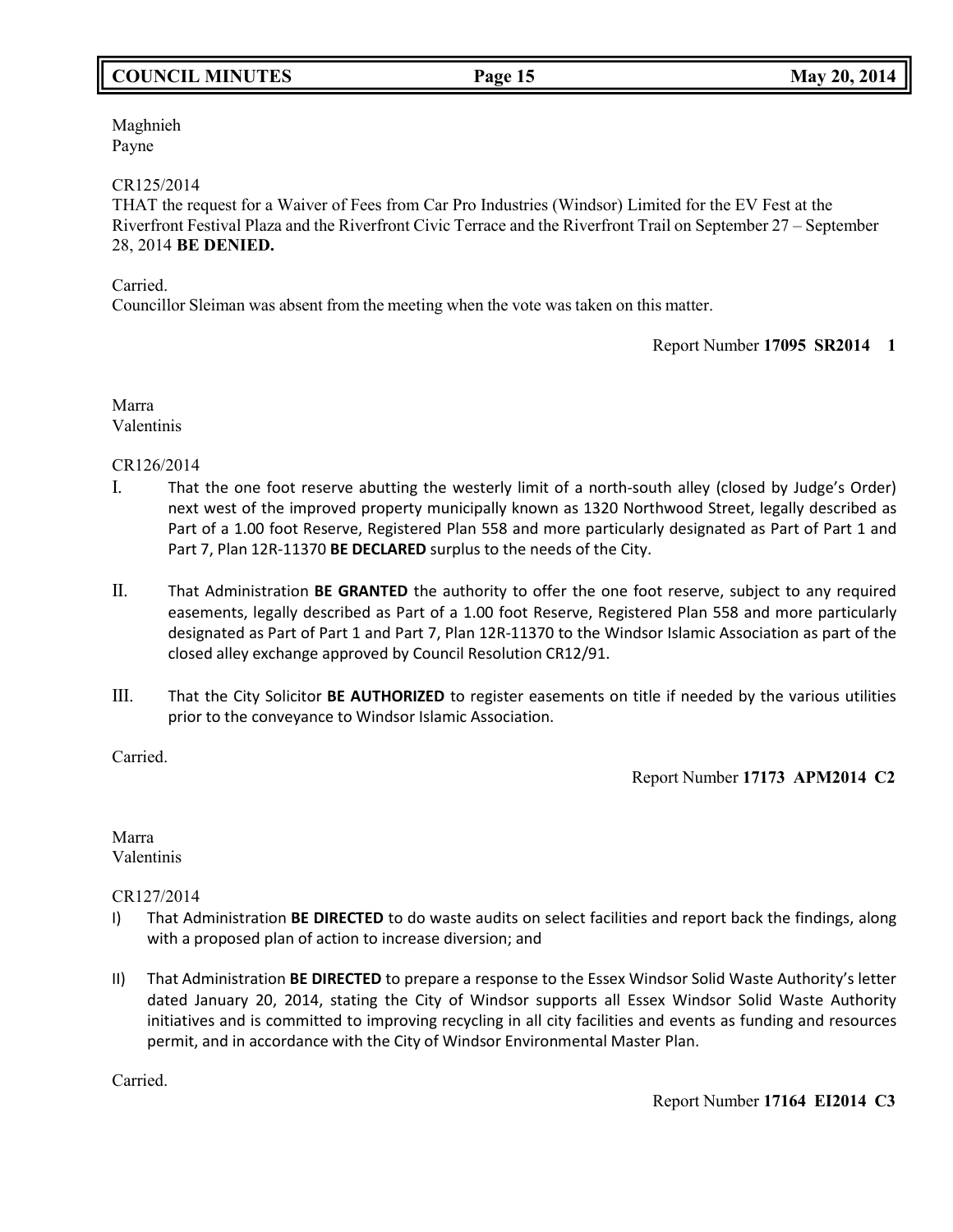# **COUNCIL MINUTES Page 16 May 20, 2014**

Marra Valentinis

### CR128/2014

THAT City Council **APPROVE** the Windsor Essex Housing and Homelessness Plan with comments from the Ministry of Municipal Affairs and Housing as per the requirements under the *Housing Services Act*;

THAT City Council **APPROVE** the implementation of the strategies from the 10 Year Housing and Homelessness Plan if the cost of such implementation has been included in an approved City Budget in the respective Fiscal Year.

Carried.

Report Number **17176 GH/11710 C4**

Jones Marra

### CR129/2014

That Council **RECEIVE** the documentation submitted by the Children's Safety Village of Windsor and Essex County and **APPROVE** the release of the \$91,250 in one-time funding to the Children's Safety Village of Windsor and Essex County once a Memorandum of Understanding is signed, and that the amount **BE CHARGED** to the Budget Stabilization Reserve as previously approved through M447-2013; and further, that an administrative report for funding in 2015 **BE PREPARED** prior to 2015 budget deliberations.

Carried.

Report Number **17158 AFB/11647 5**

Marra Valentinis

### CR130/2014

THAT City Council **NOT APPROVE** the establishment of the Windsor-Essex County Health Unit Reserve/Reserve Fund Policy as approved and requested by the WECHU Board and;

THAT the Windsor-Essex County Health Unit **BE DIRECTED** to return all current and futures annual surplus funds to the City of Windsor as per past practice.

Carried.

Report Number **17165 MH/9256 C6**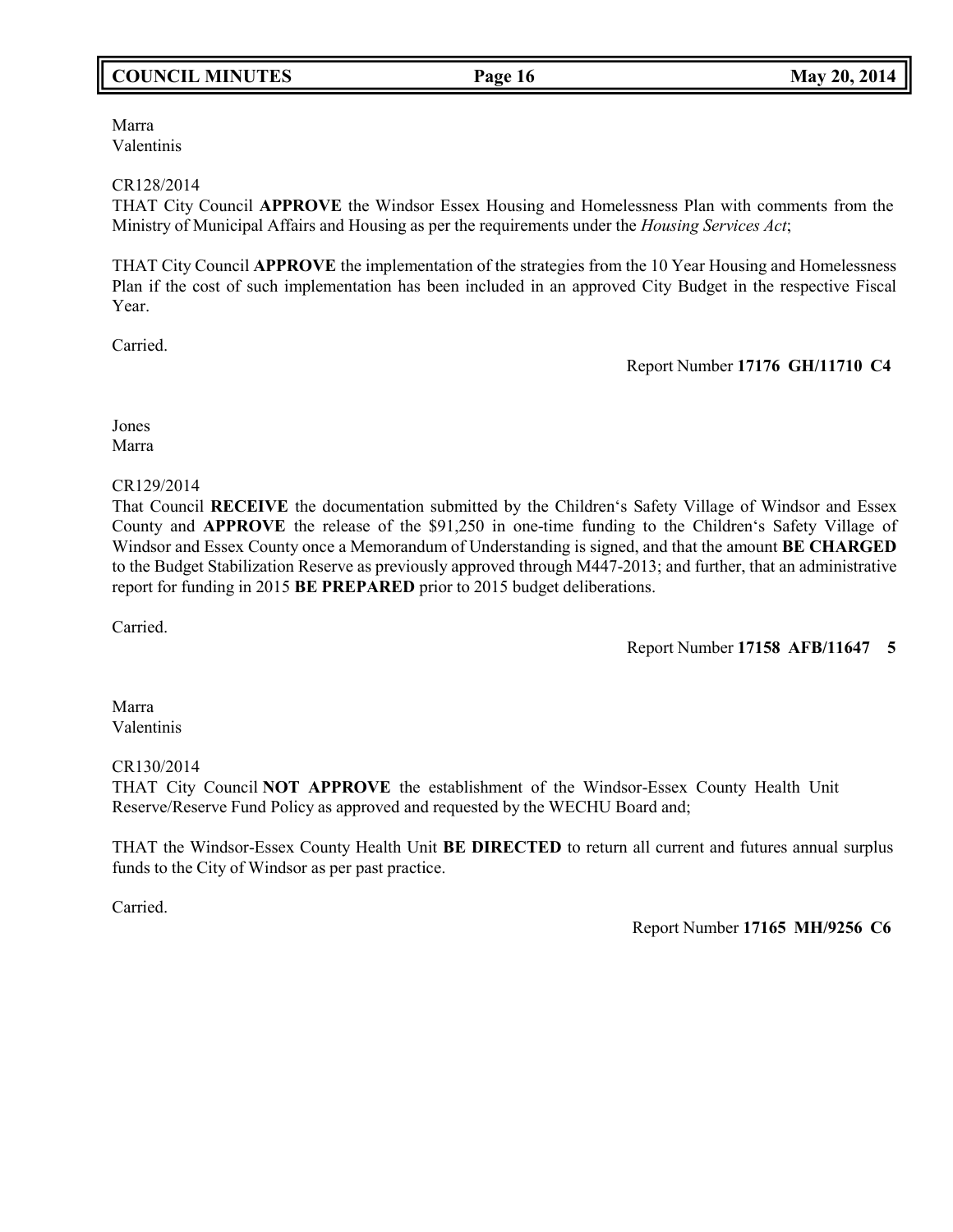# **COUNCIL MINUTES Page 17 May 20, 2014**

Marra Valentinis

### CR131/2014

THAT City Council **AUTHORIZE** the Chief Administrative Officer and City Clerk to sign the Municipal Funding Agreement for the transfer of Federal Gas Tax Funds, Appendix C attached, between the Association of Municipalities of Ontario (AMO) and the Corporation of the City of Windsor, satisfactory in form to the City Solicitor and in financial and technical content to the City Treasurer; and

THAT should the investment vehicle yield higher returns than are otherwise achievable, City Council **AUTHORIZE** the City Treasurer to sign the Treasurer's Authorization for the One Investment Program, Appendix B attached, satisfactory in form to the City Solicitor and in financial and technical content to the City Treasurer; and

THAT City Council **DIRECT** the City Treasurer to change the funding source in the approved 2014

5 year Capital Budget for the following projects and respective amounts to be the Federal Gas Tax funding AND that the resulting \$2,571,936 unallocated amounts in Pay as you Go and Capital Reserve in the 2014 5 year Capital Budget be **APPROVED** as a placeholder for the construction of Fire Hall #8, subject to a report regarding the project being brought to Council for approval.

| <b>YEAR</b> | <b>Identified Project</b>                         | Amount to be funded by     |
|-------------|---------------------------------------------------|----------------------------|
|             |                                                   | <b>Unallocated Gas Tax</b> |
|             |                                                   | Funds in that year         |
| 2014        | OPS-004-07 Sidewalk Rehabilitation                | \$25,872                   |
| 2015        | OPS-004-07 Sidewalk Rehabilitation                | \$25,872                   |
| 2016        | OPS-004-07 Sidewalk Rehabilitation                | \$500,000                  |
|             | OPS-002-11 Minor Road Rehabilitation              | \$136,516                  |
| 2017        | OPS-004-07 Sidewalk Rehabilitation                | \$500,000                  |
|             | OPS-002-11 Minor Road Rehabilitation              | \$136,516                  |
| 2018        | PFO-003-13 Art Gallery Acquisition / Capital Cost | \$1,247,160                |

THAT City Council **DIRECT** the City Solicitor to prepare the appropriate by-law related to this matter.

Carried.

Report Number **17162 GM/9037 C7**

Appendices Agreement Treasurer's Authorization

Marra Valentinis

CR132/2014

That Council **ENDORSE** Administration applying for funding of Transit Windsor's Smart Bus Project under the appropriate component(s) of the New Building Canada Fund; and

That Council **ENDORSE** Administration applying for funding towards Drainage/Pavement Rehabilitation for Windsor Airport under the appropriate component(s) of the New Building Canada Fund; and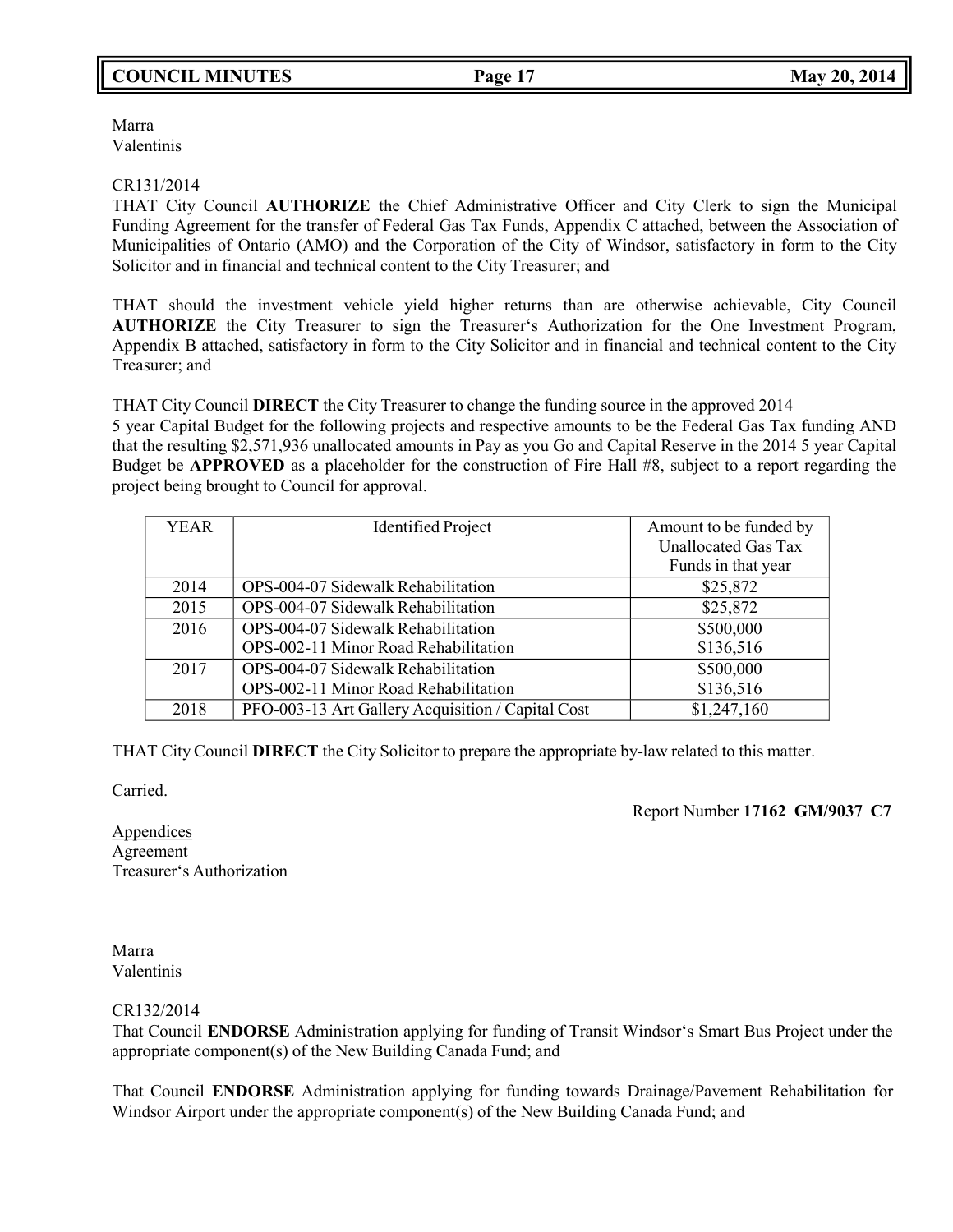|  | <b>COUNCIL MINUTES</b> |
|--|------------------------|
|--|------------------------|

That Council **AUTHORIZE** Administration to complete any business case(s), application(s), and/or to provide all information/documentation as required in order to constitute an application under the New Building Canada Fund; and

That the General Manager of Transit Windsor and/or, the Director of Finance of YQG and/or the City Engineer **BE AUTHORIZED** to sign any required documents necessary to complete the application(s) to the New Building Canada Fund; and

That Council **AUTHORIZE** any documents / agreements (if required) for the application(s) to the New Building Canada Fund to **BE SIGNED** by the Chief Administrative Officer and City Clerk, **in** form **satisfactory** to the City Solicitor, financial **content satisfactory** to the City Treasurer and technical **content** to the City Engineer.

Carried.

Report Number **17167 GFG/11899 C8**

Marra Valentinis

### CR133/2014

THAT Council **RECEIVE FOR INFORMATION** the report from the Executive Director of Human Resources with respect to the March 28<sup>th</sup> 2014 Ministry of Labour (MOL) orders regarding contraventions of the *Occupational Health and Safety Act*, Ontario Regulation 213/91 – Construction Projects; and further,

THAT Council and Administration **BE MADE AWARE** that The Parks and Facility Operations Department has taken action to address these contraventions and having done so the city is not in a position to appeal the orders received; and, further,

THAT the mandatory Health and Safety retraining, as directed by the CAO, **BE PROVIDED** as the direction of City Council in regard to this incident.

Carried.

Report Number **17101 SR2014 C9**

Marra Valentinis

CR134/2014

- I. THAT **APPROVAL BE GIVEN** to a provide consent to enter for the planting of trees on airport lands in accordance to the following terms:
	- a. That a letter **BE RECEIVED** by YQG confirming their agreement to the tree planting.
	- b. That Consent to Enter is provided to the Essex Region Conservation Authority for municipal address 3200 County Road 42, Windsor in the area shown on Schedule A commencing date of this approval.
	- c. That the Essex Region Conservation Authority be required to provide the Corporation with indemnification and require proof of insurance with the following minimal coverage, satisfactory to the Manager of Risk Management: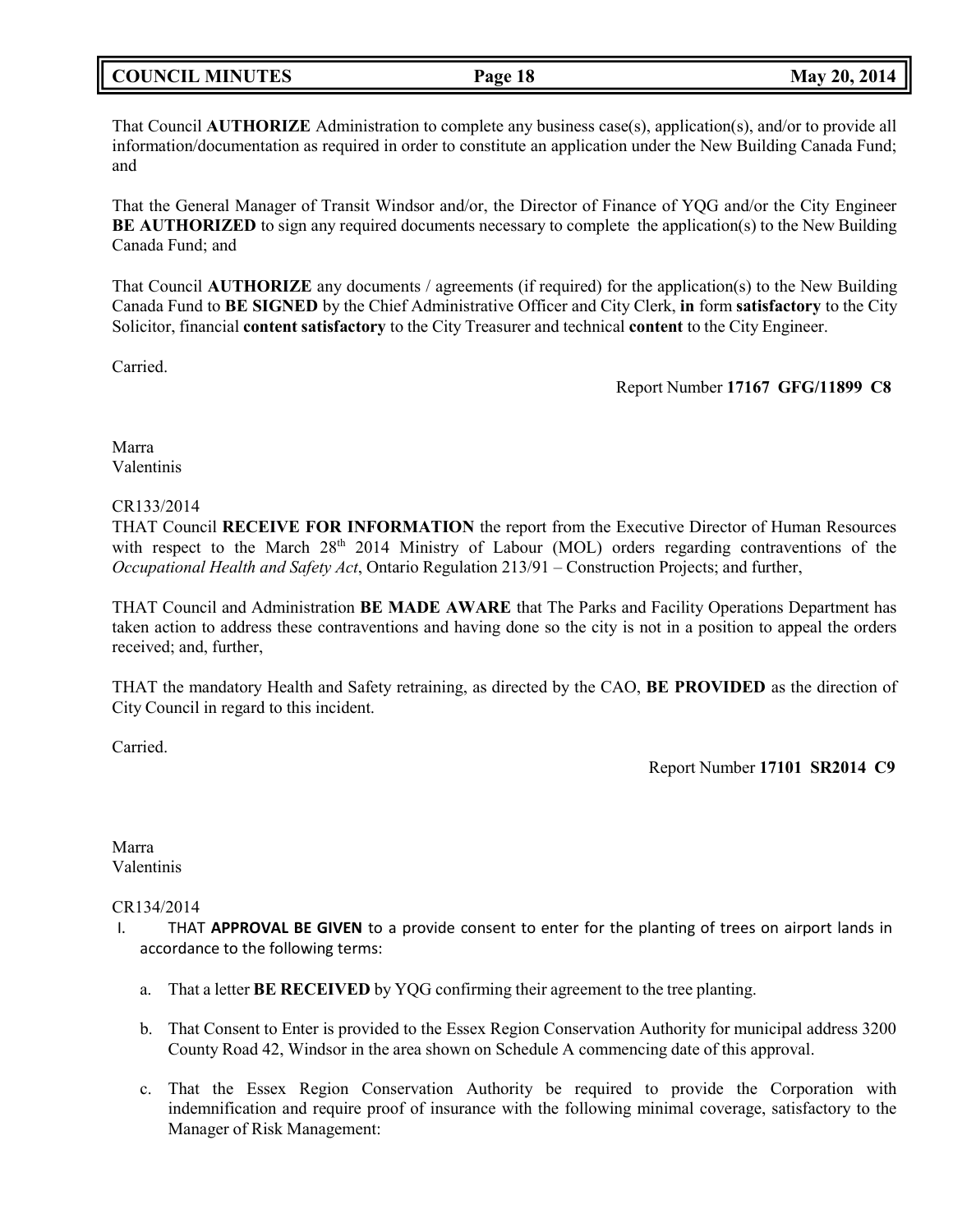# **COUNCIL MINUTES Page 19 May 20, 2014**

- $\geq$  \$2,000,000 Commercial General Liability coverage
- ⮚ ―The Corporation of the City of Windsor and Your Quick Gateway (Windsor) Inc.‖ listed as Additional insured
- $\triangleright$  Cross liability coverage
- $\geq$  30 days notice of cancellation
- d. That the Chief Administrative Officer and the City Clerk **BE AUTHORIZED** to sign the Consent to Enter Agreement with the Essex Region Conservation Authority for the access to the area shown on Schedule A for 3200 County Road 42 East approved as to form and content by the City Solicitor or designate.
- II. That future request for tree planting on the airport lands **BE APPROVED** by the Delegation of Authority process.

Carried.

Report Number **17159 APM/9795 C10**

Marra Valentinis

### CR135/2014

**THAT** Council **APPROVE** the City of Windsor to be identified to Emergency Management Ontario as a host community for evacuees from Ontario communities experiencing crisis; and further,

**THAT** the City of Windsor **BE CONSIDERED** as a community of last resort in Emergency Management Ontario's to the list of municipalities to host evacuees in a provincial emergency; and further,

**THAT** the CAO (or designate) be **AUTHORIZED** to respond to requests from Emergency Management Ontario and to make the decision to determine the type and number of evacuees that will be hosted dependent on the parameters outlined in the agreement with EMO and the Department of Aboriginal Affairs and Northern Development (AADNC) and available resources to support the evacuees including the availability of accommodations and staffing; and further,

**THAT** the CAO and City Clerk **BE AUTHORIZED** to execute agreements with the Ministry of Community Safety and Correctional Services and/or the Department of Aboriginal Affairs and Northern Development Canada should an agreement be reached satisfactory in technical content by the Community Development and Health Services Commission, in legal content to the City Solicitor and in financial content to the Chief Financial Officer.

Carried.

Report Number **17185 SWE/3069 C11**

## **STANDING COMMITTEE RESOLUTIONS**

Moved by Councillor Payne, seconded by Councillor Halberstadt,

**M211-2014** That Report **No. 193 of the Environment, Transportation & Public Safety Standing Committee** of its meeting held April 23, 2014 regarding ―Response to CQ5-2014 – Review of Municipal By-laws related to animal and pet welfare, protection of pets in extreme weather conditions and

CQ6-2014 – feasibility of dog tethering provisions‖ **BE APPROVED IN PRINCIPLE**, subject to consideration of a further administrative report addressing outstanding questions regarding costs and enforcement of the proposed amendments.

Carried.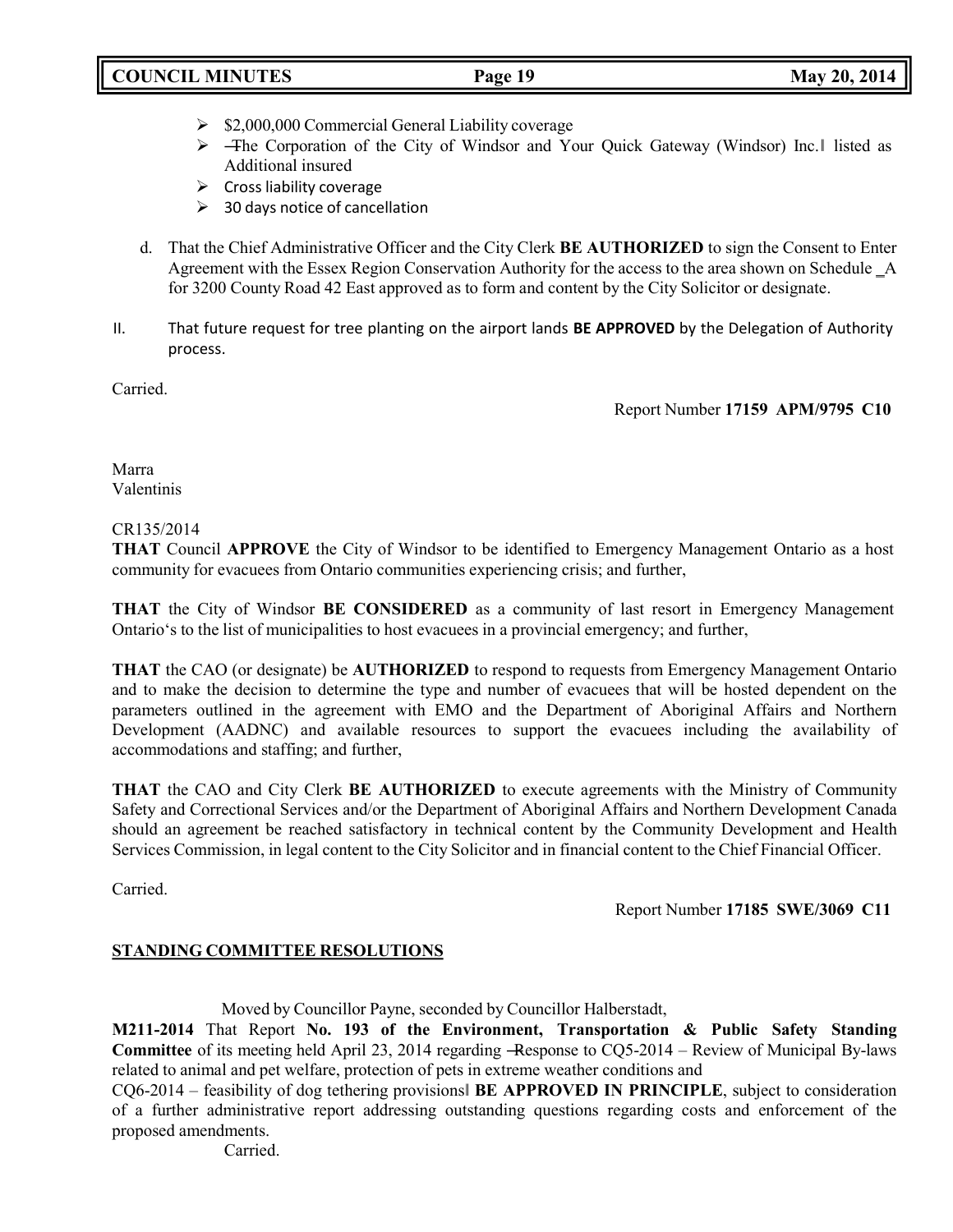|  | <b>COUNCIL MINUTES</b> |
|--|------------------------|
|--|------------------------|

### At the request of Councillor Gignac a **recorded vote** is taken:

### **RESULTS OF RECORDED VOTE:**

|         | In Favour Councillors Halberstadt, Jones, Kusmierczyk, Maghnieh, Marra, Payne, Sleiman, and Valentinis |  |  |
|---------|--------------------------------------------------------------------------------------------------------|--|--|
|         | Opposed Councillor Gignac and Mayor Francis                                                            |  |  |
| Abstain | $\blacksquare$ None                                                                                    |  |  |
| Absent  | $\mathbb{C}$ ouncillors Dilkens                                                                        |  |  |

Report Number 17122 MHS/9496 AB2014

Moved by Councillor Marra, seconded by Councillor Valentinis,

**M212-2014** That **Report No. 194 of the Environment, Transportation & Public Safety Standing Committee** of its meeting held April 23, 2014 regarding ―Follow-up to the 2013 Report on the State of our Environment‖ **BE ADOPTED** as presented.

Carried.

Report Number 17007 SW/8523

Moved by Councillor Marra, seconded by Councillor Valentinis,

**M213-2014** That **Report No. 195 of the Environment, Transportation & Public Safety Standing Committee** of its meeting held April 23, 2014 regarding ―Appointment of Area Weed Inspectors under the *Weed Control Act*‖ **BE ADOPTED** as presented.

Carried.

Report Number 17113 AB2014

Moved by Councillor Marra, seconded by Councillor Valentinis,

**M214-2014** That **Report No. 196 of the Environment, Transportation & Public Safety Standing Committee** of its meeting held April 23, 2014 regarding ―Rain Garden Demonstration Site-Ojibway Nature Centre‖ **BE APPROVED**.

Carried.

matter.

Councillors Payne and Maghnieh were absent from the meeting when the vote was taken on this

Report Number 17107 [**See Also M247-2014**] EI/10822

Moved by Councillor Marra, seconded by Councillor Valentinis,

**M215-2014** That **Report No. 197 of the Environment, Transportation & Public Safety Standing Committee** of its meeting held April 23, 2014 regarding ―Report No. 77 of the Windsor-Essex County Environment Committee (Private Tree By-Law Subcommittee)‖ **BE ADOPTED** as presented.

Carried.

MB2014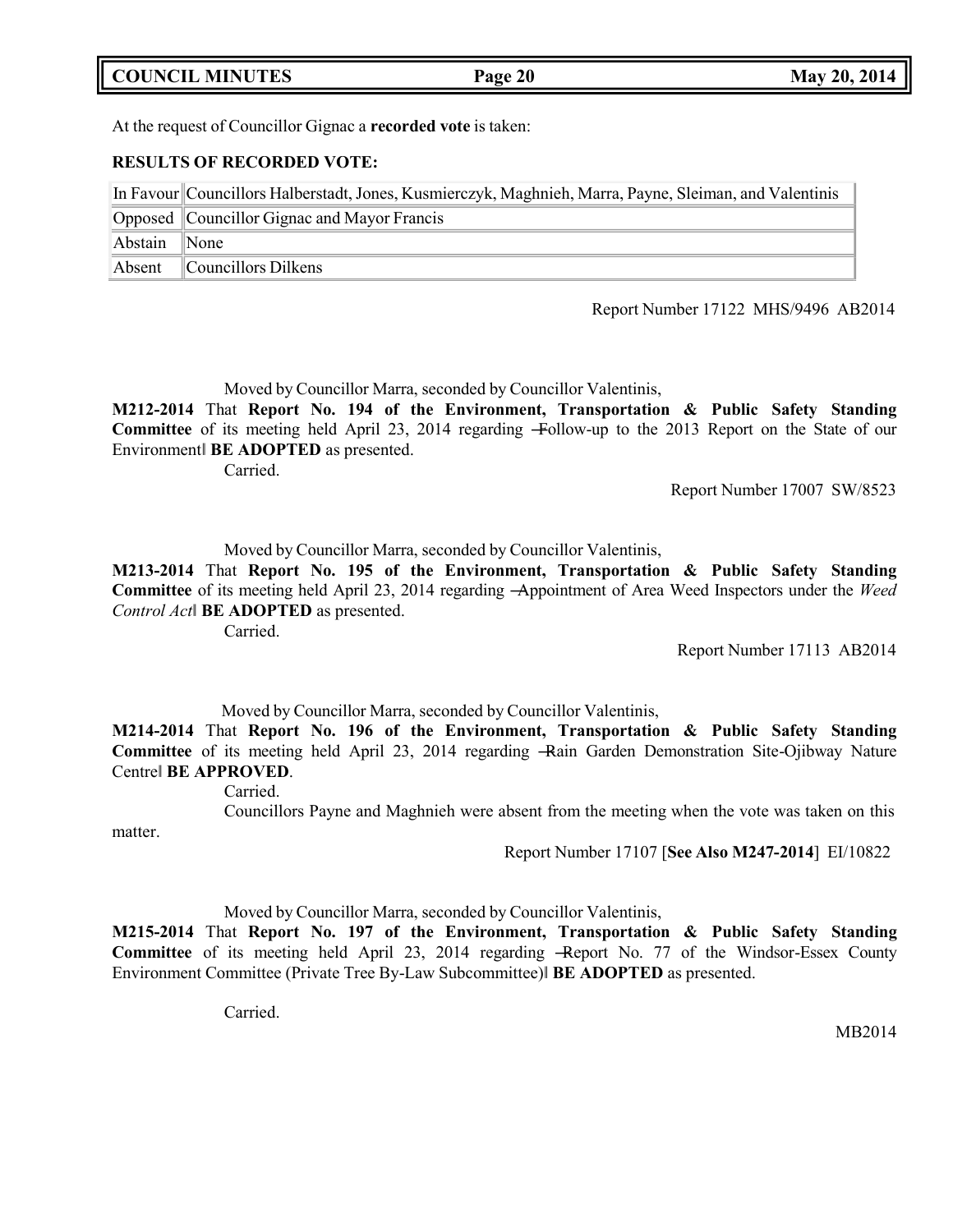| <b>COUNCIL MINUTES</b> | Page 21 |
|------------------------|---------|
|                        |         |

Moved by Councillor Marra, seconded by Councillor Valentinis,

**M216-2014** That **Report No. 199 of the Environment, Transportation & Public Safety Standing Committee** of its meeting held April 23, 2014 regarding -Report No. 79 of the Windsor-Essex County Environment Committee (Species at risk study – woodlot located north east of Walker Road and E. C. Row Expressway)‖ **BE ADOPTED** as presented.

Carried.

MB2014

**May 20, 2014** 

Moved by Councillor Valentinis, seconded by Councillor Marra,

**M217-2014** That **Report No. 200 of the Environment, Transportation & Public Safety Standing Committee** of its meeting held April 23, 2014 regarding ―Report No. 80 of the Windsor-Essex County Environment Committee—consideration for implementation of a tree by-law‖ **BE DEFERRED** to allow for a report from the Essex Region Conservation Authority (ERCA) on process as well as information on tree coverage in our area, in accordance with Council Question CQ15-2014.

Carried.

Councillor Halberstadt voting nay.

Councillor Jones was absent from the meeting when the vote was taken on this matter.

MB2014

Moved by Councillor Marra, seconded by Councillor Valentinis,

**M218-2014** That **Report No. 201 of the Environment, Transportation & Public Safety Standing Committee** of its meeting held April 23, 2014 regarding ―Report No. 81 of the Windsor-Essex County Environment Committee suggested environmentally friendly features for new City Hall Building‖ **BE APPROVED**.

Carried.

MB2014

Moved by Councillor Marra, seconded by Councillor Valentinis,

**M219-2014** That **Report No. 202 of the Environment, Transportation & Public Safety Standing Committee** of its meeting held April 23, 2014 regarding ―Minutes of the Windsor-Essex County Environment Committee meeting held January 9, 2014‖ **BE ADOPTED** as presented.

Carried.

MB2014

Moved by Councillor Marra, seconded by Councillor Valentinis,

**M220-2014** That **Report No. 203 of the Environment, Transportation & Public Safety Standing Committee** of its meeting held April 23, 2014 regarding ―Minutes of the Windsor-Essex County Environment Committee meeting held February 6, 2014‖ **BE ADOPTED** as presented.

Carried.

MB2014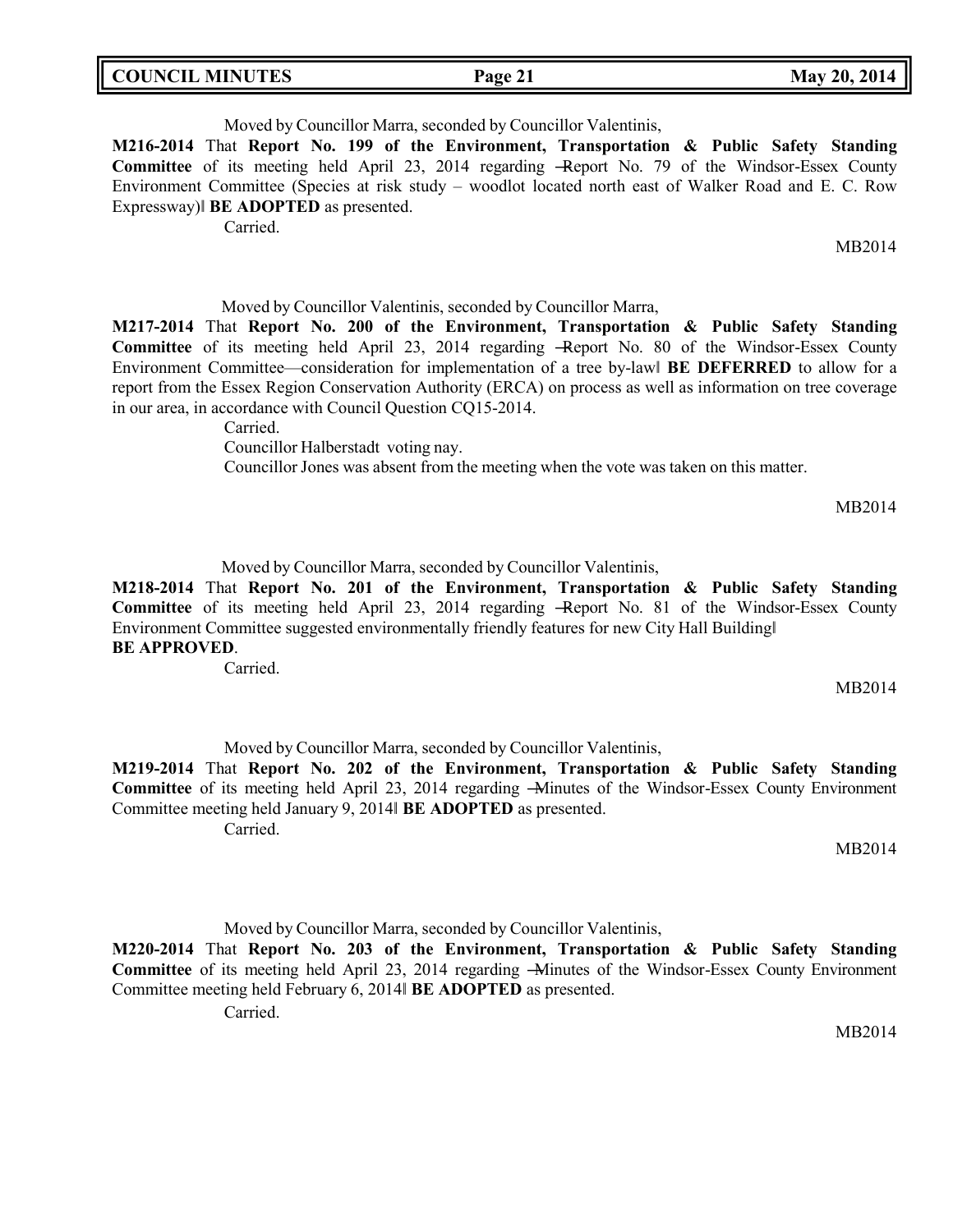| <b>COUNCIL MINUTES</b><br>May 20, 2014<br>Page 22 |  |
|---------------------------------------------------|--|
|---------------------------------------------------|--|

Moved by Councillor Marra, seconded by Councillor Valentinis, **M221-2014** That **Report No. 204 of the Environment, Transportation & Public Safety Standing Committee** of its meeting held April 23, 2014 regarding ―Minutes of the Windsor-Essex County Environment Committee meeting held March 6, 2014‖ **BE ADOPTED** as presented. Carried. MB2014 Moved by Councillor Marra, seconded by Councillor Valentinis, **M222-2014** That **Report No. 205 of the Environment, Transportation & Public Safety Standing Committee** of its meeting held April 23, 2014 regarding ―Minutes of the Windsor Licensing Commission meeting

MB2014

MB2014

Moved by Councillor Marra, seconded by Councillor Valentinis,

**M223-2014** That **Report No. 206 of the Environment, Transportation & Public Safety Standing Committee** of its meeting held April 23, 2014 regarding ―Minutes of the Windsor Licensing Commission meeting held February 26, 2014‖ **BE ADOPTED** as presented.

Carried.

Carried.

held January 23, 2014‖ **BE ADOPTED** as presented.

Moved by Councillor Marra, seconded by Councillor Valentinis,

**M224-2014** That **Report No. 207 of the Environment, Transportation & Public Safety Standing Committee** of its meeting held April 23, 2014 regarding ―Minutes of the Essex-Windsor Solid Waste Authority Board meeting held December 3, 2013‖ **BE ADOPTED** as presented. Carried.

MB2014

Moved by Councillor Marra, seconded by Councillor Valentinis,

**M225-2014** That **Report No. 208 of the Environment, Transportation & Public Safety Standing Committee** of its meeting held April 23, 2014 regarding ―Minutes of the Essex-Windsor Solid Waste Authority Board meeting held February 4, 2014‖ **BE ADOPTED** as presented.

Carried.

MB2014

Moved by Councillor Marra, seconded by Councillor Valentinis,

**M226-2014** That **Report No. 209 of the Environment, Transportation & Public Safety Standing Committee** of its meeting held April 23, 2014 regarding ―Annual Report for the Windsor Bicycling Committee 2013‖ **BE ADOPTED** as presented.

Carried.

MB2014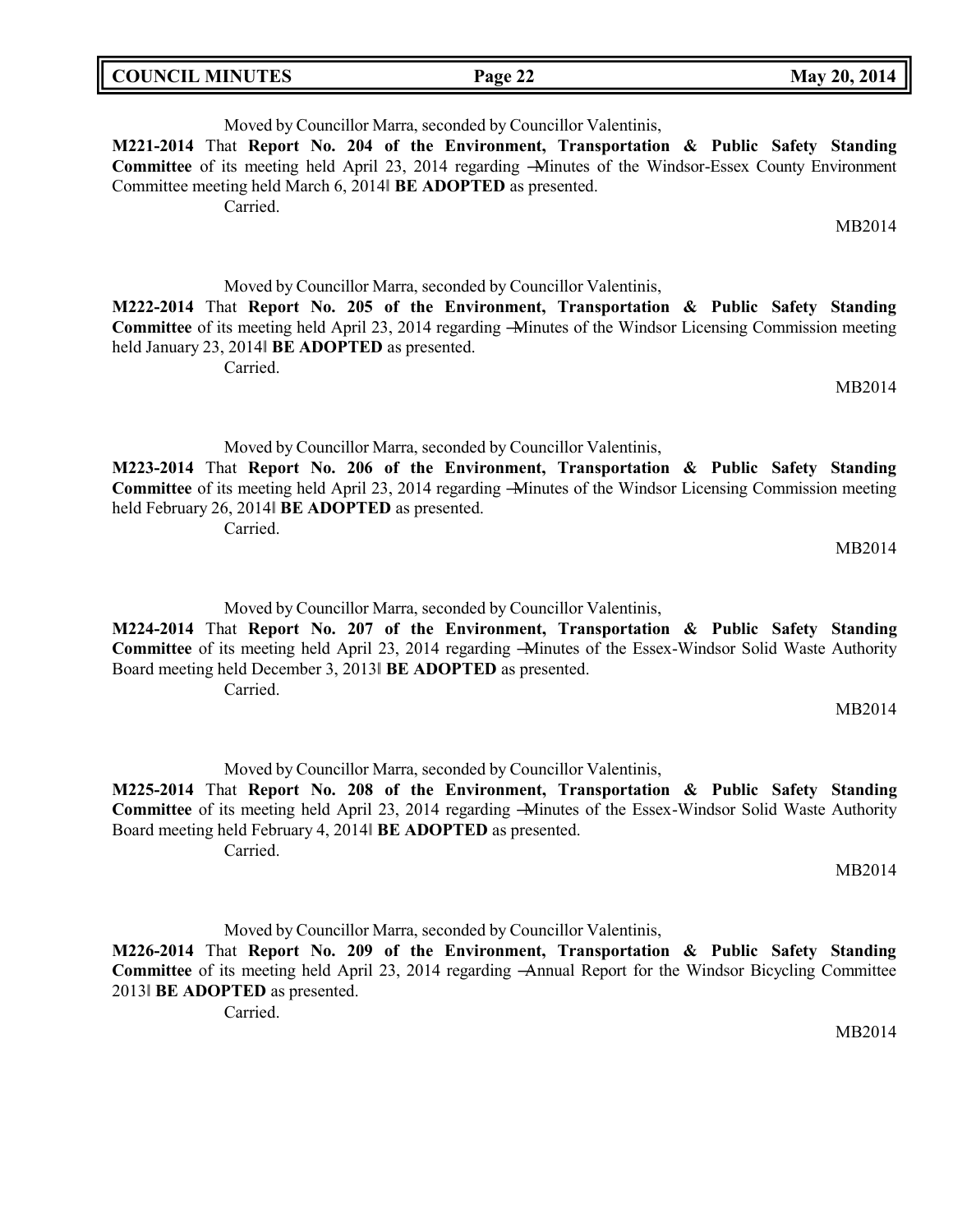| <b>COUNCIL MINUTES</b> | Page 23 | May 20, 2014 |
|------------------------|---------|--------------|
|                        |         |              |

|                  | Moved by Councillor Marra, seconded by Councillor Valentinis,<br>held February 27, 2014 BE ADOPTED as presented.<br>Carried.                                                                                                                                                                                                                                                   | M227-2014 That Report No. 210 of the Environment, Transportation & Public Safety Standing<br>Committee of its meeting held April 23, 2014 regarding -Minutes of the Windsor Bicycling Committee meeting |
|------------------|--------------------------------------------------------------------------------------------------------------------------------------------------------------------------------------------------------------------------------------------------------------------------------------------------------------------------------------------------------------------------------|---------------------------------------------------------------------------------------------------------------------------------------------------------------------------------------------------------|
|                  |                                                                                                                                                                                                                                                                                                                                                                                | MB2014                                                                                                                                                                                                  |
| <b>M228-2014</b> | Moved by Councillor Marra, seconded by Councillor Valentinis,<br>That Report No. 172 of the Executive Committee of Council of its meeting<br>held April 28, 2014 regarding -2014 First Quarter Operating Budget Variance Report<br><b>BE ADOPTED</b> as presented.<br>Carried.                                                                                                 | Report Number 17141 AFB/11647                                                                                                                                                                           |
| <b>M229-2014</b> | Moved by Councillor Marra, seconded by Councillor Valentinis,<br>That Report No. 173 of the Executive Committee of Council of its meeting<br>2014 BE ADOPTED as presented.<br>Carried.                                                                                                                                                                                         | held April 28, 2014 regarding -Status Report – Compliance with Applicable Laws and Regulations, $1st$ Quarter<br>Report Number 17136 AF2014                                                             |
| M230-2014        | Moved by Councillor Marra, seconded by Councillor Valentinis,<br>That Report No. 174 of the Executive Committee of Council of its meeting<br>$1.11$ $\lambda$ $1.00$ $0.01$ $1'$ $0$ $0$ $0.01$ $1'$ $0.00$ $0.1$ $1'$ $0.00$ $0.01$ $1'$ $0.00$ $0.01$ $1'$ $0.00$ $0.01$ $1'$ $0.00$ $0.001$ $0.000$ $0.000$ $0.000$ $0.000$ $0.000$ $0.000$ $0.000$ $0.000$ $0.000$ $0.000$ | $\mathbf{1}$ n $\mathbf{1}$ $\mathbf{1}$                                                                                                                                                                |

held April 28, 2014 regarding -Summary of Hotline Issues Referred to Management by PriceWaterhouseCoopers – 2014 Q1‖ **BE ADOPTED** as presented.

Carried.

Report Number 17137 AF/11247

Moved by Councillor Marra, seconded by Councillor Valentinis, **M231-2014** That **Report No. 175 of the Executive Committee of Council** of its meeting held April 28, 2014 regarding - Time Spent in Open and In-Camera Council Meetings and Committee Meetings for the period of January 1, 2013 to December 31, 2013‖ **BE ADOPTED** as presented. Carried.

Report Number 17145 ACO/9512

Moved by Councillor Marra, seconded by Councillor Valentinis, **M232-2014** That **Report No. 176 of the Executive Committee of Council** of its meeting held April 28, 2014 regarding - Internal Audit Performance Dashboard, March 31, 2014 **BE ADOPTED** as presented. Carried.

AF2014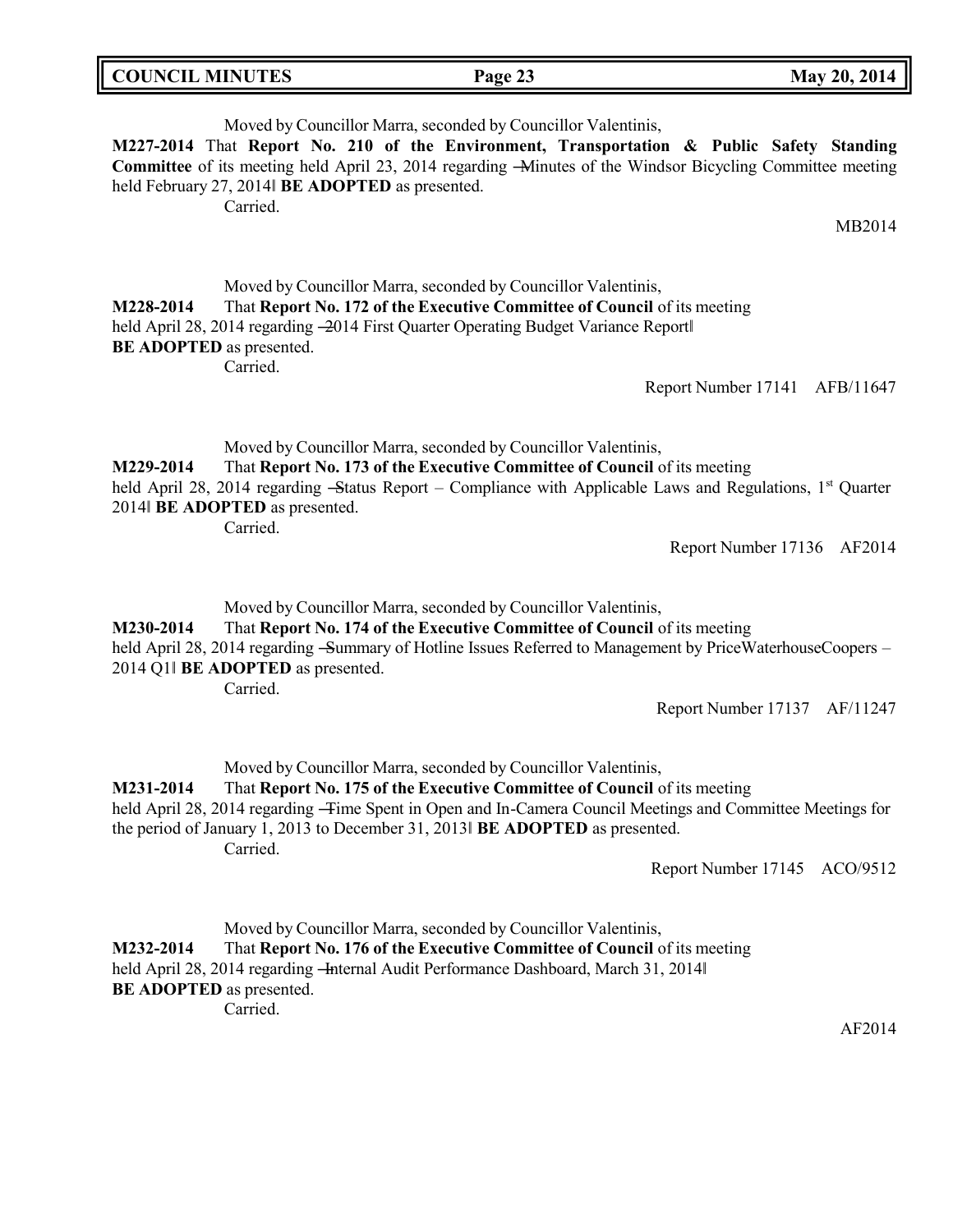Moved by Councillor Marra, seconded by Councillor Valentinis, **M233-2014** That **Report No. 177 of the Executive Committee of Council** of its meeting held April 28, 2014 regarding -Revised Internal Audit Communications Plan - April 2014 **BE ADOPTED** as presented. Carried.

AF2014

Moved by Councillor Marra, seconded by Councillor Valentinis, **M234-2014** That **Report No. 178 of the Executive Committee of Council** of its meeting held April 28, 2014 regarding -Concerned Citizen/Employee Hotline and Notification Process, February 24, 2014, Version History March 31, 2014‖ **BE ADOPTED** as presented. Carried.

Moved by Councillor Marra, seconded by Councillor Valentinis,

**M235-2014** That **Report No. 179 of the Executive Committee of Council** of its meeting held April 28, 2014 regarding -Minutes of the Transit Windsor and Windsor Chartabus Inc. meetings held April 8, 2014‖ **BE ADOPTED** as presented.

Carried.

MB2014

Moved by Councillor Marra, seconded by Councillor Valentinis,

**M236-2014** That **Report No. 226 of the Planning & Economic Development Standing Committee** of its meeting held May 12, 2014 regarding -Application by the owner of 528 Chippawa Street for an exemption from Demolition Control By-Law 20-2007 and an application for Financial Incentives under the Sandwich Community Improvement Plan‖ **BE ADOPTED** as presented.

Carried.

Councillor Payne discloses an interest and abstains from voting on this matter.

Report Number 17152 Z/8581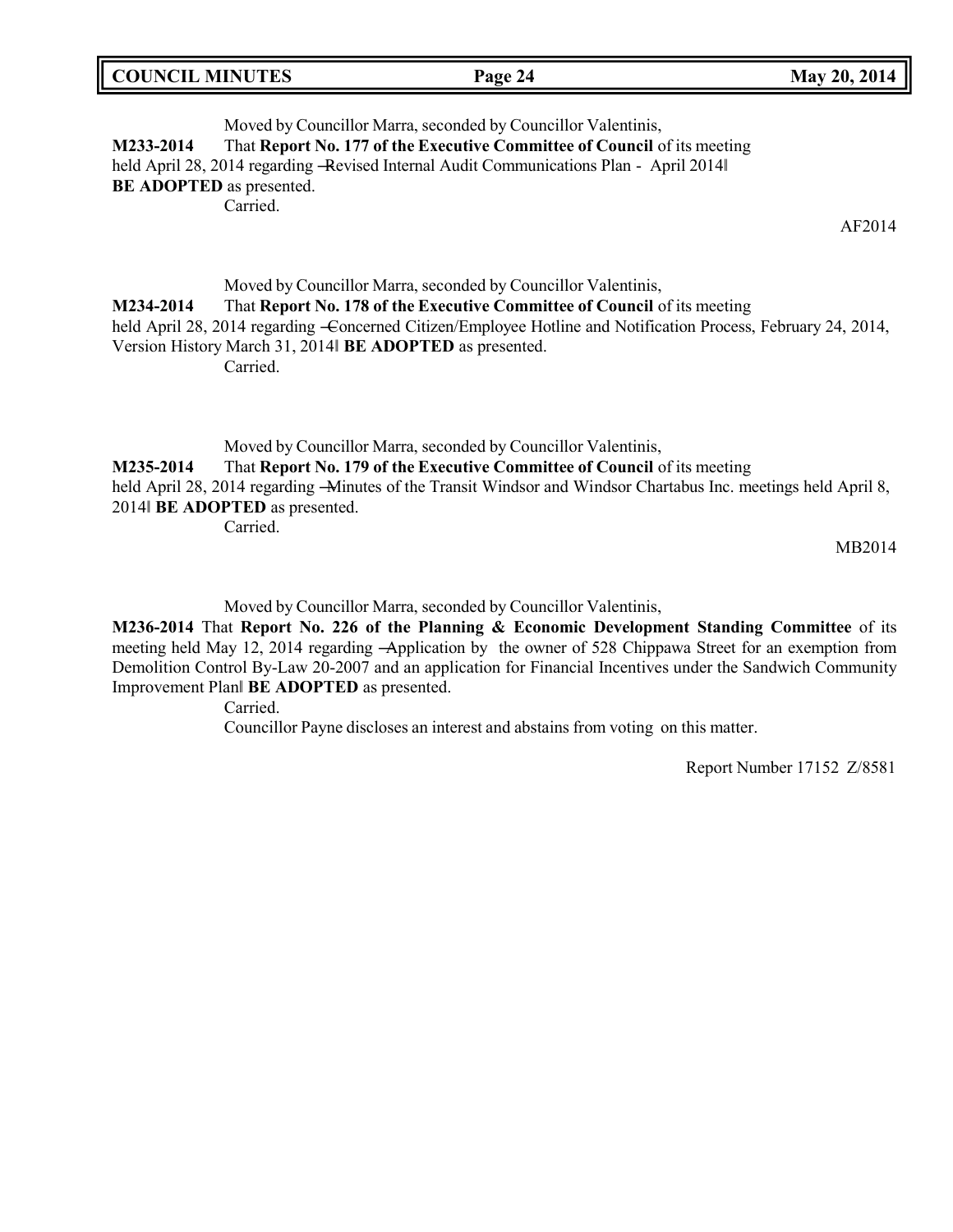**COUNCIL MINUTES Page 25 May 20, 2014**

**BE APPROVED IN PRINCIPLE**, subject to consideration of a further administrative report addressing outstanding questions regarding costs and enforcement of the proposed amendments **as adopted by Council at its meeting held May 20, 2014 [M211-2014] /AC** Windsor, Ontario May 20, 2014

# **REPORT NO. 193** of the **ENVIRONMENT, TRANSPORTATION & PUBLIC SAFETY STANDING COMMITTEE** of its meeting held April 23, 2014

**Present: Councillor J. Gignac Councillor A. Halberstadt Councillor R. Jones Councillor H. Payne Councillor F. Valentinis, Chair**

That the following recommendations of the Environment, Transportation and Public Safety Standing Committee **BE APPROVED:**

Moved by Councillor Payne, seconded by Councillor Halberstadt,

**THAT** the report authored by the Corporate Policy Coordinator dated April 1, 2014 entitled ―*Response to CQ5-2014 – review of municipal By-laws related to animal and pet welfare, protection of pets in extreme weather conditions and CQ6-2014 – feasibility of dog tethering provisions*‖ **BE RECEIVED**, and further;

**THAT** By-law 8156 **BE AMENDED** to include the following sections: **Section (4a):**

―Any person who owns an animal that is customarily kept outside shall at all times:

- 1) Provide it with protection from the elements including harmful temperatures;
- 2) Provide a structurally sound, weatherproof, insulated shelter, of a size and design having regard for the animal's weight and type of coat;
- 3) Provide an enclosure which has sufficient space to allow the animal the ability to turn around freely and to easily sit, stand and lie in a fully extended position.‖

### **Section (4b):**

―No person shall keep an animal tethered on a rope, chain, cord or similar restraining device unless:

- 1) The tether is of appropriate length for the species tethered; i.e. 5 times the length of the dog from the nose to the base of the tail except for small dogs - (should be a minimum of 3 metres);
- 2) The animal has unrestricted movement within the range of such tether;
- 3) The animal is not tethered for longer than 4 hours per day;
- 4) The animal has access to water, and shelter while tethered; and
- 5) The animal cannot injure itself as a result of the tethering.‖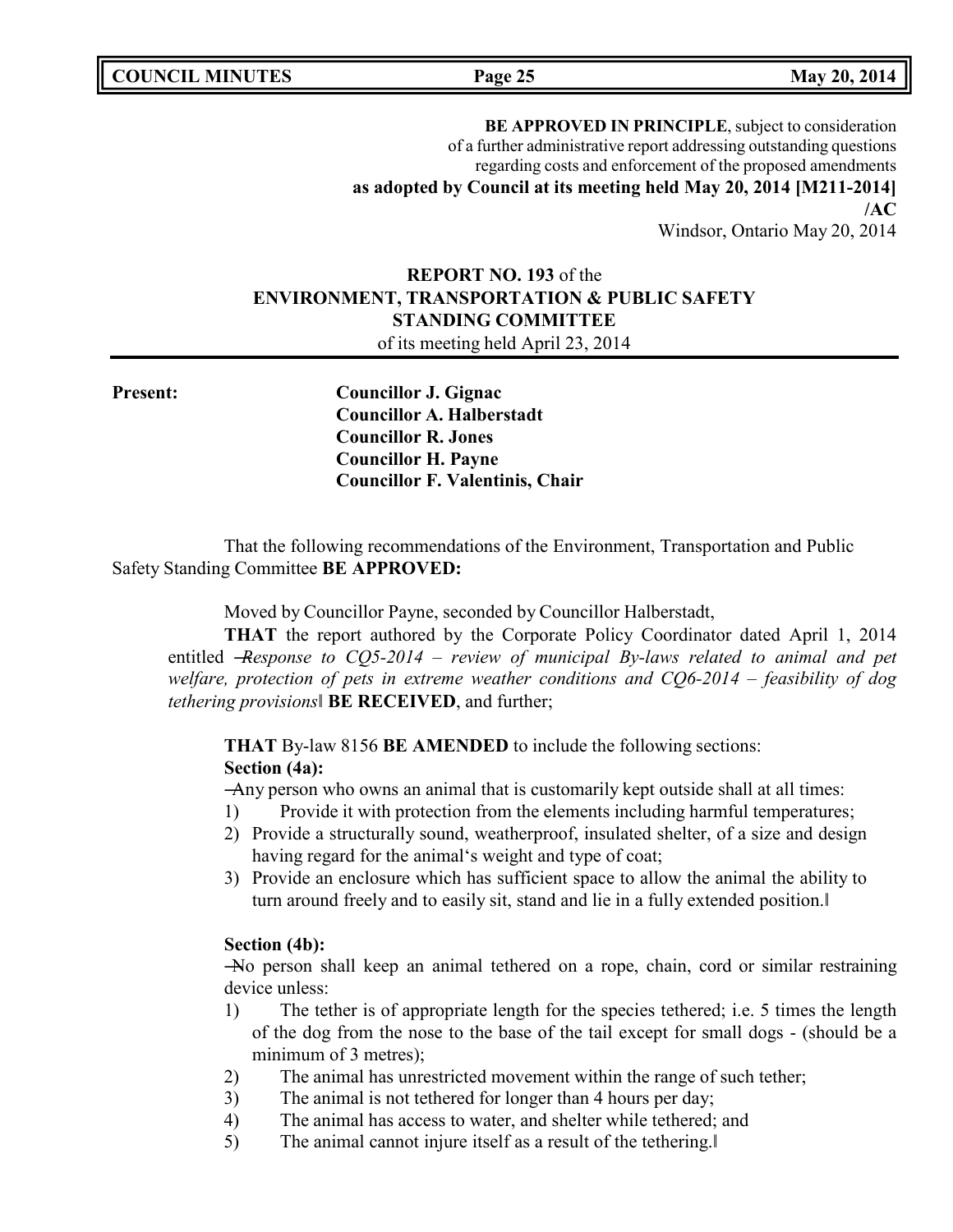# **COUNCIL MINUTES Page 26 May 20, 2014**

Carried.

# **Livelink #17122, MHS/9496, AB2014**

Clerk's Note: The report authored by the Corporate Policy Coordinator dated April 1, 2014 entitled ―*Response to CQ5-2014 – review of municipal By-laws related to animal and pet welfare, protection of pets in extreme weather conditions and CQ6-2014 – feasibility of dog tethering provisions*‖ is *attached* as background information.

**CHAIRPERSON**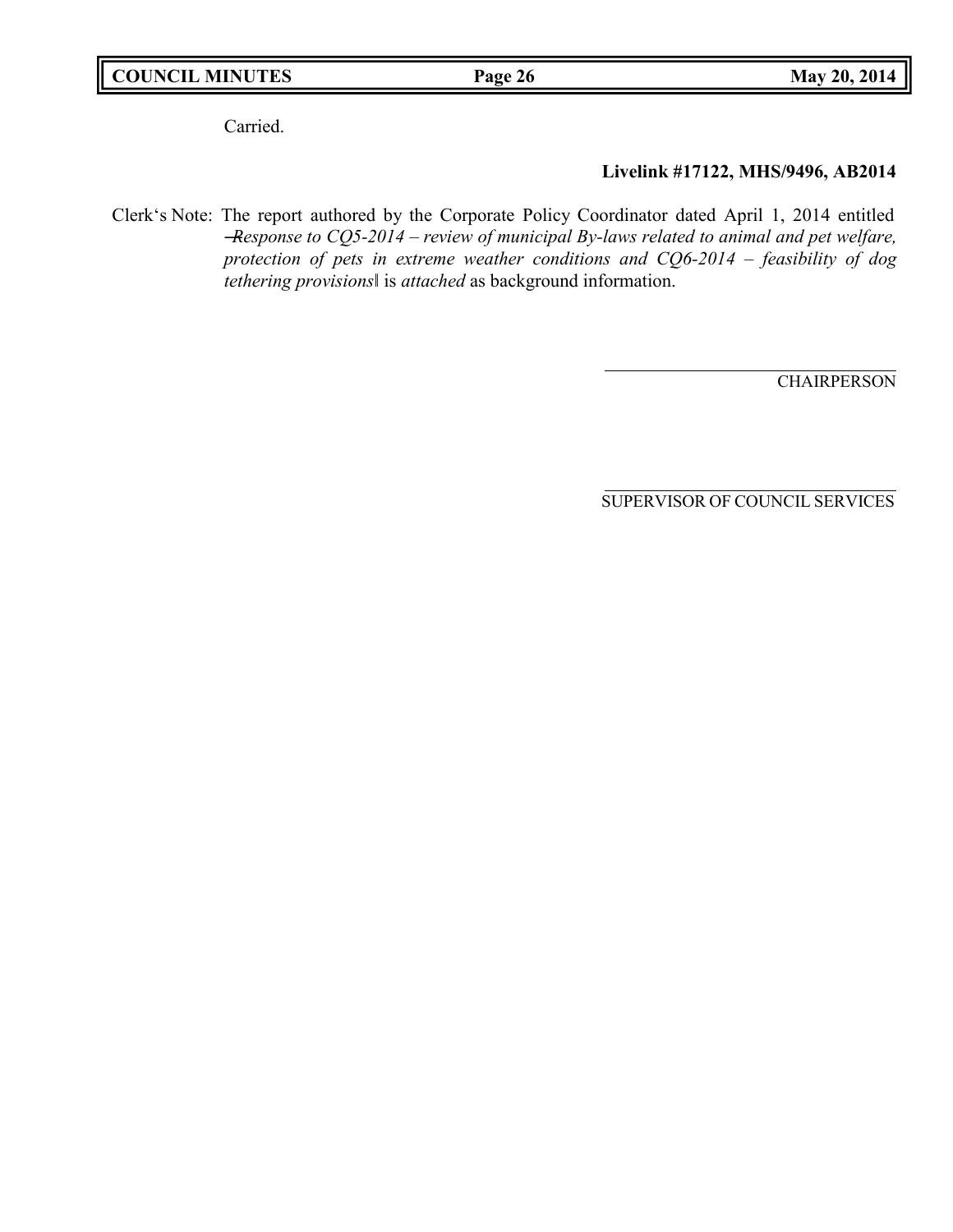**Adopted by Council at its meeting held May 20, 2014 [M212-2014] /AC** Windsor, Ontario May 20, 2014

# **REPORT NO. 194** of the **ENVIRONMENT, TRANSPORTATION & PUBLIC SAFETY STANDING COMMITTEE**

of its meeting held April 23, 2014

**Present: Councillor J. Gignac Councillor A. Halberstadt Councillor R. Jones Councillor H. Payne Councillor F. Valentinis, Chair**

That the following recommendations of the Environment, Transportation and Public Safety Standing Committee **BE APPROVED:**

Moved by Councillor Gignac, seconded by Councillor Jones,

**THAT** the recommendations proposed to improve future Report on the State of our Environment indicators **BE CONSIDERED** during future operating and capital budget processes.

Carried.

### **Livelink #17007, SW/8523**

Clerk's Note: The report authored by the Environment and Sustainability Coordinator dated February 5, 2014 entitled ―*Follow-up to the 2013 Report on the State of our Environment*‖ is *attached*  as background information.

**CHAIRPERSON**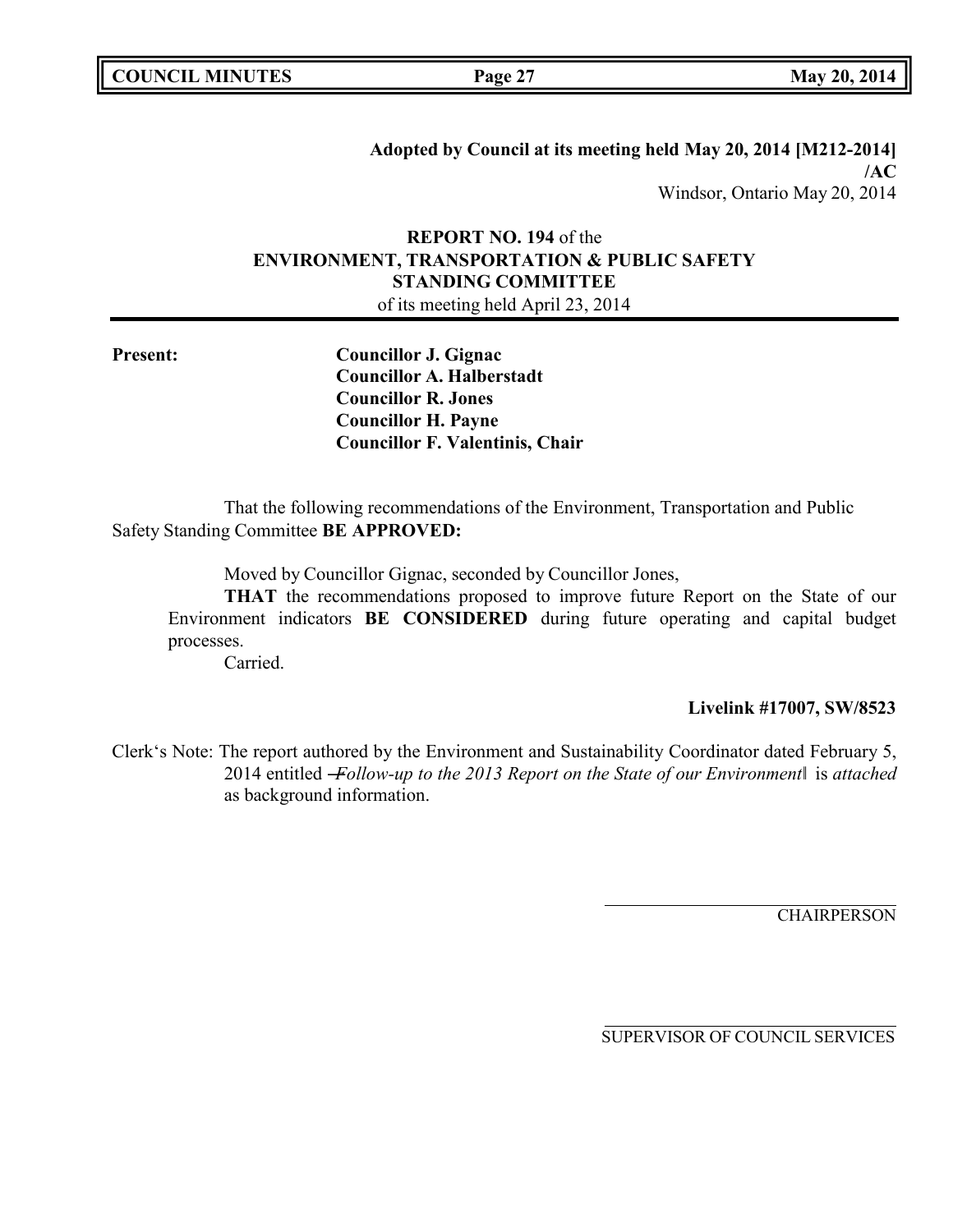**Adopted by Council at its meeting held May 20, 2014 [M213-2014] /AC** Windsor, Ontario May 20, 2014

# **REPORT NO. 195** of the **ENVIRONMENT, TRANSPORTATION & PUBLIC SAFETY STANDING COMMITTEE**

of its meeting held April 23, 2014

**Present: Councillor J. Gignac Councillor A. Halberstadt Councillor R. Jones Councillor H. Payne Councillor F. Valentinis, Chair**

That the following recommendations of the Environment, Transportation and Public Safety Standing Committee **BE APPROVED:**

Moved by Councillor Gignac, seconded by Councillor Halberstadt,

**THAT** Council **PASS** By-law 83-2014 to appoint By-law Enforcement Officers from the By-law Enforcement Unit of the Building Department and Parks Department Staff as shown on Appendix  $-A$  as Area Weed Inspectors under the Weed Control Act to enforce provisions of the Weed Control Act in the City of Windsor, and

**THAT** the City Solicitor **BE AUTHORIZED** to prepare amendments to this By-law from time to time upon the written request of the Chief Building Official in order to reflect staff changes without the need for individual reports and approvals from City Council each time. Carried.

### **Livelink #17113, AB2014**

Clerk's Note: The report authored by the Manager of By-law Enforcement dated March 24, 2014 entitled ―*Appointment of Area Weed Inspectors under the Weed Control Act*‖ is *attached*  as background information.

**CHAIRPERSON**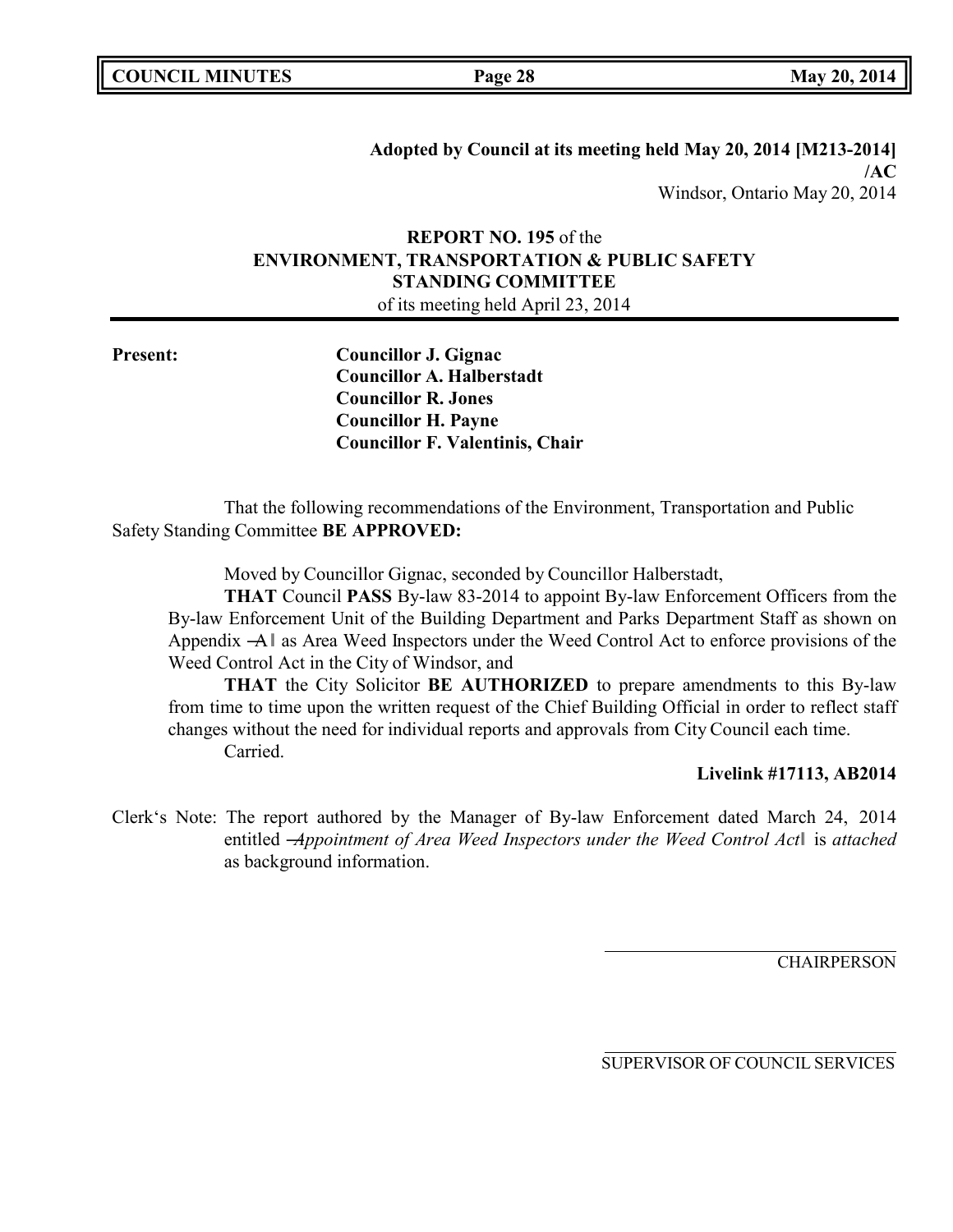**BE APPROVED as adopted by Council at its meeting held May 20, 2014 [M214-2014] /AC** Windsor, Ontario May 20, 2014

# **REPORT NO. 196** of the **ENVIRONMENT, TRANSPORTATION & PUBLIC SAFETY STANDING COMMITTEE**

of its meeting held April 23, 2014

**Present: Councillor J. Gignac Councillor A. Halberstadt Councillor R. Jones Councillor H. Payne Councillor F. Valentinis, Chair**

That the following recommendations of the Environment, Transportation and Public Safety Standing Committee **BE APPROVED:**

Moved by Councillor Halberstadt, seconded by Councillor Payne, **THAT** City Council **APPROVE** the installation of a demonstration rain garden at the Ojibway Nature Centre. Carried.

### **Livelink #17107, EI/10822**

Clerk's Note: The report authored by the Environmental Coordinator dated March 31, 2014 entitled ―*Rain Garden Demonstration Site – Ojibway Nature Centre*‖ is *attached* as background information.

**CHAIRPERSON**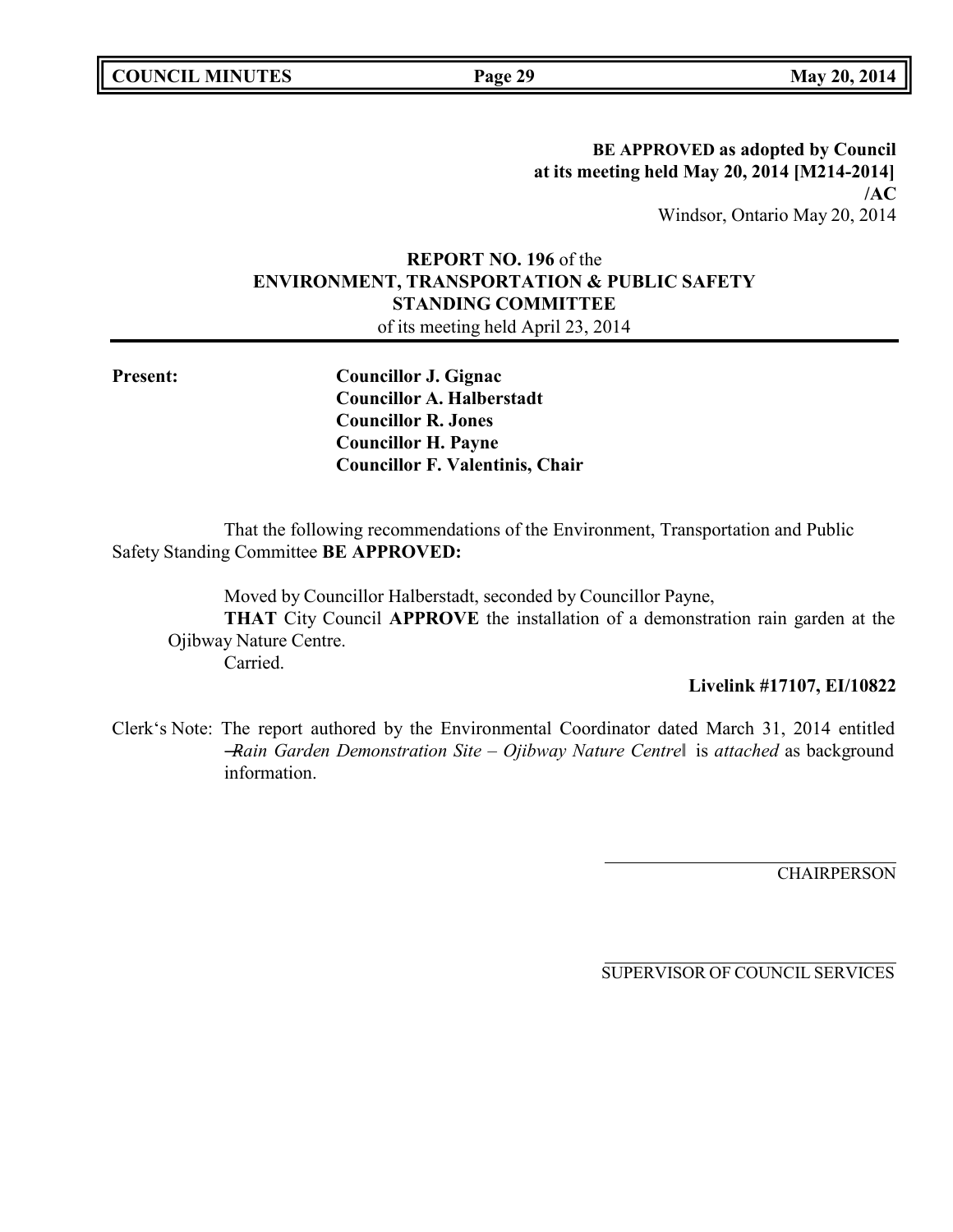**COUNCIL EXECUTE: COUNCIL EXECUTE: Page 30 May** 20, 2014

**Adopted by Council at its meeting held May 20, 2014 [M215-2014] /AC** Windsor, Ontario May 20, 2014

# **REPORT NO. 197** of the **ENVIRONMENT, TRANSPORTATION & PUBLIC SAFETY STANDING COMMITTEE** of its meeting held April 23, 2014

| <b>Present:</b> | Councillor J. Gignac<br><b>Councillor A. Halberstadt</b><br><b>Councillor R. Jones</b><br><b>Councillor H. Payne</b><br><b>Councillor F. Valentinis, Chair</b> |
|-----------------|----------------------------------------------------------------------------------------------------------------------------------------------------------------|
| Reference:      | <b>Report No. 77 of the Windsor-Essex County Environment Committee</b><br>(Private Tree By-law Subcommittee)                                                   |

That the following recommendations of the Environment, Transportation and Public Safety Standing Committee **BE APPROVED:**

Moved by Councillor Gignac, seconded by Councillor Jones,

**THAT** Report No. 77 of the Windsor-Essex County Environment Committee (concerning the establishment of a Private Tree By-law Subcommittee) **BE RECEIVED** for information.

Carried.

Clerk's Note: Report No. 77 of the Windsor-Essex County Environment Committee (Private Tree Bylaw Subcommittee) is *attached* as background information.

CHAIRPERSON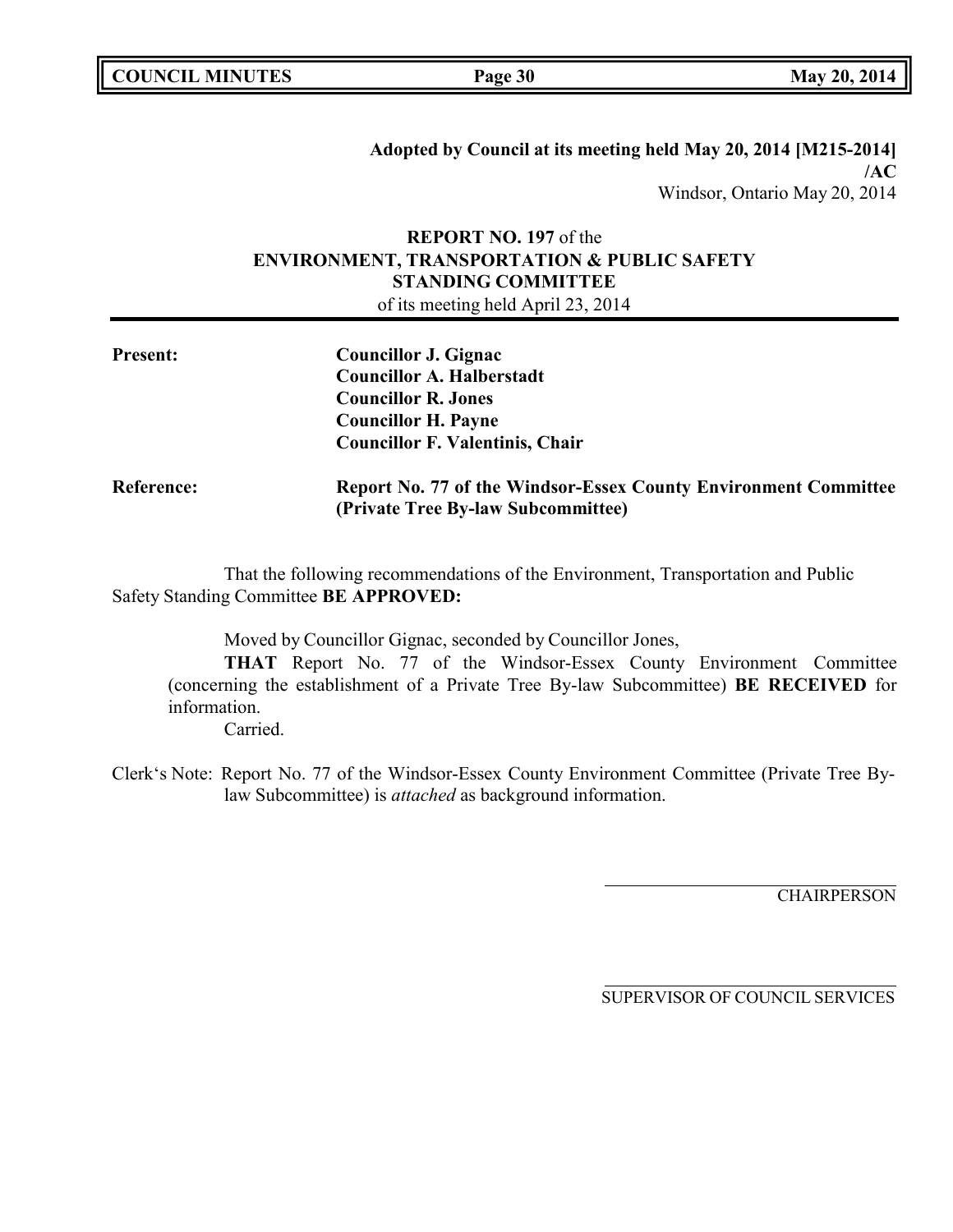| <b>COUNCIL MINUTES</b> |  |
|------------------------|--|
|------------------------|--|

**COUNCIL EXECUTE: Page 31 May** 20, 2014

## **Adopted by Council at its meeting held May 20, 2014 [M216-2014] /AC**

Windsor, Ontario May 20, 2014

# **REPORT NO. 199** of the **ENVIRONMENT, TRANSPORTATION & PUBLIC SAFETY STANDING COMMITTEE**

of its meeting held April 23, 2014

| <b>Present:</b>   | Councillor J. Gignac<br><b>Councillor A. Halberstadt</b><br><b>Councillor R. Jones</b><br><b>Councillor H. Payne</b><br><b>Councillor F. Valentinis, Chair</b>     |
|-------------------|--------------------------------------------------------------------------------------------------------------------------------------------------------------------|
| <b>Reference:</b> | Report No. 79 of the Windsor-Essex County Environment Committee<br>(species at risk study – woodlot located north east of Walker Road<br>and E. C. Row Expressway) |

That the following recommendations of the Environment, Transportation and Public Safety Standing Committee **BE APPROVED:**

Moved by Councillor Gignac, seconded by Councillor Jones,

**THAT** Report No. 79 of the Windsor-Essex County Environment Committee (concerning species at risk study – woodlot located north east of Walker Road and E. C. Row Expressway) **BE RECEIVED** for information.

Carried.

Councillor Payne was absent at the time the vote was taken.

Clerk's Note: Report No. 79 of the Windsor-Essex County Environment Committee (species at risk study – woodlot located north east of Walker Road and E. C. Row Expressway) is *attached* as background information.

**CHAIRPERSON**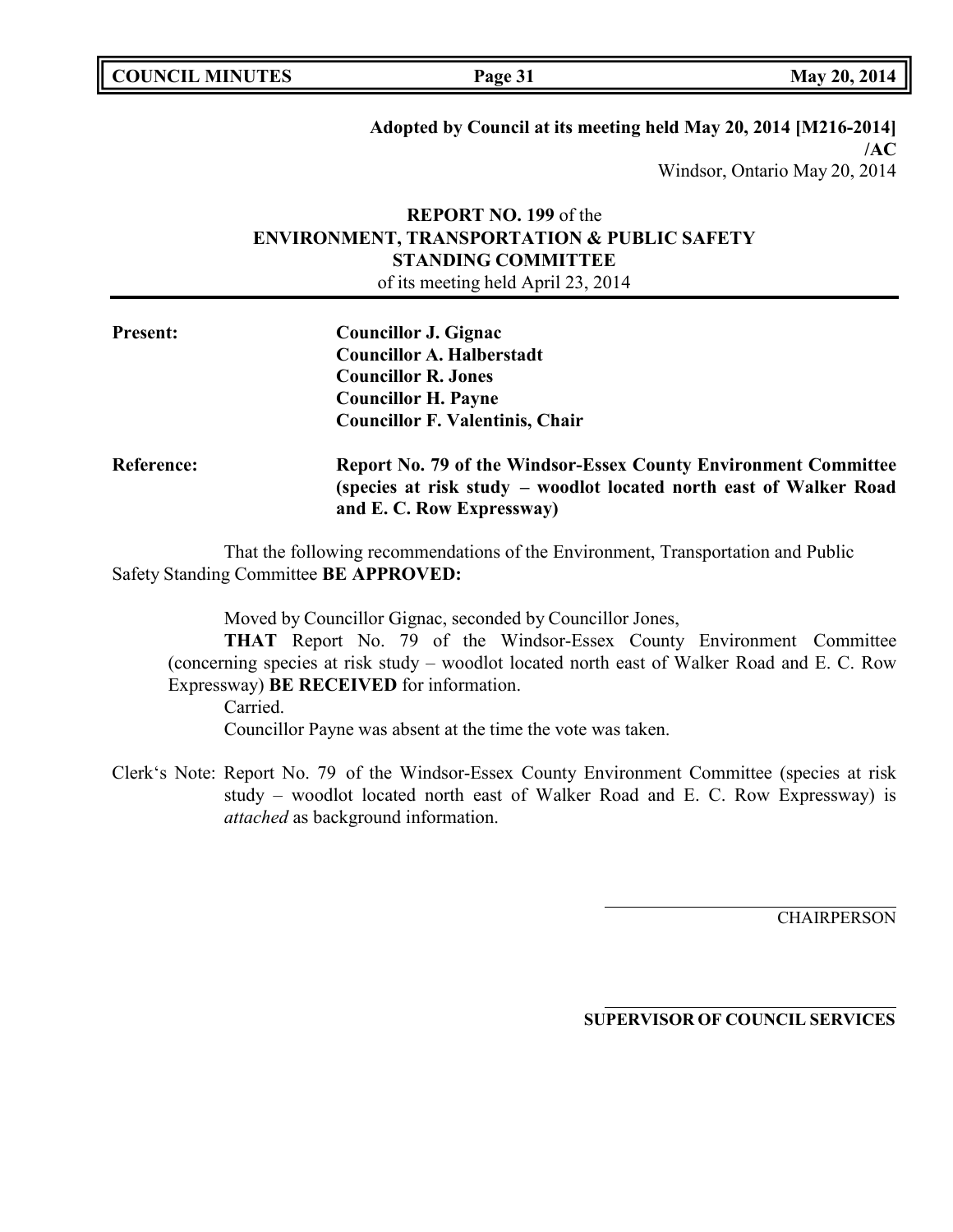**COUNCIL MINUTES Page 32 May 20, 2014**

**BE DEFERRED** to allow for a report from the Essex Region Conservation Authority (ERCA) on process as well as information on tree coverage in our area, in accordance with Council Question CQ15-2014 **as adopted by Council at its meeting held May 20, 2014 [M217-2014] /AC**

Windsor, Ontario May 20, 2014

# **REPORT NO. 200** of the **ENVIRONMENT, TRANSPORTATION & PUBLIC SAFETY STANDING COMMITTEE** of its meeting held April 23, 2014

**Present: Councillor J. Gignac Councillor A. Halberstadt Councillor R. Jones Councillor H. Payne Councillor F. Valentinis, Chair Reference: Report No. 80 of the Windsor-Essex County Environment Committee (consideration for implementation of a Tree By-law)**

That the following recommendations of the Environment, Transportation and Public Safety Standing Committee **BE APPROVED:**

Moved by Councillor Gignac, seconded by Councillor Jones,

**THAT** Report No. 80 of the Windsor-Essex County Environment Committee (concerning consideration for implementation of a Tree By-law) **BE RECEIVED** for information.

Carried.

Clerk's Note: Report No. 80 of the Windsor-Essex County Environment Committee (consideration for implementation of a Tree By-law) is *attached* as background information.

**CHAIRPERSON**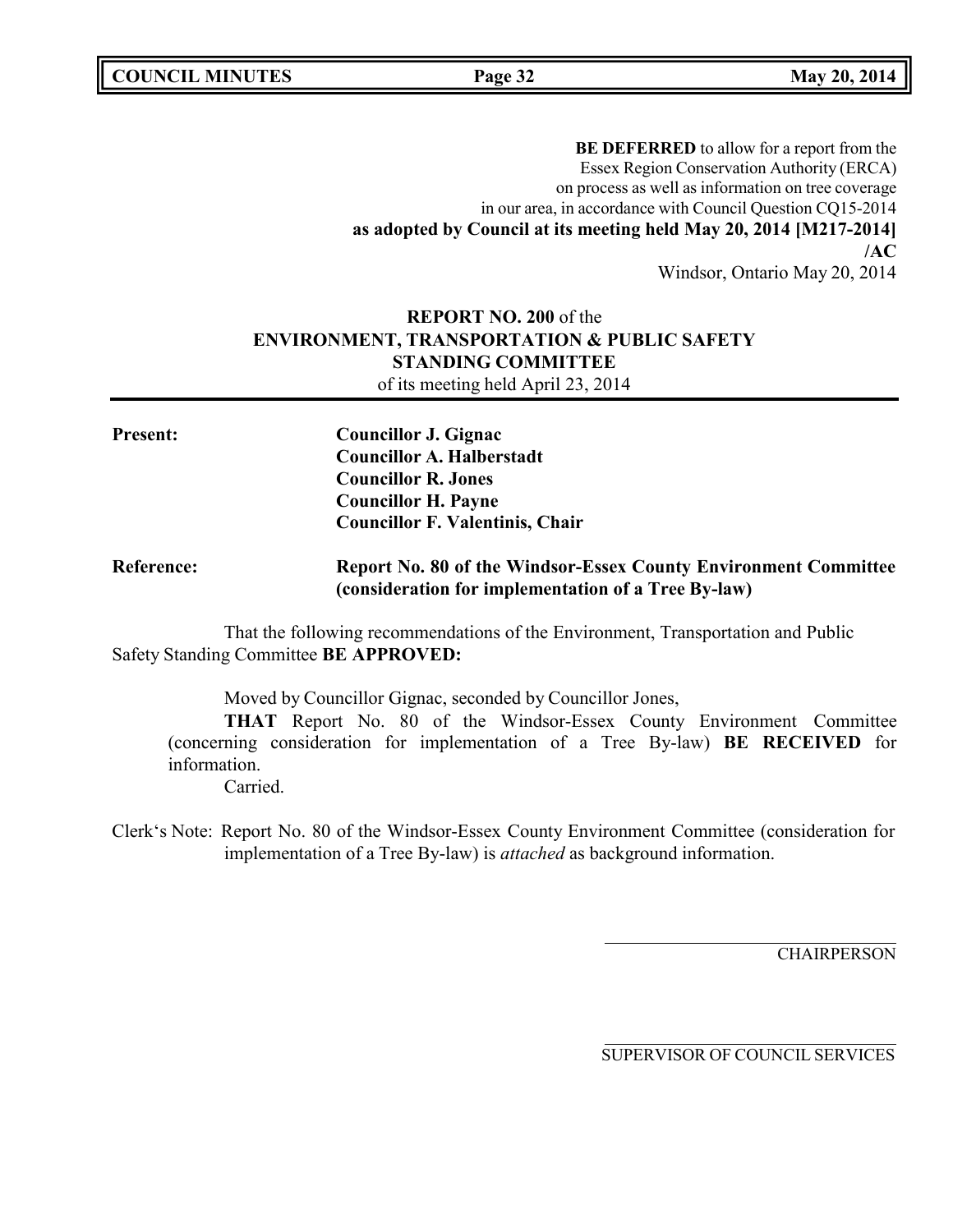# **BE APPROVED as adopted by Council at its meeting held May 20, 2014 [M218-2014] /AC** Windsor, Ontario May 20, 2014

# **REPORT NO. 201** of the **ENVIRONMENT, TRANSPORTATION & PUBLIC SAFETY STANDING COMMITTEE**

of its meeting held April 23, 2014

| <b>Present:</b>   | <b>Councillor J. Gignac</b><br><b>Councillor A. Halberstadt</b><br><b>Councillor R. Jones</b><br><b>Councillor H. Payne</b><br><b>Councillor F. Valentinis, Chair</b> |  |
|-------------------|-----------------------------------------------------------------------------------------------------------------------------------------------------------------------|--|
| <b>Reference:</b> | <b>Report No. 81 of the Windsor-Essex County Environment Committee</b><br>(suggested environmentally friendly features for new City Hall<br>building)                 |  |

That the following recommendations of the Environment, Transportation and Public Safety Standing Committee **BE APPROVED:**

Moved by Councillor Halberstadt, seconded by Councillor Gignac,

**THAT** City Council **BE REQUESTED** to consider environmental features as identified below for inclusion in the Request for Proposal for the new City Hall:

- High-efficiency glass for windows and doors to conserve energy;
- Energy efficient, low flow appliances in the building (i.e. low flow toilets, LED lighting);
- Consider making it a zero-energy building (meaning that the total amount of energy used by the building on an annual basis is roughly equal to the amount of renewable energy created on site);
- Using natural light to light the inside of the building;
- Use of district energy;
- Building materials free of toxic chemical formaldehyde
- Recycled building materials where appropriate (i.e. recycled carpet);
- Re-use of building materials from the current City Hall after demolition;
- Re-use of grey water either inside the building (flushing toilets, etc.) or outside the building (watering grass, etc.);
- Storm water management features such as rain gardens, bioswales or a permeable pavement parking lot;
- Underground parking to reduce extra pavement needed for surface parking;
- Roof structurally able to support solar panels or a green roof;
- Secure storage for bicycles as well as change room facilities with a shower;
- Furniture made from recycled materials;
- Native plants in the landscape design;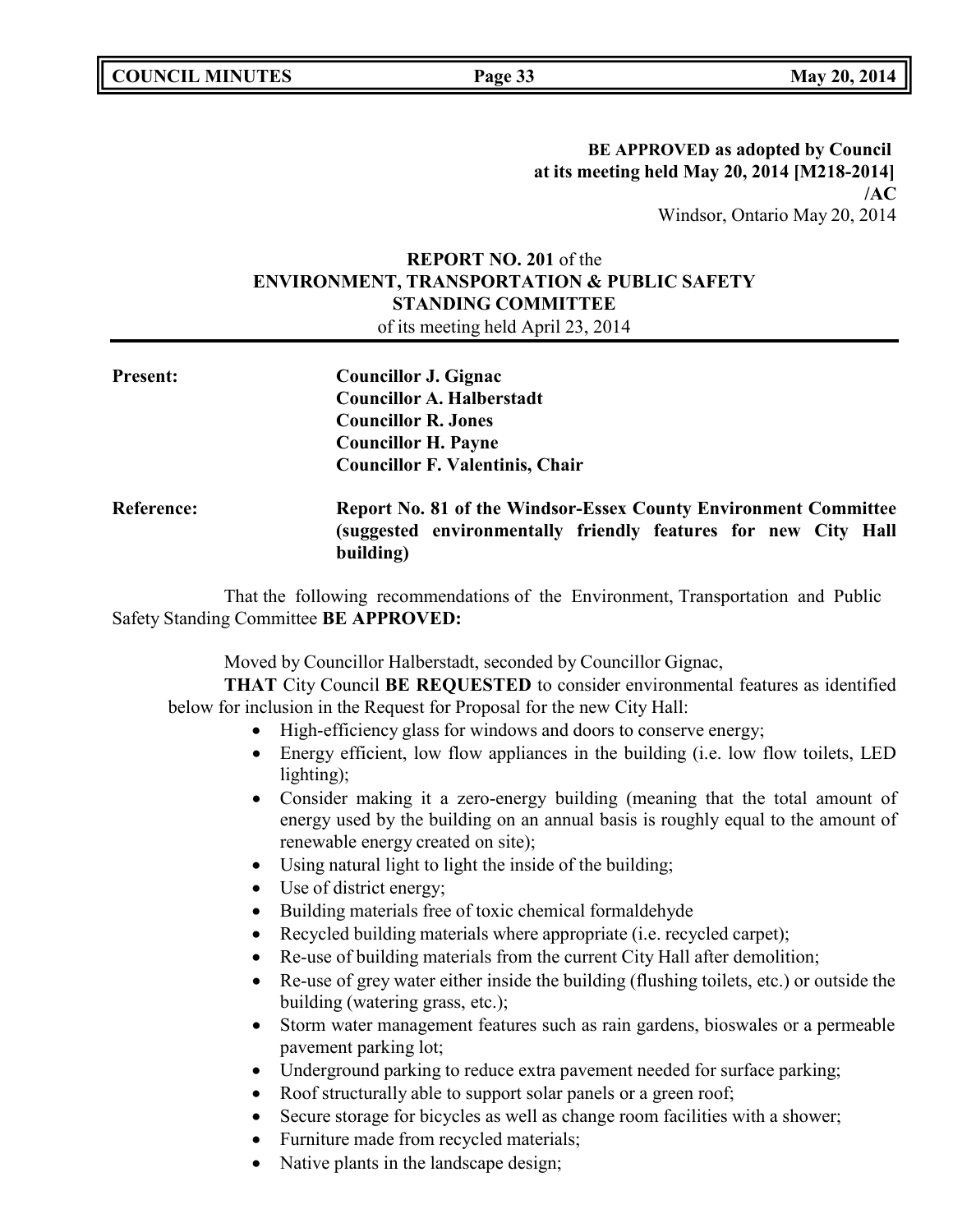• Planting of fruit trees and space for a community garden.

Carried.

Councillor Payne was absent at the time the vote was taken.

Clerk's Note: Report No. 81 of the Windsor-Essex County Environment Committee (suggested environmentally friendly features for new City Hall building) is *attached* as background information.

**CHAIRPERSON**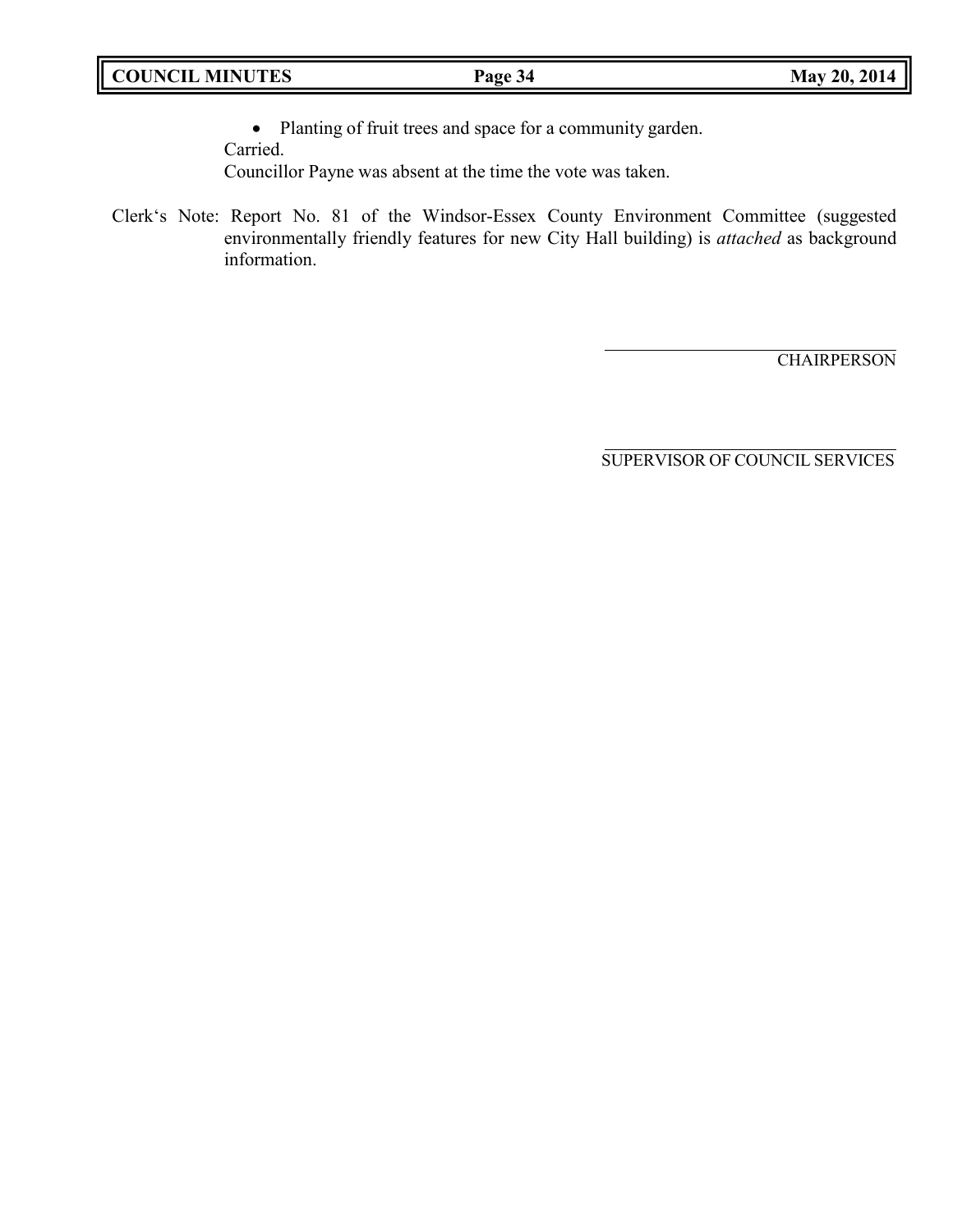**Adopted by Council at its meeting held May 20, 2014 [M219-2014] /AC** Windsor, Ontario May 20, 2014

## **REPORT NO. 202** of the **ENVIRONMENT, TRANSPORTATION & PUBLIC SAFETY STANDING COMMITTEE** of its meeting held April 23, 2014

**Present: Councillor J. Gignac Councillor A. Halberstadt Councillor R. Jones Councillor H. Payne Councillor F. Valentinis, Chair**

That the following recommendations of the Environment, Transportation and Public Safety Standing Committee **BE APPROVED:**

Moved by Councillor Halberstadt, seconded by Councillor Gignac, **THAT** the minutes of the Windsor-Essex County Environment Committee meeting held January 9, 2014 **BE RECEIVED** for information. Carried.

Councillor Payne was absent at the time the vote was taken.

Clerk's Note: The minutes of the Windsor-Essex County Environment Committee meeting held January 9, 2014 are *attached* as background information.

**CHAIRPERSON**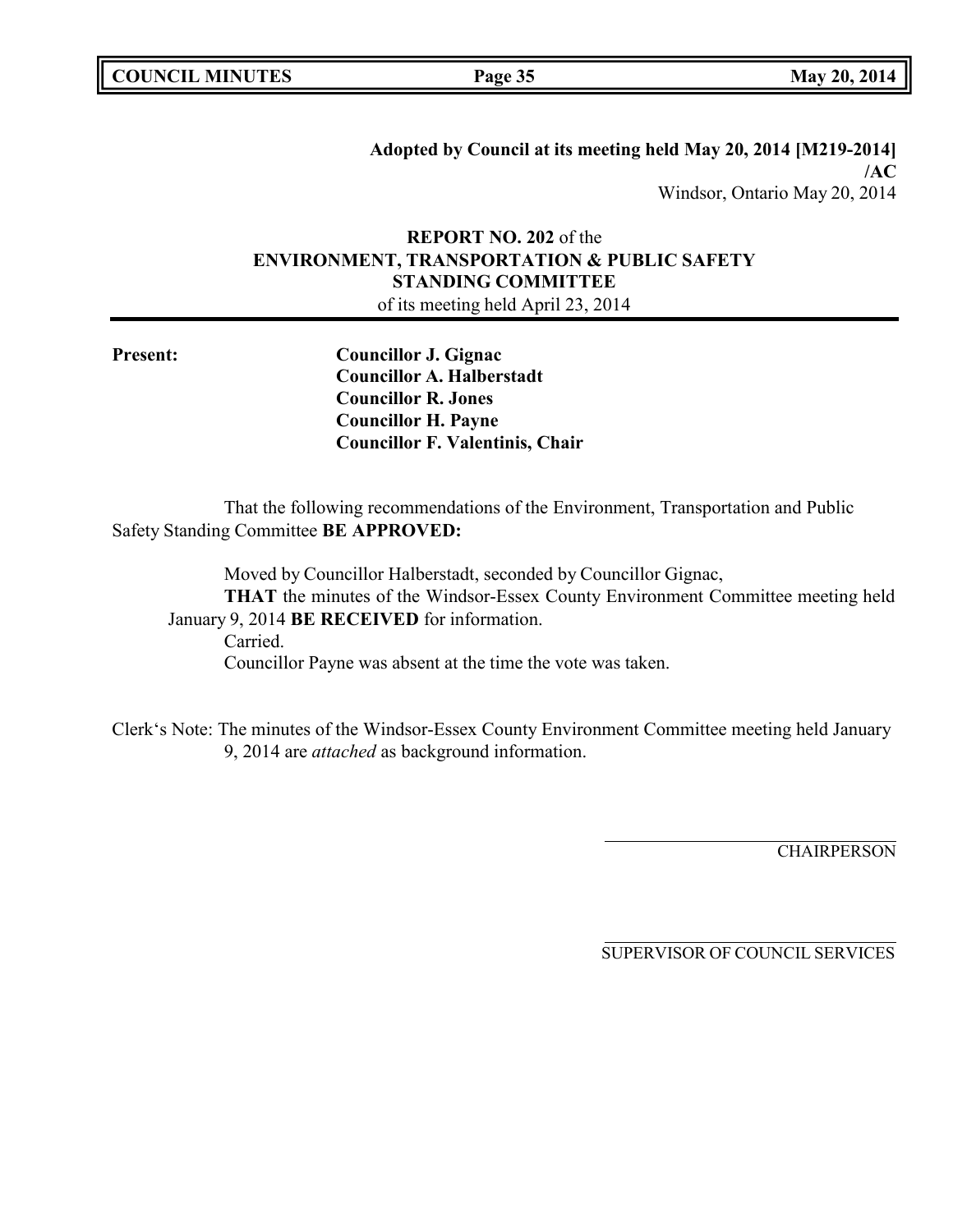| <b>COUNCIL MINUTES</b> |  |
|------------------------|--|
|------------------------|--|

**COUNCIL EXECUTE: COUNCIL EXECUTE: Page 36 May** 20, 2014

**Adopted by Council at its meeting held May 20, 2014 [M220-2014] /AC** Windsor, Ontario May 20, 2014

# **REPORT NO. 203** of the **ENVIRONMENT, TRANSPORTATION & PUBLIC SAFETY STANDING COMMITTEE**

of its meeting held April 23, 2014

**Present: Councillor J. Gignac Councillor A. Halberstadt Councillor R. Jones Councillor H. Payne Councillor F. Valentinis, Chair**

That the following recommendations of the Environment, Transportation and Public Safety Standing Committee **BE APPROVED:**

Moved by Councillor Gignac, seconded by Councillor Jones, **THAT** the minutes of the Windsor-Essex County Environment Committee meeting held February 6, 2014 **BE RECEIVED** for information. Carried. Councillor Payne was absent at the time the vote was taken.

Clerk's Note: The minutes of the Windsor-Essex County Environment Committee meeting held February 6, 2014 are *attached* as background information.

**CHAIRPERSON**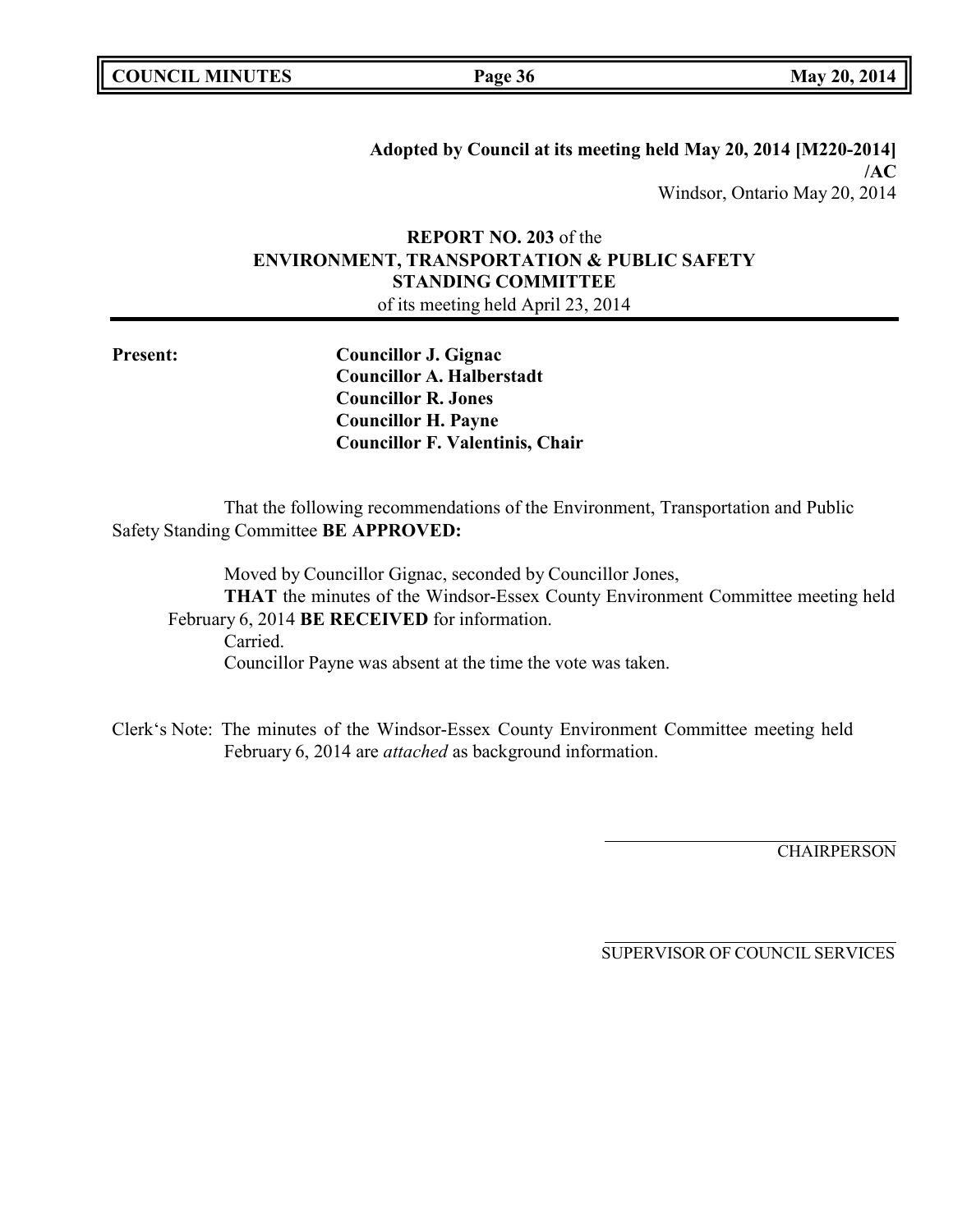**Adopted by Council at its meeting held May 20, 2014 [M221-2014] /AC** Windsor, Ontario May 20, 2014

# **REPORT NO. 204** of the **ENVIRONMENT, TRANSPORTATION & PUBLIC SAFETY STANDING COMMITTEE**

of its meeting held April 23, 2014

**Present: Councillor J. Gignac Councillor A. Halberstadt Councillor R. Jones Councillor H. Payne Councillor F. Valentinis, Chair**

That the following recommendations of the Environment, Transportation and Public Safety Standing Committee **BE APPROVED:**

Moved by Councillor Gignac, seconded by Councillor Jones, **THAT** the minutes of the Windsor-Essex County Environment Committee meeting held March 6, 2014 **BE RECEIVED** for information. Carried. Councillor Payne was absent at the time the vote was taken.

Clerk's Note: The minutes of the Windsor-Essex County Environment Committee meeting held March 6, 2014 are *attached* as background information.

**CHAIRPERSON**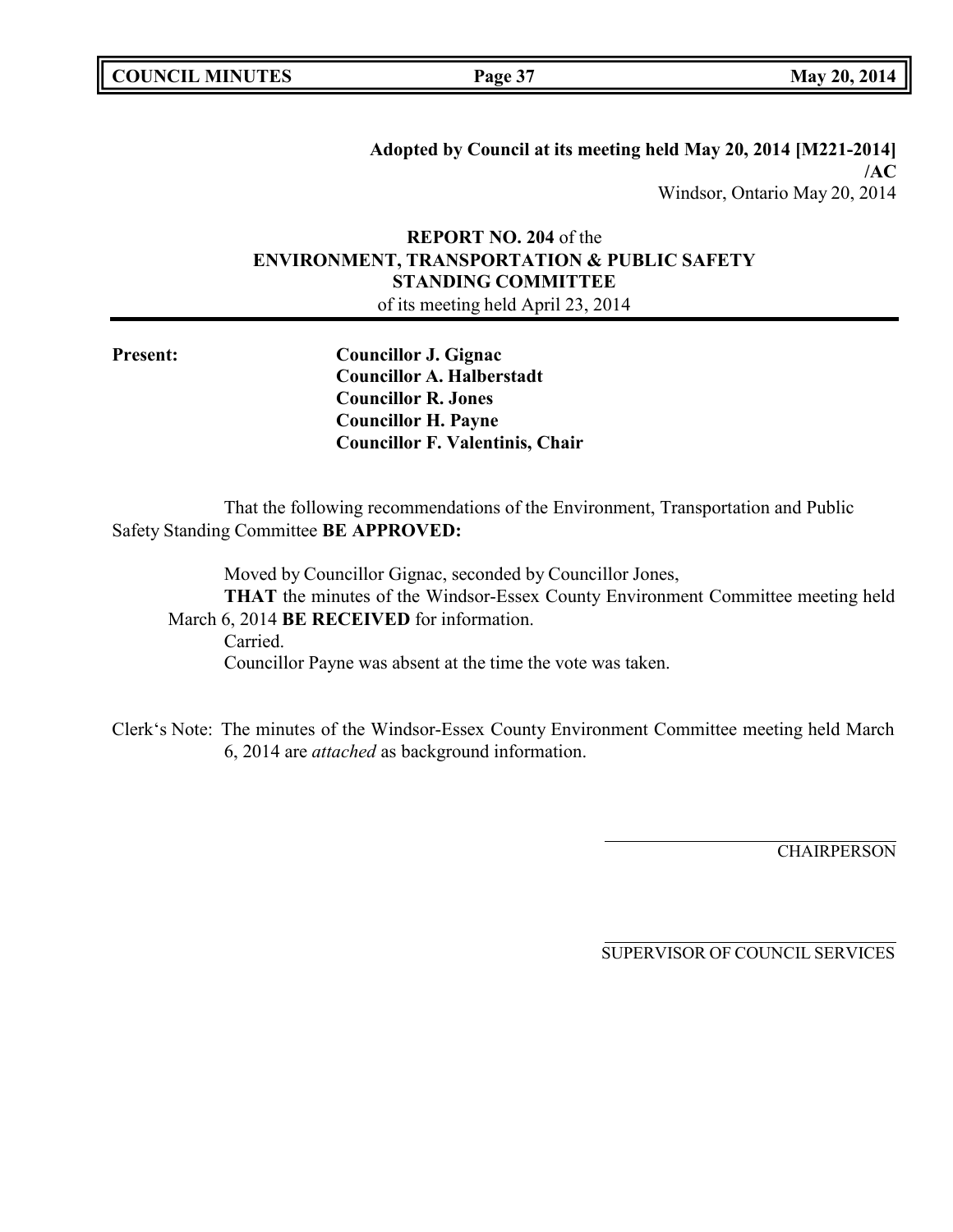| <b>COUNCIL MINUTES</b> |  |
|------------------------|--|
|------------------------|--|

**COUNCIL EXECUTE: COUNCIL EXECUTE: Page 38 May** 20, 2014

**Adopted by Council at its meeting held May 20, 2014 [M222-2014] /AC** Windsor, Ontario May 20, 2014

# **REPORT NO. 205** of the **ENVIRONMENT, TRANSPORTATION & PUBLIC SAFETY STANDING COMMITTEE**

of its meeting held April 23, 2014

**Present: Councillor J. Gignac Councillor A. Halberstadt Councillor R. Jones Councillor H. Payne Councillor F. Valentinis, Chair**

That the following recommendations of the Environment, Transportation and Public Safety Standing Committee **BE APPROVED:**

Moved by Councillor Jones, seconded by Councillor Gignac, **THAT** the minutes of the Windsor Licensing Commission meeting held January 23, 2014 **BE RECEIVED** for information.

Carried. Councillor Payne was absent at the time the vote was taken.

Clerk's Note: The minutes of the Windsor Licensing Commission meeting held January 23, 2014 are *attached* as background information.

**CHAIRPERSON**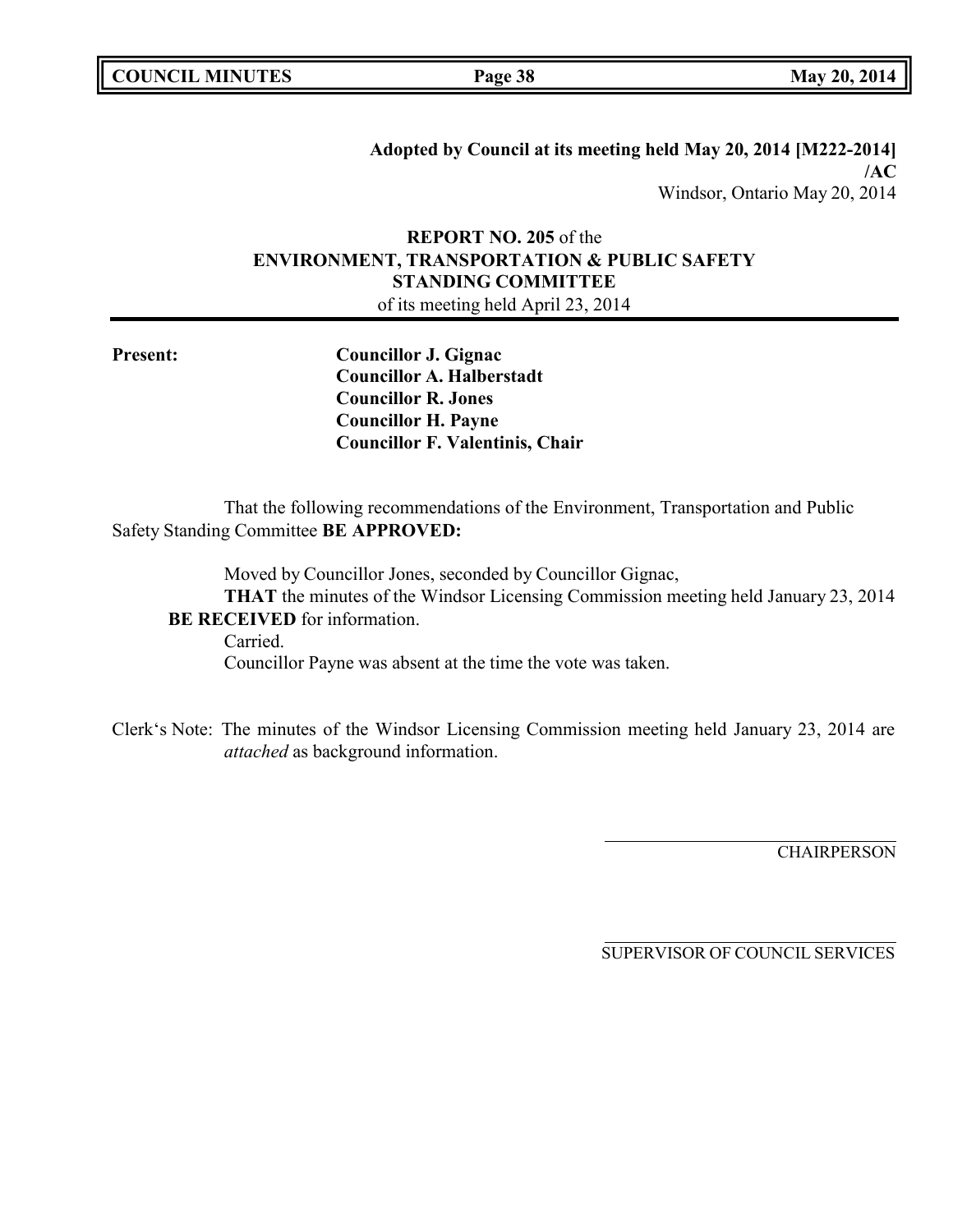**Adopted by Council at its meeting held May 20, 2014 [M223-2014] /AC** Windsor, Ontario May 20, 2014

# **REPORT NO. 206** of the **ENVIRONMENT, TRANSPORTATION & PUBLIC SAFETY STANDING COMMITTEE**

of its meeting held April 23, 2014

**Present: Councillor J. Gignac Councillor A. Halberstadt Councillor R. Jones Councillor H. Payne Councillor F. Valentinis, Chair**

That the following recommendations of the Environment, Transportation and Public Safety Standing Committee **BE APPROVED:**

Moved by Councillor Jones, seconded by Councillor Gignac,

**THAT** the minutes of the Windsor Licensing Commission meeting held February 26, 2014 **BE RECEIVED** for information.

Carried. Councillor Payne was absent at the time the vote was taken.

Clerk's Note: The minutes of the Windsor Licensing Commission meeting held February 26, 2014 are *attached* as background information.

**CHAIRPERSON**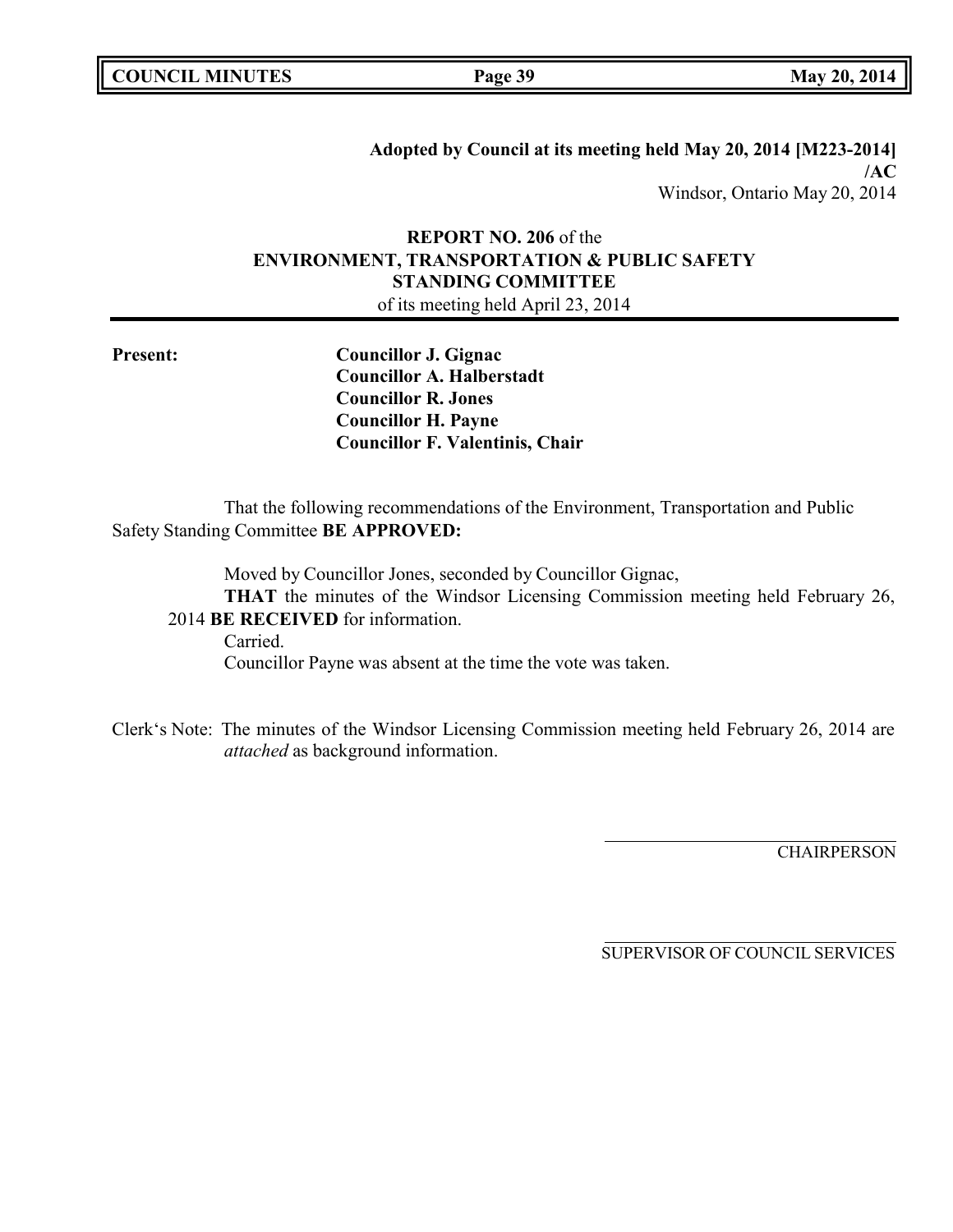| <b>COUNCIL MINUTES</b> |  |
|------------------------|--|
|------------------------|--|

**Adopted by Council at its meeting held May 20, 2014 [M224-2014] /AC** Windsor, Ontario May 20, 2014

## **REPORT NO. 207** of the **ENVIRONMENT, TRANSPORTATION & PUBLIC SAFETY STANDING COMMITTEE** of its meeting held April 23, 2014

**Present: Councillor J. Gignac Councillor A. Halberstadt Councillor R. Jones Councillor H. Payne Councillor F. Valentinis, Chair**

That the following recommendations of the Environment, Transportation and Public Safety Standing Committee **BE APPROVED:**

Moved by Councillor Halberstadt, seconded by Councillor Jones, **THAT** the minutes of the Essex-Windsor Solid Waste Authority Board Meeting held December 3, 2013 **BE RECEIVED** for information. Carried.

Councillor Payne was absent at the time the vote was taken.

Clerk's Note: The minutes of the Essex-Windsor Solid Waste Authority Board Meeting held December 3, 2013 are *attached* as background information.

**CHAIRPERSON**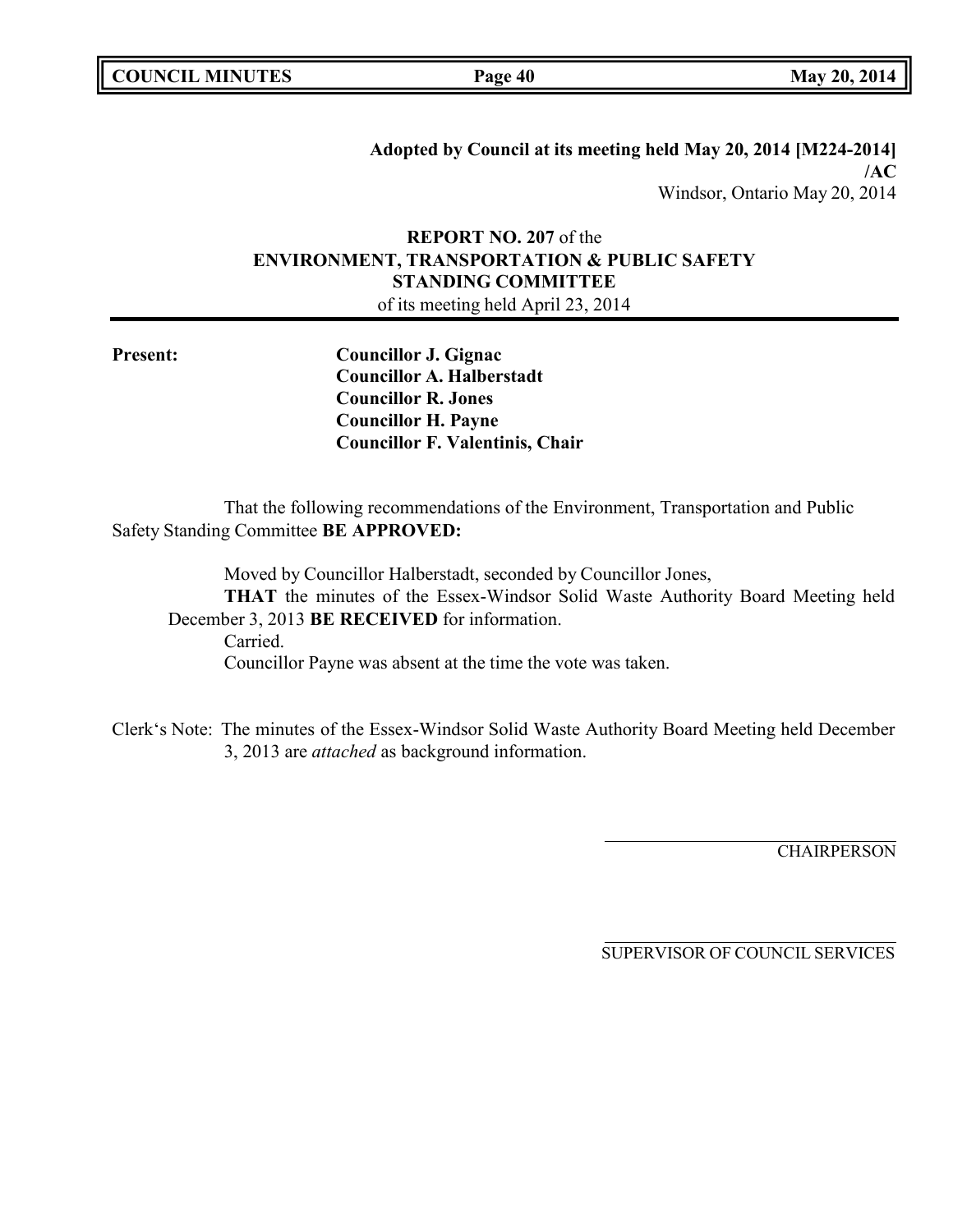| <b>COUNCIL MINUTES</b> |  |
|------------------------|--|
|------------------------|--|

**COUNCIL EXECUTE: COUNCIL EXECUTE: Page 41 May** 20, 2014

**Adopted by Council at its meeting held May 20, 2014 [M225-2014] /AC** Windsor, Ontario May 20, 2014

# **REPORT NO. 208** of the **ENVIRONMENT, TRANSPORTATION & PUBLIC SAFETY STANDING COMMITTEE**

of its meeting held April 23, 2014

**Present: Councillor J. Gignac Councillor A. Halberstadt Councillor R. Jones Councillor H. Payne Councillor F. Valentinis, Chair**

That the following recommendations of the Environment, Transportation and Public Safety Standing Committee **BE APPROVED:**

Moved by Councillor Halberstadt, seconded by Councillor Jones, **THAT** the minutes of the Essex-Windsor Solid Waste Authority Board Meeting held February 4, 2014 **BE RECEIVED** for information. Carried.

Councillor Payne was absent at the time the vote was taken.

Clerk's Note: The minutes of the Essex-Windsor Solid Waste Authority Board Meeting held February 4, 2014 are *attached* as background information.

**CHAIRPERSON**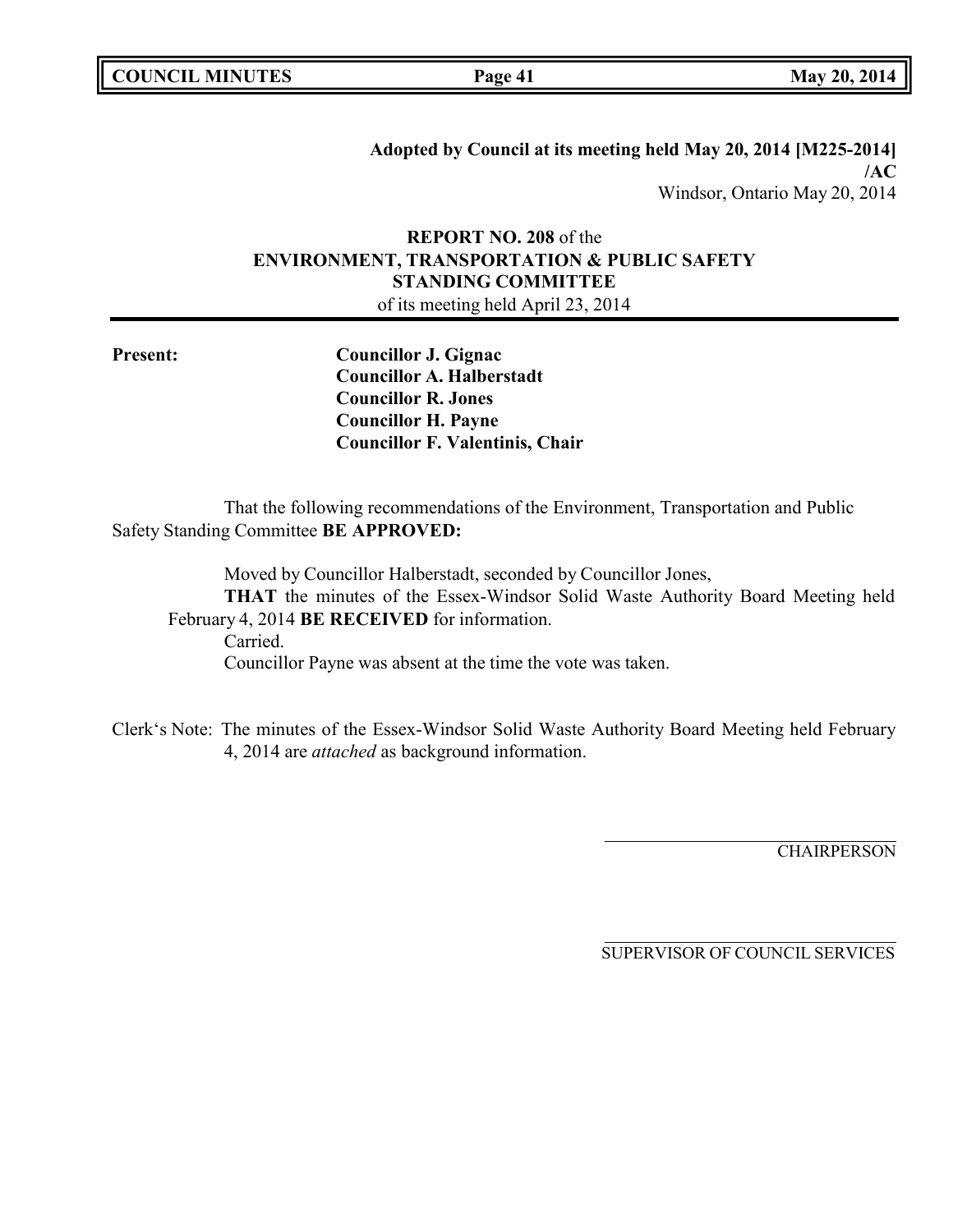|  | <b>COUNCIL MINUTES</b> |
|--|------------------------|
|--|------------------------|

**COUNCIL EXECUTE: COUNCIL EXECUTE: Page 42 May** 20, 2014

**Adopted by Council at its meeting held May 20, 2014 [M226-2014] /AC** Windsor, Ontario May 20, 2014

# **REPORT NO. 209** of the **ENVIRONMENT, TRANSPORTATION & PUBLIC SAFETY STANDING COMMITTEE**

of its meeting held April 23, 2014

**Present: Councillor J. Gignac Councillor A. Halberstadt Councillor R. Jones Councillor H. Payne Councillor F. Valentinis, Chair**

That the following recommendations of the Environment, Transportation and Public Safety Standing Committee **BE APPROVED:**

Moved by Councillor Gignac, seconded by Councillor Jones, **THAT** the Annual Report for the Windsor Bicycling Committee 2013 **BE RECEIVED** for information. Carried. Councillor Payne was absent at the time the vote was taken.

Clerk's Note: The Annual Report for the Windsor Bicycling Committee 2013 is *attached* as background information.

CHAIRPERSON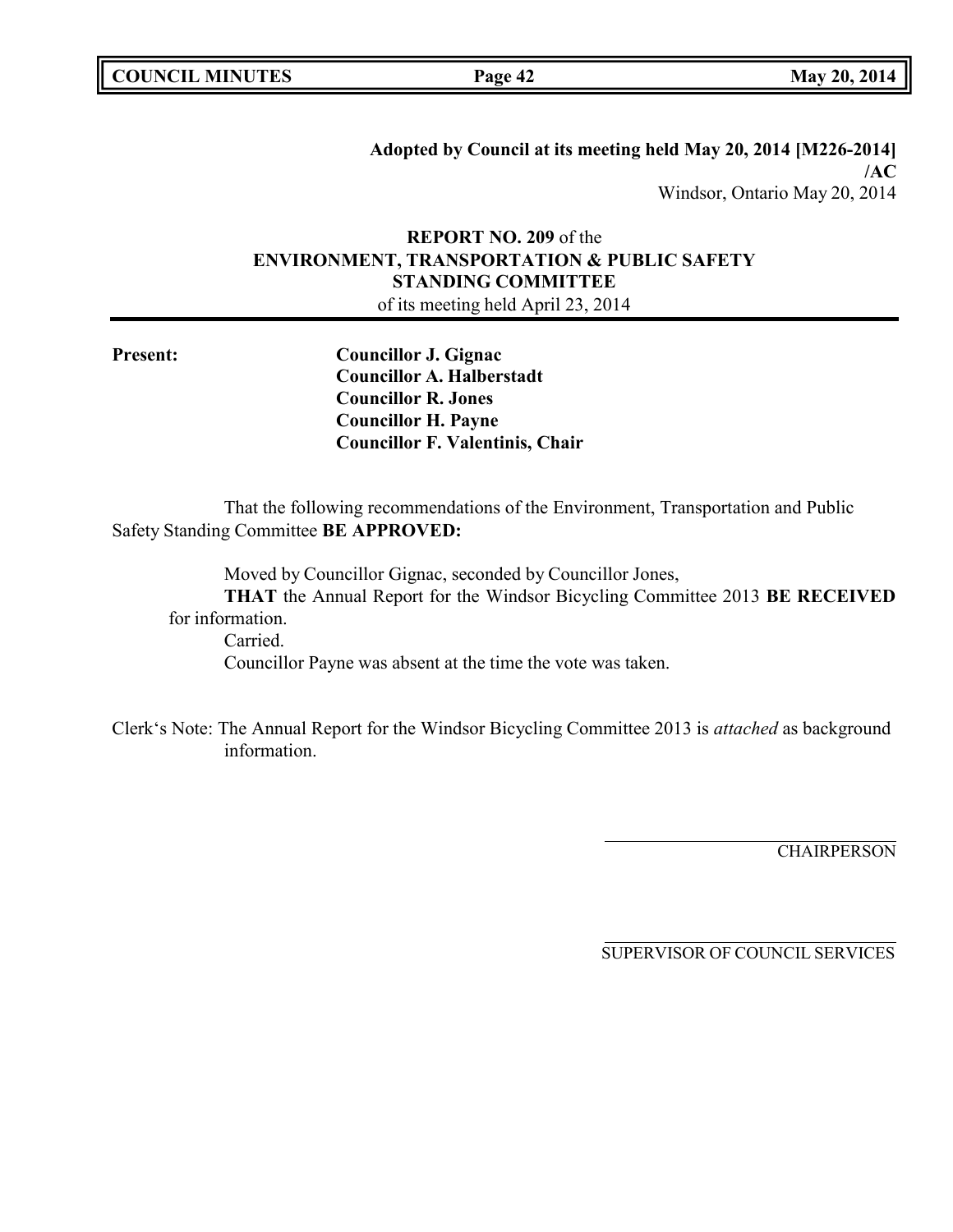| <b>COUNCIL MINUTES</b> |  |
|------------------------|--|
|------------------------|--|

**COUNCIL EXECUTE: Page 43 May** 20, 2014

**Adopted by Council at its meeting held May 20, 2014 [M227-2014] /AC** Windsor, Ontario May 20, 2014

# **REPORT NO. 210** of the **ENVIRONMENT, TRANSPORTATION & PUBLIC SAFETY STANDING COMMITTEE**

of its meeting held April 23, 2014

**Present: Councillor J. Gignac Councillor A. Halberstadt Councillor R. Jones Councillor H. Payne Councillor F. Valentinis, Chair**

That the following recommendations of the Environment, Transportation and Public Safety Standing Committee **BE APPROVED:**

Moved by Councillor Gignac, seconded by Councillor Jones, **THAT** the minutes of the Windsor Bicycling Committee meeting held February 27, 2014 **BE RECEIVED** for information.

Carried. Councillor Payne was absent at the time the vote was taken.

Clerk's Note: The minutes for the Windsor Bicycling Committee meeting held February 27, 2014 are *attached* as background information.

**CHAIRPERSON**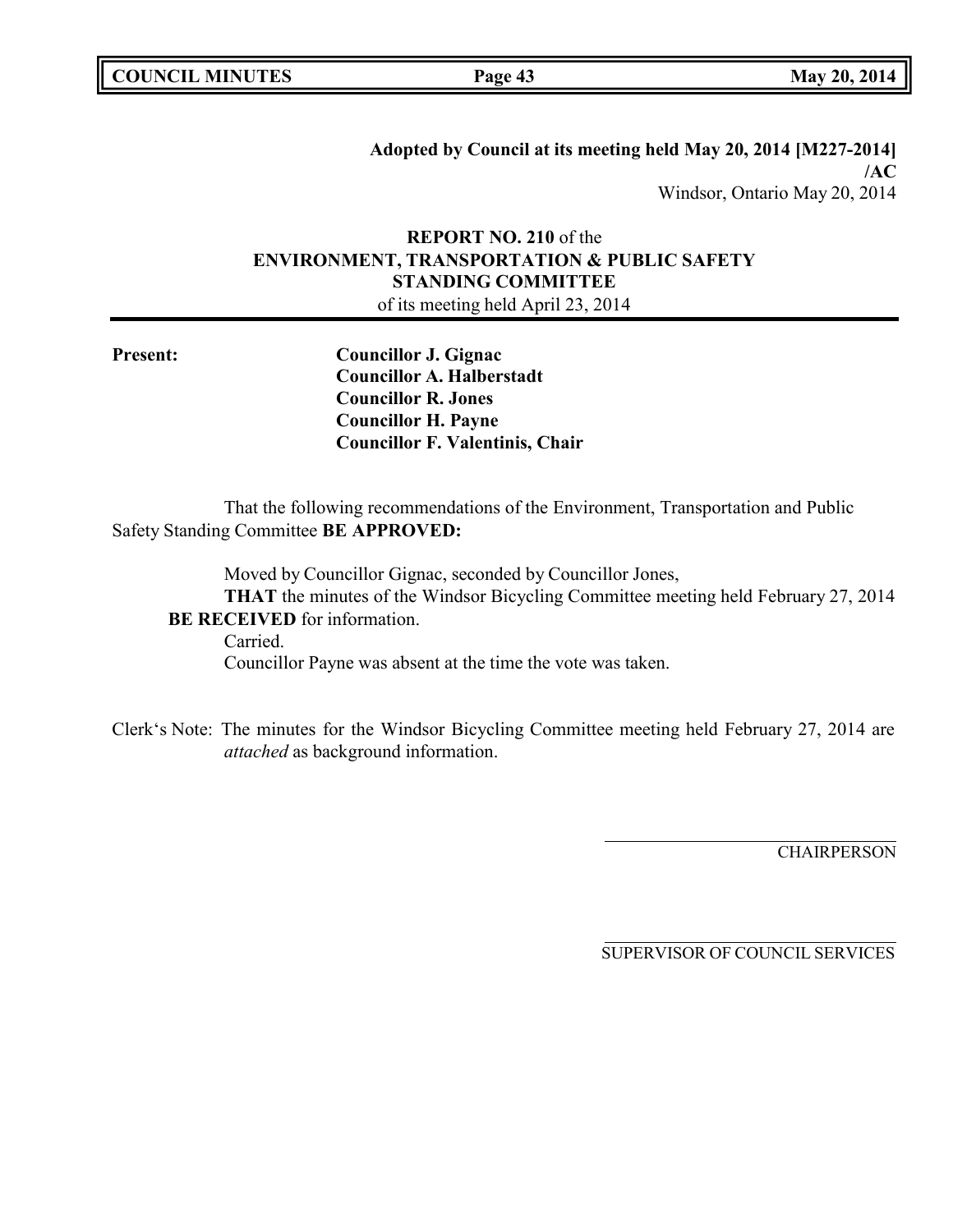|  | <b>COUNCIL MINUTES</b> |
|--|------------------------|
|--|------------------------|

**COUNCIL EXECUTE: COUNCIL EXECUTE: Page 44 May** 20, 2014

**Adopted by Council at its meeting held May 20, 2014 [M228-2014] /SV** Windsor, Ontario May 20, 2014

# **REPORT NO. 172** of the **EXECUTIVE COMMITTEE** of its meeting held April 28, 2014

**Members Present: Mayor E. Francis (Chair) Councillor D. Dilkens Councillor J. Gignac Councillor A. Halberstadt Councillor I. Kusmierczyk Councillor R. Jones Councillor A. Maghnieh Councillor B. Marra Councillor E. Sleiman Councillor F. Valentinis**

follows:

**Regrets: Councillor H. Payne**

The following recommendation of the Executive Committee **BE APPROVED** as

Moved by Councillor Dilkens, seconded by Councillor Jones,

**THAT** City Council **RECEIVE FOR INFORMATION** the 2014 First Quarter Operating Budget Variance Report dated March 26, 2014 from the Chief Financial Officer and City Treasurer; and

**THAT** the Chief Administrative Officer in concert with the Chief Financial Officer and City Treasurer **BE DIRECTED** to continue monitoring the 2014 Operating Budget and continue to seek further means of offsetting the projected variances. Carried.

**LIVELINK #17141, AFB/11647**

**Clerk's Note**: The report authored by Financial Planning Administrator dated March 26, 2014 entitled ―*2014 First Quarter Operating Budget Variance Report*‖ is *attached* as background information.

**CHAIRPERSON**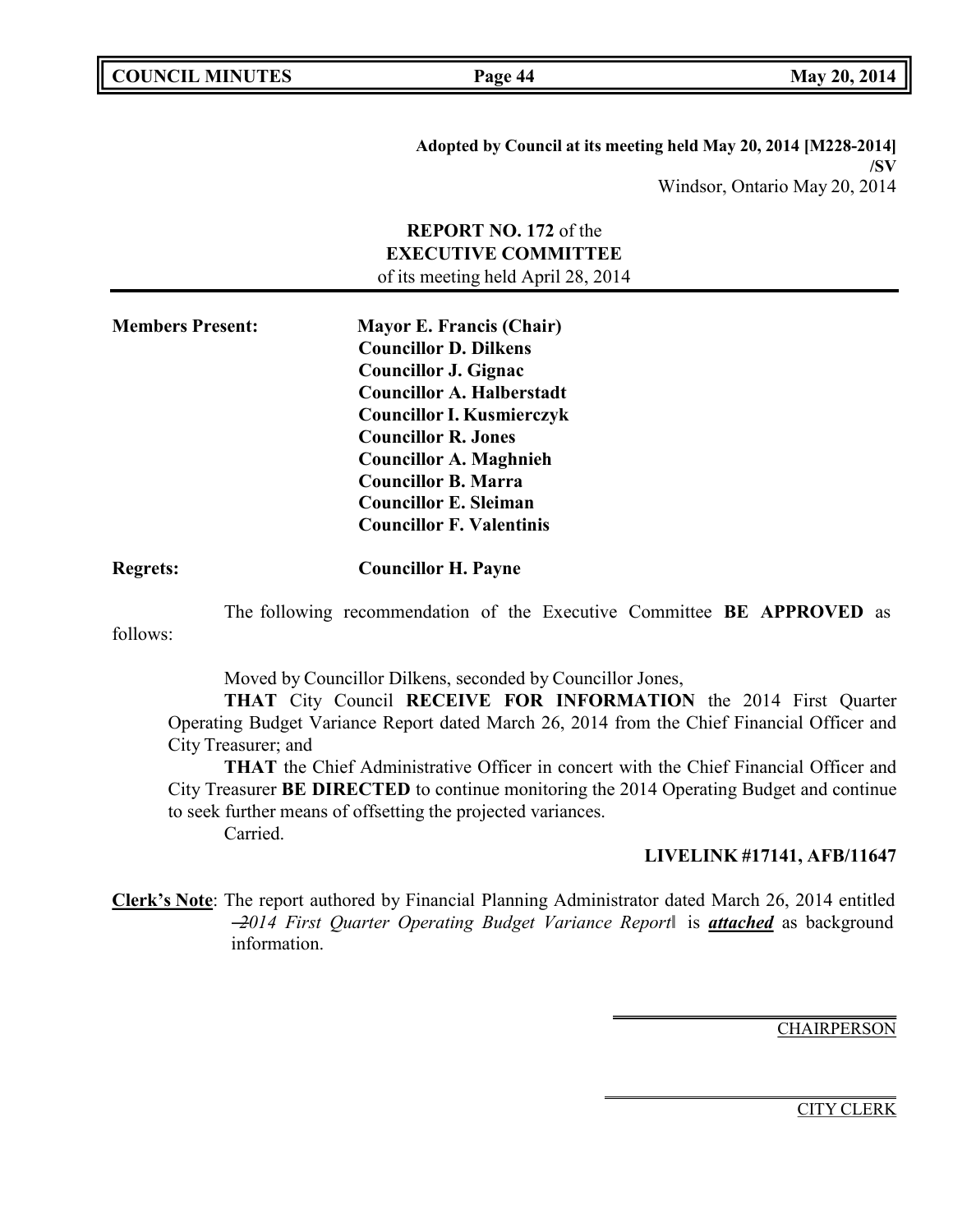| <b>COUNCIL MINUTES</b> |  |
|------------------------|--|
|------------------------|--|

**Page 45 May** 20, 2014

**Adopted by Council at its meeting held May 20, 2014 [M229-2014] /SV** Windsor, Ontario May 20, 2014

|                         | <b>REPORT NO. 173</b> of the<br><b>EXECUTIVE COMMITTEE</b><br>of its meeting held April 28, 2014                                                                                                                                                                                                                                       |
|-------------------------|----------------------------------------------------------------------------------------------------------------------------------------------------------------------------------------------------------------------------------------------------------------------------------------------------------------------------------------|
| <b>Members Present:</b> | <b>Mayor E. Francis (Chair)</b><br><b>Councillor D. Dilkens</b><br><b>Councillor J. Gignac</b><br><b>Councillor A. Halberstadt</b><br><b>Councillor I. Kusmierczyk</b><br><b>Councillor R. Jones</b><br><b>Councillor A. Maghnieh</b><br><b>Councillor B. Marra</b><br><b>Councillor E. Sleiman</b><br><b>Councillor F. Valentinis</b> |
| <b>Regrets:</b>         | <b>Councillor H. Payne</b>                                                                                                                                                                                                                                                                                                             |
| follows:                | The following recommendation of the Executive Committee BE APPROVED as                                                                                                                                                                                                                                                                 |
| Carried.                | Moved by Councillor Halberstadt, seconded by Councillor Maghnieh,<br><b>THAT</b> the communication report authored by the Executive Initiatives Coordinator dated<br>April 11, 2014 entitled -Status Report - Compliance with Applicable Laws and Regulations, 1st<br>Quarter 2014 BE ADOPTED as presented.                            |
|                         | LIVELINK #17136, AF2014                                                                                                                                                                                                                                                                                                                |
|                         | Clerk's Note: The report authored by Executive Initiatives Coordinator dated April 11, 2014 entitled<br>-Status Report – Compliance with Applicable Laws and Regulations, $I^{st}$ Quarter 2014<br>is <i>attached</i> as background information.                                                                                       |

**CHAIRPERSON**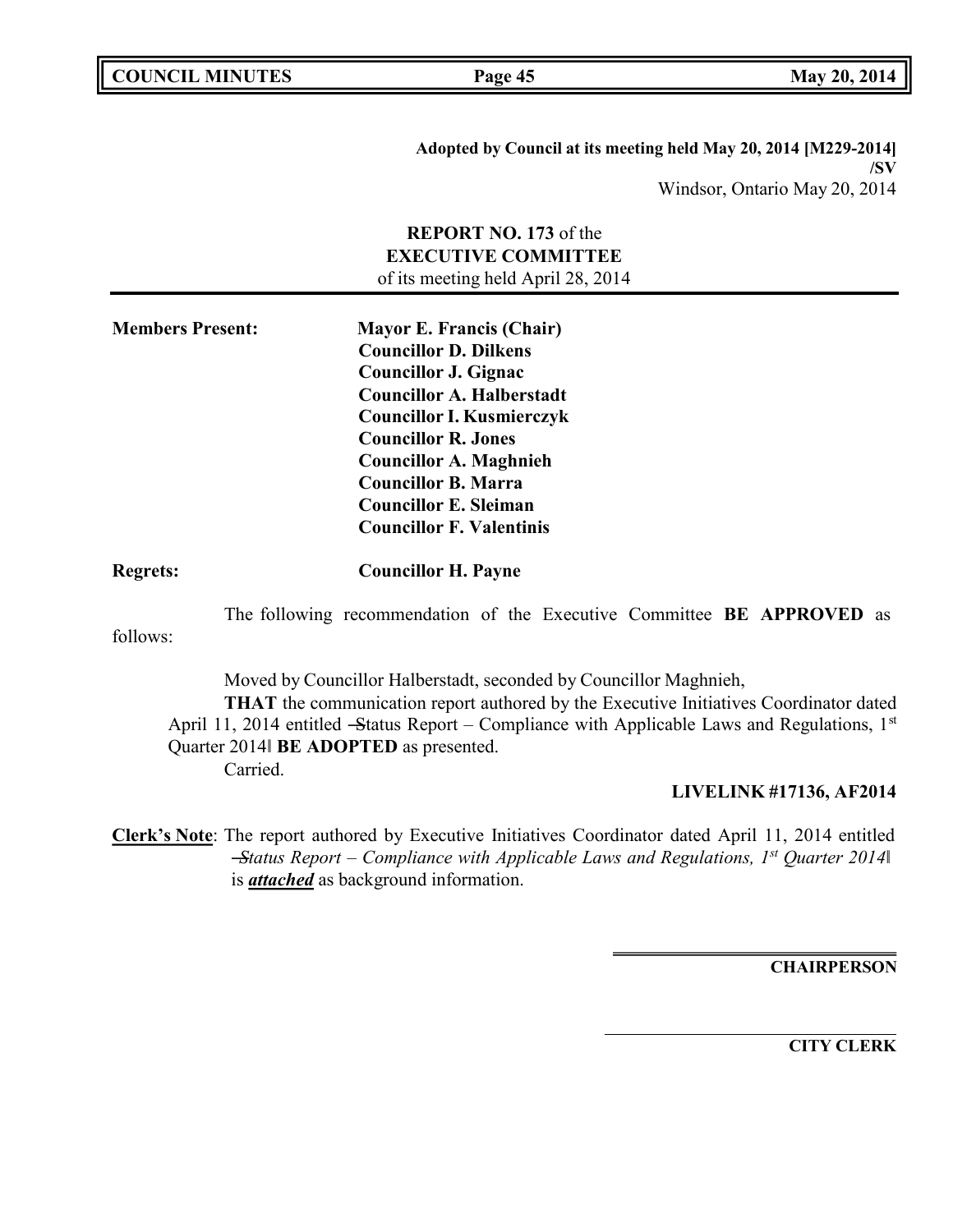| <b>COUNCIL MINUTES</b> |  |
|------------------------|--|
|------------------------|--|

**Page 46 May** 20, 2014

**Adopted by Council at its meeting held May 20, 2014 [M230-2014] /SV** Windsor, Ontario May 20, 2014

|                                                                                                                                                                                                                                                                                                                                                                   | <b>REPORT NO. 174 of the</b><br><b>EXECUTIVE COMMITTEE</b><br>of its meeting held April 28, 2014                                                                                                                                                 |  |
|-------------------------------------------------------------------------------------------------------------------------------------------------------------------------------------------------------------------------------------------------------------------------------------------------------------------------------------------------------------------|--------------------------------------------------------------------------------------------------------------------------------------------------------------------------------------------------------------------------------------------------|--|
| <b>Members Present:</b><br><b>Mayor E. Francis (Chair)</b><br><b>Councillor D. Dilkens</b><br><b>Councillor J. Gignac</b><br><b>Councillor A. Halberstadt</b><br><b>Councillor I. Kusmierczyk</b><br><b>Councillor R. Jones</b><br><b>Councillor A. Maghnieh</b><br><b>Councillor B. Marra</b><br><b>Councillor E. Sleiman</b><br><b>Councillor F. Valentinis</b> |                                                                                                                                                                                                                                                  |  |
| <b>Regrets:</b>                                                                                                                                                                                                                                                                                                                                                   | <b>Councillor H. Payne</b>                                                                                                                                                                                                                       |  |
| follows:                                                                                                                                                                                                                                                                                                                                                          | The following recommendation of the Executive Committee BE APPROVED as                                                                                                                                                                           |  |
| Moved by Councillor Halberstadt, seconded by Councillor Maghnieh,<br>THAT the communication report authored by the Executive Initiatives Coordinator dated<br>14, 2014 entitled -Summary of Hotline Issues Referred to Management by<br>April<br>PricewaterhouseCoopers - 2014 Q1  BE ADOPTED as presented.<br>Carried.                                           |                                                                                                                                                                                                                                                  |  |
|                                                                                                                                                                                                                                                                                                                                                                   | LIVELINK #17137, AF/11247                                                                                                                                                                                                                        |  |
|                                                                                                                                                                                                                                                                                                                                                                   | Clerk's Note: The report authored by Executive Initiatives Coordinator dated April 14, 2014 entitled<br>$-Summary$ of Hotline Issues Referred to Management by PricewaterhouseCoopers –<br>2014 Q1 is <b>attached</b> as background information. |  |

**CHAIRPERSON**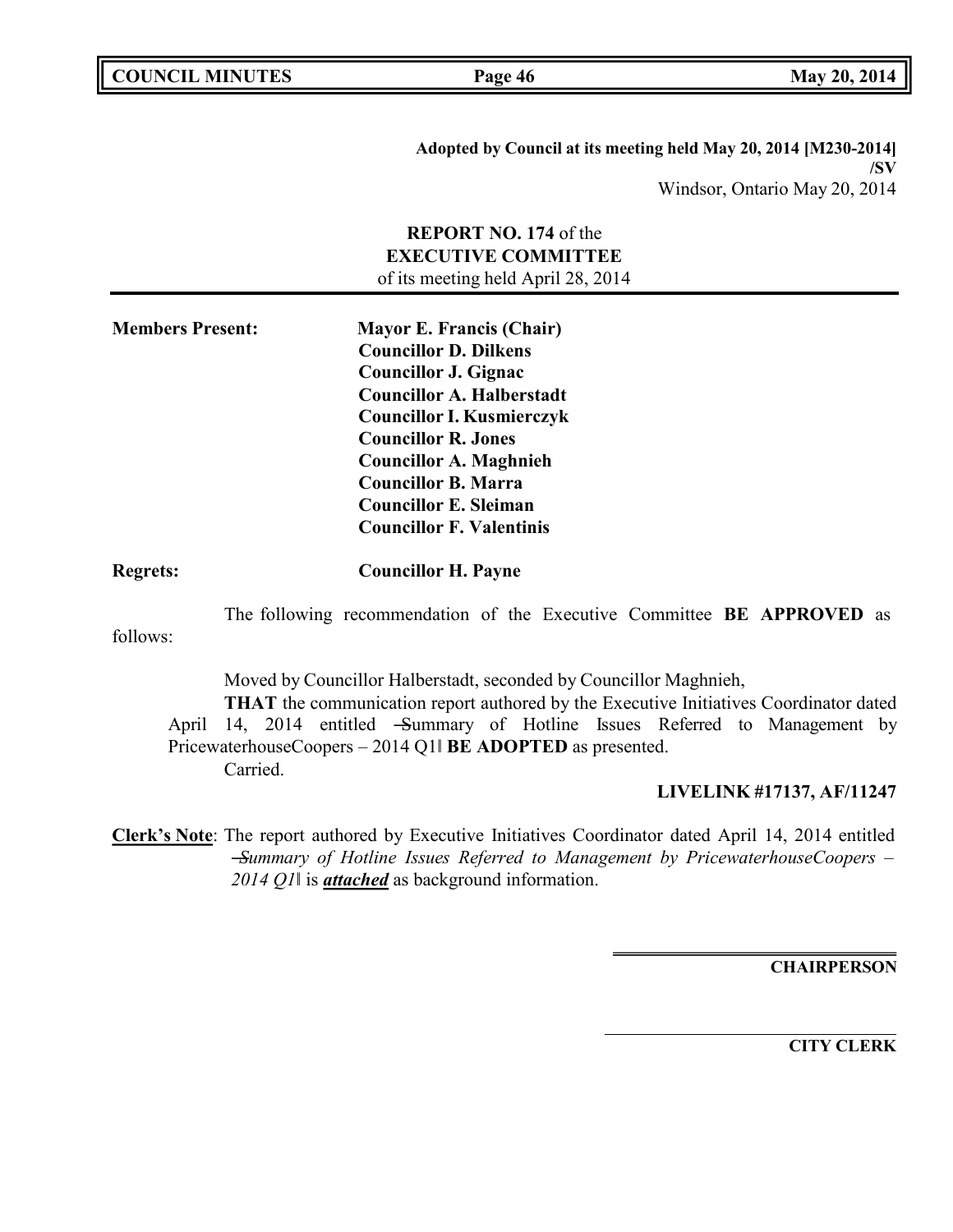**COUNCIL EXECUTE: COUNCIL EXECUTE: Page 47 May** 20, 2014

**Adopted by Council at its meeting held May 20, 2014 [M231-2014] /SV** Windsor, Ontario May 20, 2014

# **REPORT NO. 175** of the **EXECUTIVE COMMITTEE** of its meeting held April 28, 2014 **Members Present: Mayor E. Francis (Chair) Councillor D. Dilkens Councillor J. Gignac Councillor A. Halberstadt Councillor I. Kusmierczyk Councillor R. Jones Councillor A. Maghnieh Councillor B. Marra Councillor E. Sleiman Councillor F. Valentinis Regrets: Councillor H. Payne** The following recommendation of the Executive Committee **BE APPROVED** as follows: Moved by Councillor Halberstadt, seconded by Councillor Maghnieh, **THAT** the communication report authored by the Deputy City Clerk and Senior Manager of Council Services dated April 7, 2014 entitled ―Time Spent in Open and In-Camera Council Meetings and Committee Meetings for the period of January 1, 2013 to December 31, 2013‖ **BE ADOPTED** as presented. Carried. **LIVELINK #17145, ACO/9512 Clerk's Note**: The report authored by the Deputy City Clerk and Senior Manager of Council Services

dated April 7, 2014 entitled ―*Time Spent in Open and In-Camera Council Meetings and Committee Meetings for the period of January 1, 2013 to December 31, 2013*‖ is *attached* as background information.

**CHAIRPERSON**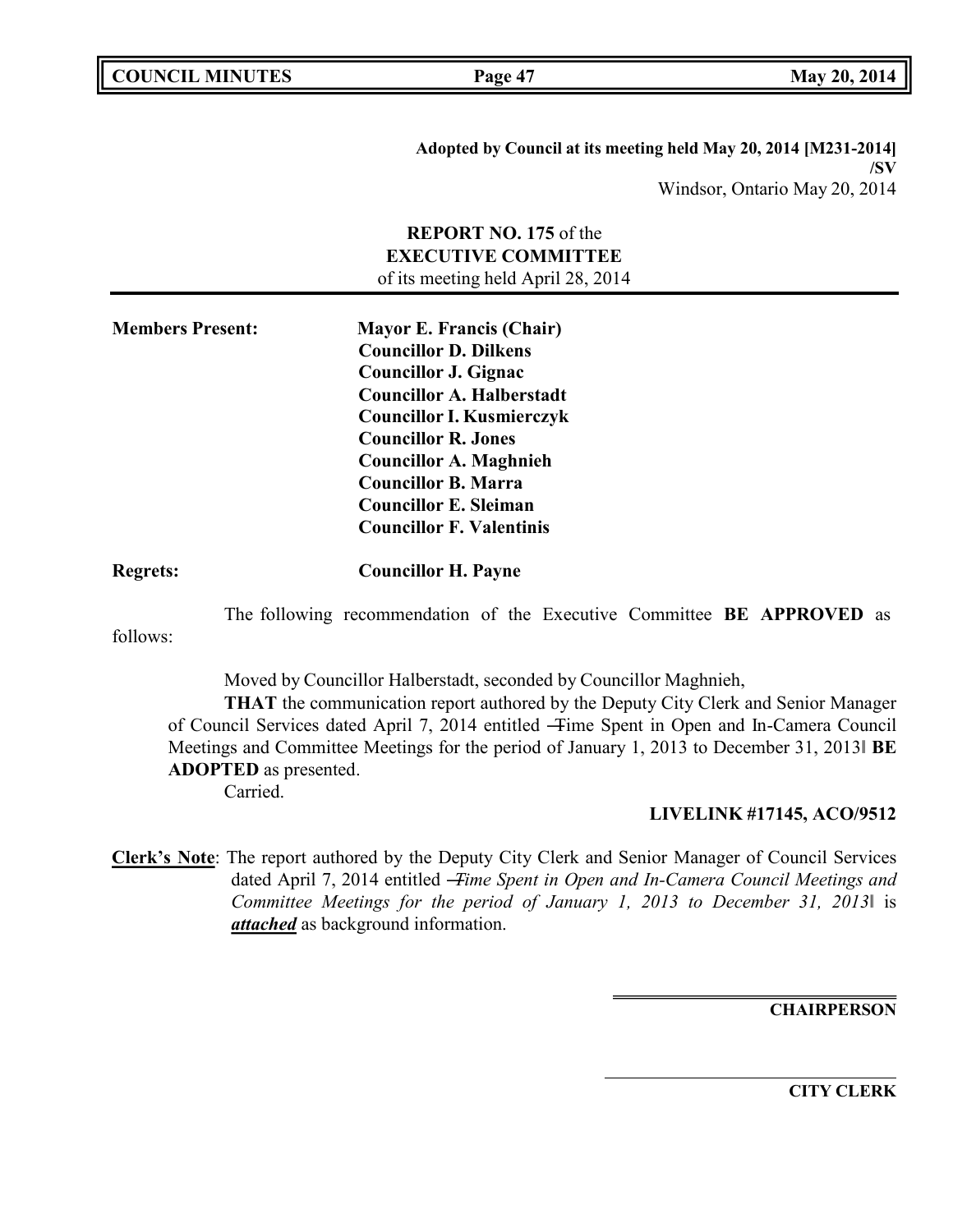| <b>COUNCIL MINUTES</b> |  |
|------------------------|--|
|------------------------|--|

**Page 48 May** 20, 2014

**Adopted by Council at its meeting held May 20, 2014 [M232-2014] /SV** Windsor, Ontario May 20, 2014

|                         | <b>REPORT NO. 176 of the</b><br><b>EXECUTIVE COMMITTEE</b><br>of its meeting held April 28, 2014                                                                                                                                                                                                                                       |
|-------------------------|----------------------------------------------------------------------------------------------------------------------------------------------------------------------------------------------------------------------------------------------------------------------------------------------------------------------------------------|
| <b>Members Present:</b> | <b>Mayor E. Francis (Chair)</b><br><b>Councillor D. Dilkens</b><br><b>Councillor J. Gignac</b><br><b>Councillor A. Halberstadt</b><br><b>Councillor I. Kusmierczyk</b><br><b>Councillor R. Jones</b><br><b>Councillor A. Maghnieh</b><br><b>Councillor B. Marra</b><br><b>Councillor E. Sleiman</b><br><b>Councillor F. Valentinis</b> |
| <b>Regrets:</b>         | <b>Councillor H. Payne</b>                                                                                                                                                                                                                                                                                                             |
| follows:                | The following recommendation of the Executive Committee BE APPROVED as                                                                                                                                                                                                                                                                 |
|                         | Moved by Councillor Gignac, seconded by Councillor Jones,<br>THAT the report of PricewaterhouseCoopers entitled - Internal Audit Performance<br>Dashboard, March 31, 2014  BE APPROVED as presented.<br>Carried.                                                                                                                       |
|                         | Clerk's Note: The PricewaterhouseCoopers report entitled <i>Internal Audit Performance Dashboard</i> ,<br>March 31, 2014 is <i>attached</i> as background information.                                                                                                                                                                 |

**CHAIRPERSON**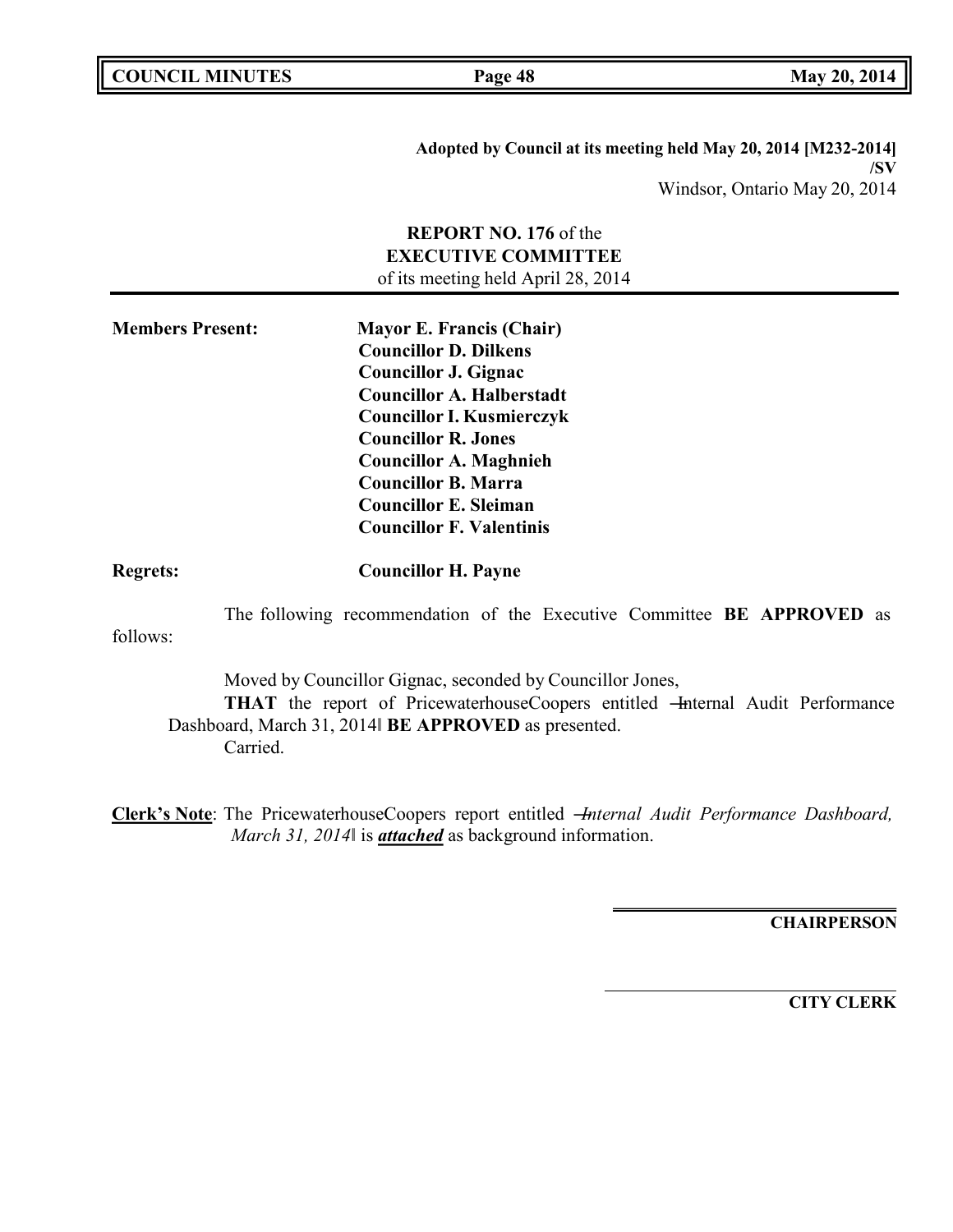| <b>COUNCIL MINUTES</b> |  |
|------------------------|--|
|------------------------|--|

**COUNCIL EXECUTE: Page 49 May** 20, 2014

**Adopted by Council at its meeting held May 20, 2014 [M233-2014] /SV** Windsor, Ontario May 20, 2014

|                         | <b>REPORT NO. 177 of the</b><br><b>EXECUTIVE COMMITTEE</b><br>of its meeting held April 28, 2014                                                                                                                                                                                                                                       |
|-------------------------|----------------------------------------------------------------------------------------------------------------------------------------------------------------------------------------------------------------------------------------------------------------------------------------------------------------------------------------|
| <b>Members Present:</b> | <b>Mayor E. Francis (Chair)</b><br><b>Councillor D. Dilkens</b><br><b>Councillor J. Gignac</b><br><b>Councillor A. Halberstadt</b><br><b>Councillor I. Kusmierczyk</b><br><b>Councillor R. Jones</b><br><b>Councillor A. Maghnieh</b><br><b>Councillor B. Marra</b><br><b>Councillor E. Sleiman</b><br><b>Councillor F. Valentinis</b> |
| <b>Regrets:</b>         | <b>Councillor H. Payne</b>                                                                                                                                                                                                                                                                                                             |
| follows:                | The following recommendation of the Executive Committee BE APPROVED as                                                                                                                                                                                                                                                                 |
|                         | Moved by Councillor Gignac, seconded by Councillor Jones,<br>THAT the report of PricewaterhouseCoopers entitled -Revised Internal Audit<br>Communications Plan - April 2014 BE APPROVED as presented.<br>Carried.                                                                                                                      |
|                         | Clerk's Note: The PricewaterhouseCoopers report entitled -Revised Internal Audit Communications<br>$Plan - April 2014$ is <b>attached</b> as background information.                                                                                                                                                                   |

**CHAIRPERSON**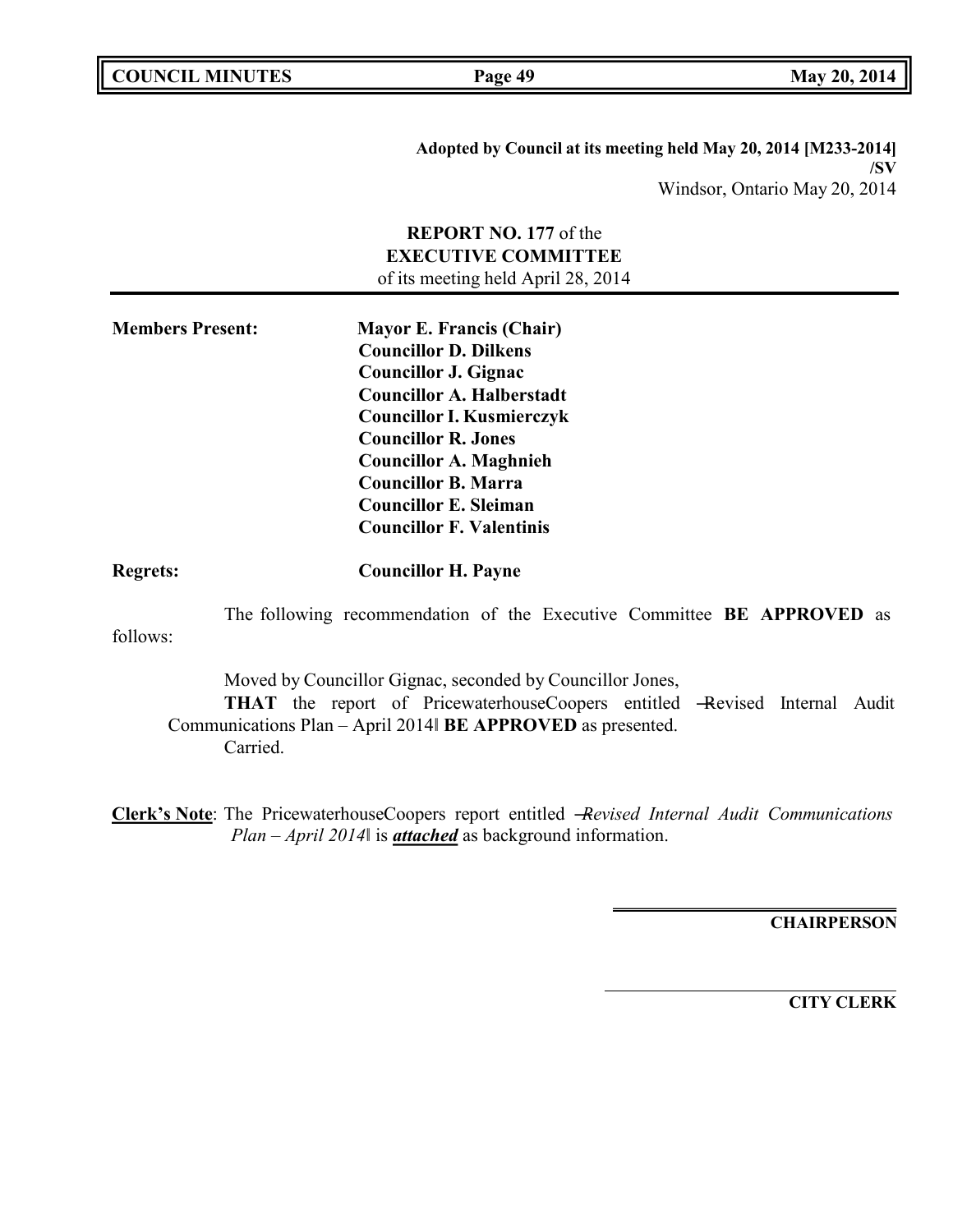| <b>COUNCIL MINUTES</b> |  |
|------------------------|--|
|------------------------|--|

**COUNCIL EXECUTE: COUNCIL EXECUTE: Page 50 May** 20, 2014

**Adopted by Council at its meeting held May 20, 2014 [M234-2014] /SV** Windsor, Ontario May 20, 2014

# **REPORT NO. 178** of the **EXECUTIVE COMMITTEE** of its meeting held April 28, 2014 **Members Present: Mayor E. Francis (Chair) Councillor D. Dilkens Councillor J. Gignac Councillor A. Halberstadt Councillor I. Kusmierczyk Councillor R. Jones Councillor A. Maghnieh Councillor B. Marra Councillor E. Sleiman Councillor F. Valentinis Regrets: Councillor H. Payne** The following recommendation of the Executive Committee **BE APPROVED** as follows: Moved by Councillor Gignac, seconded by Councillor Jones, **THAT** the report of PricewaterhouseCoopers entitled –Concerned Citizen/Employee Hotline and Notification Process, February 24, 2014, Version History March 31, 2014‖ **BE APPROVED** as presented. Carried.

**Clerk's Note**: The PricewaterhouseCoopers report entitled ―*Concerned Citizen/Employee Hotline and Notification Process, February 24, 2014*‖ is *attached* as background information.

**CHAIRPERSON**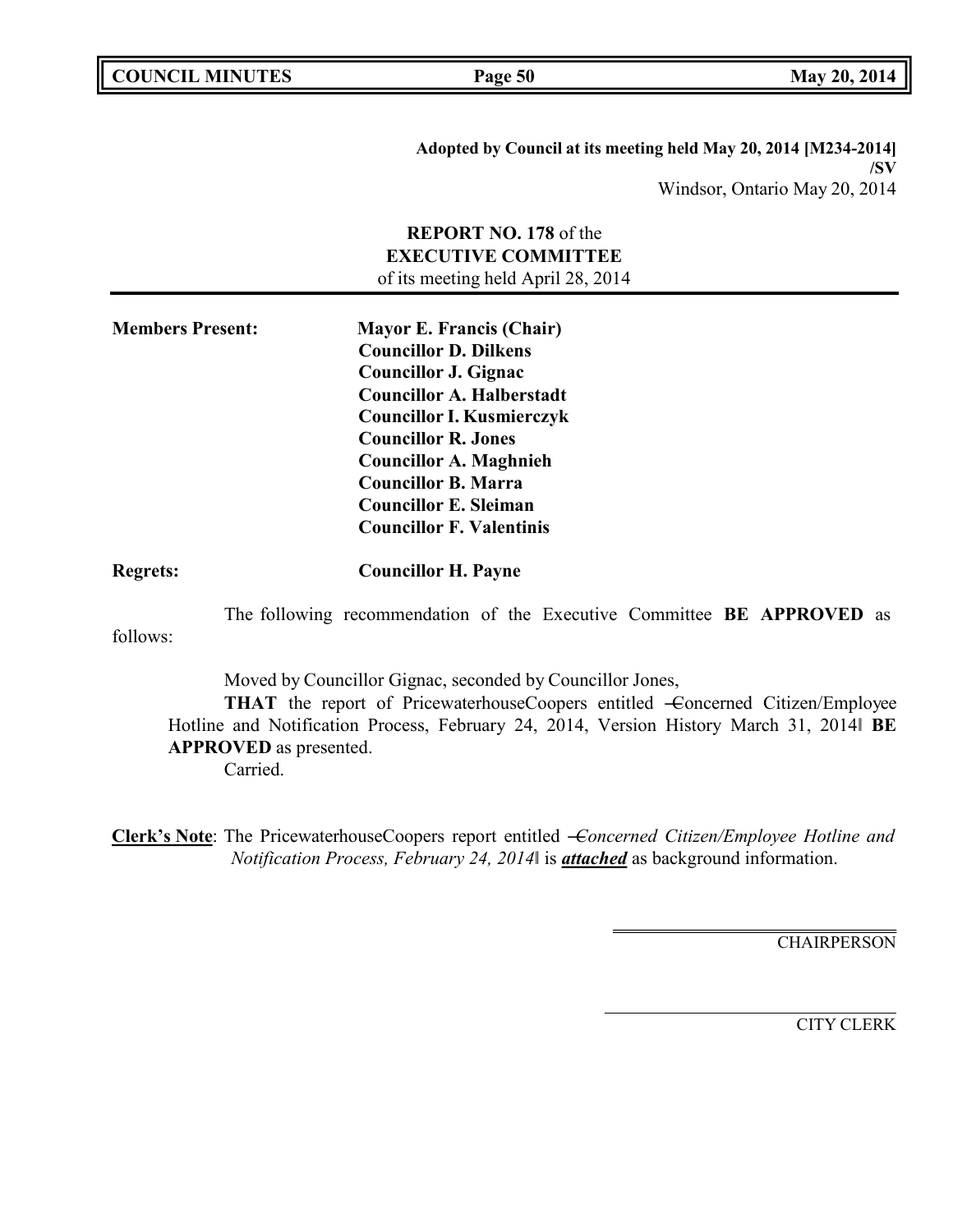| <b>COUNCIL MINUTES</b> |  |
|------------------------|--|
|------------------------|--|

**Page 51 May** 20, 2014

**Adopted by Council at its meeting held May 20, 2014 [M235-2014] /SV** Windsor, Ontario May 20, 2014

|                                                                                                                                                                                                            | <b>REPORT NO. 179</b> of the<br><b>EXECUTIVE COMMITTEE</b><br>of its meeting held April 28, 2014                                                                                                                                                                                                                                       |  |
|------------------------------------------------------------------------------------------------------------------------------------------------------------------------------------------------------------|----------------------------------------------------------------------------------------------------------------------------------------------------------------------------------------------------------------------------------------------------------------------------------------------------------------------------------------|--|
| <b>Members Present:</b>                                                                                                                                                                                    | <b>Mayor E. Francis (Chair)</b><br><b>Councillor D. Dilkens</b><br><b>Councillor J. Gignac</b><br><b>Councillor A. Halberstadt</b><br><b>Councillor I. Kusmierczyk</b><br><b>Councillor R. Jones</b><br><b>Councillor A. Maghnieh</b><br><b>Councillor B. Marra</b><br><b>Councillor E. Sleiman</b><br><b>Councillor F. Valentinis</b> |  |
| <b>Regrets:</b>                                                                                                                                                                                            | <b>Councillor H. Payne</b>                                                                                                                                                                                                                                                                                                             |  |
| follows:                                                                                                                                                                                                   | The following recommendation of the Executive Committee <b>BE APPROVED</b> as                                                                                                                                                                                                                                                          |  |
| Moved by Councillor Marra, seconded by Councillor Gignac,<br><b>THAT</b> the minutes of the Transit Windsor and Windsor Chartabus Inc. meetings held<br>April 8, 2014 BE ADOPTED as presented.<br>Carried. |                                                                                                                                                                                                                                                                                                                                        |  |
|                                                                                                                                                                                                            | Clerk's Note: The minutes of the Transit Windsor and Windsor Chartabus Inc. meetings held April 8,<br>2014 are <i>attached</i> as background information.                                                                                                                                                                              |  |

**CHAIRPERSON**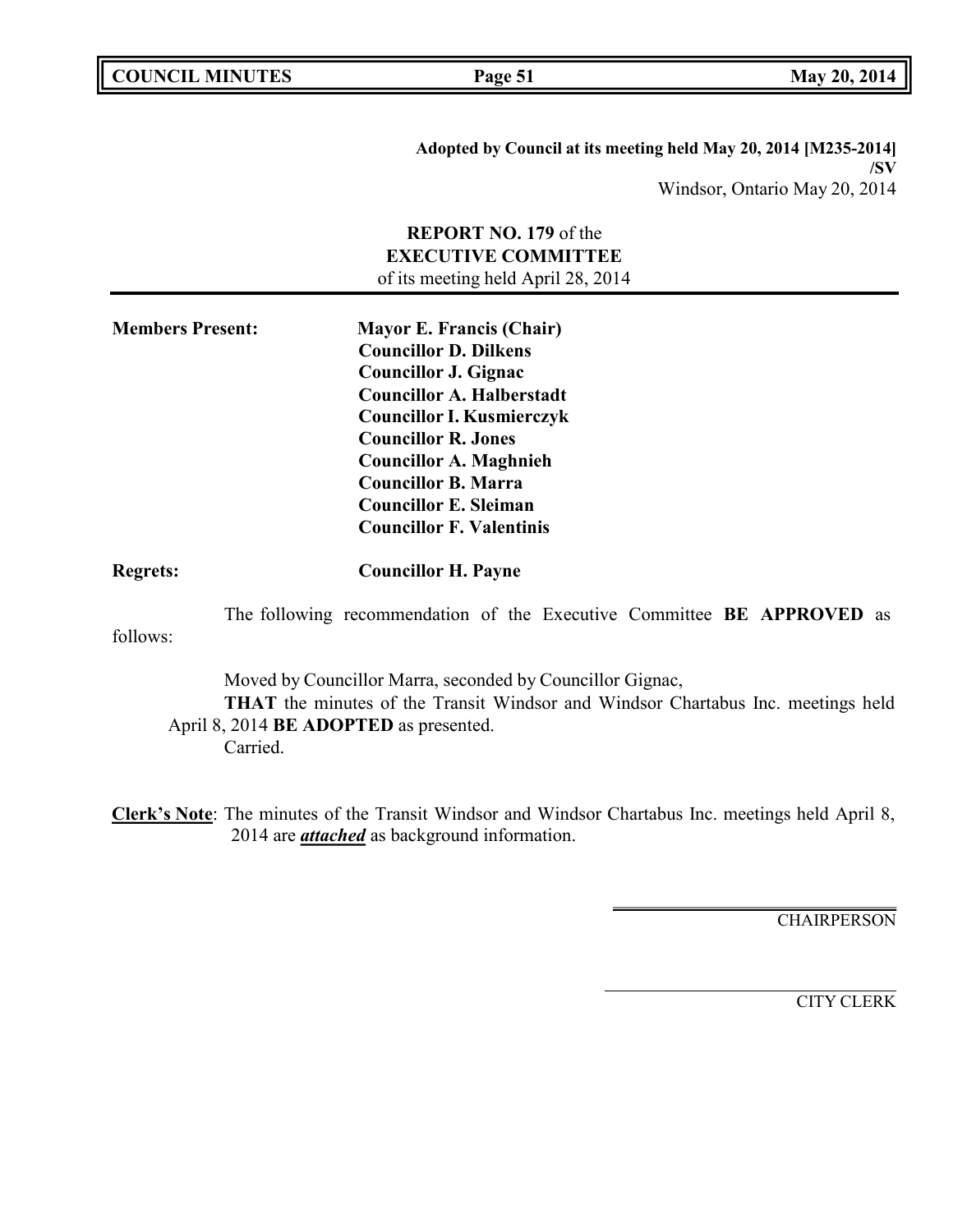| <b>COUNCIL MINUTES</b> |  |
|------------------------|--|
|------------------------|--|

**Adopted by Council at its meeting held May 20, 2014 [M236-2014]** /AC Windsor, Ontario May 20, 2014

# **REPORT NO. 226** of the **PLANNING & ECONOMIC DEVELOPMENT STANDING COMMITTEE** of its meeting held May 12, 2014

**Present: Councillor Drew Dilkens Councillor Irek Kusmierczyk Councillor Bill Marra (Chair) Councillor Hilary Payne Councillor Ed Sleiman**

That the following recommendations of the Planning & Economic Development Standing Committee **BE APPROVED** as follows**:**

Moved by Councillor Kusmierczyk, seconded by Councillor Sleiman

**I. THAT** an exemption from Demolition Control By-law 20-2007, **BE GRANTED** to Buschante Development Group (Matthew Buschman), the owner of the property located at 528 Chippawa Street, to allow for the construction of a four (4) unit double duplex building, subject to the condition that the proposed building be constructed no later than two (2) years from the date that demolition of the existing residential building is commenced, and also subject to the condition that the Olde Sandwich Towne Community Improvement Plan Supplemental Development and Urban Design Guidelines be incorporated into this development as per the attached drawings identified in Appendix  $-\epsilon$ , and that any changes will be subject to the approval of the City Planner through the Site Plan Control process.

**II. THAT**, the request for incentives under the Sandwich Incentive Program(s) "toolkit" made by BUSCHANTE DEVELOPMENT GROUP, owner of the property located at 528 Chippawa Street, **BE APPROVED** for the following programs:

- *i. Development and Building Fees Grant for 100% of the Development and Building Fees identified in the Sandwich CIP (+/- \$8,233.00);*
- *ii. Revitalization Grant Program for 70% of the municipal portion of the tax increment for up to 10 years(+/-\$2,755.00 per year); and*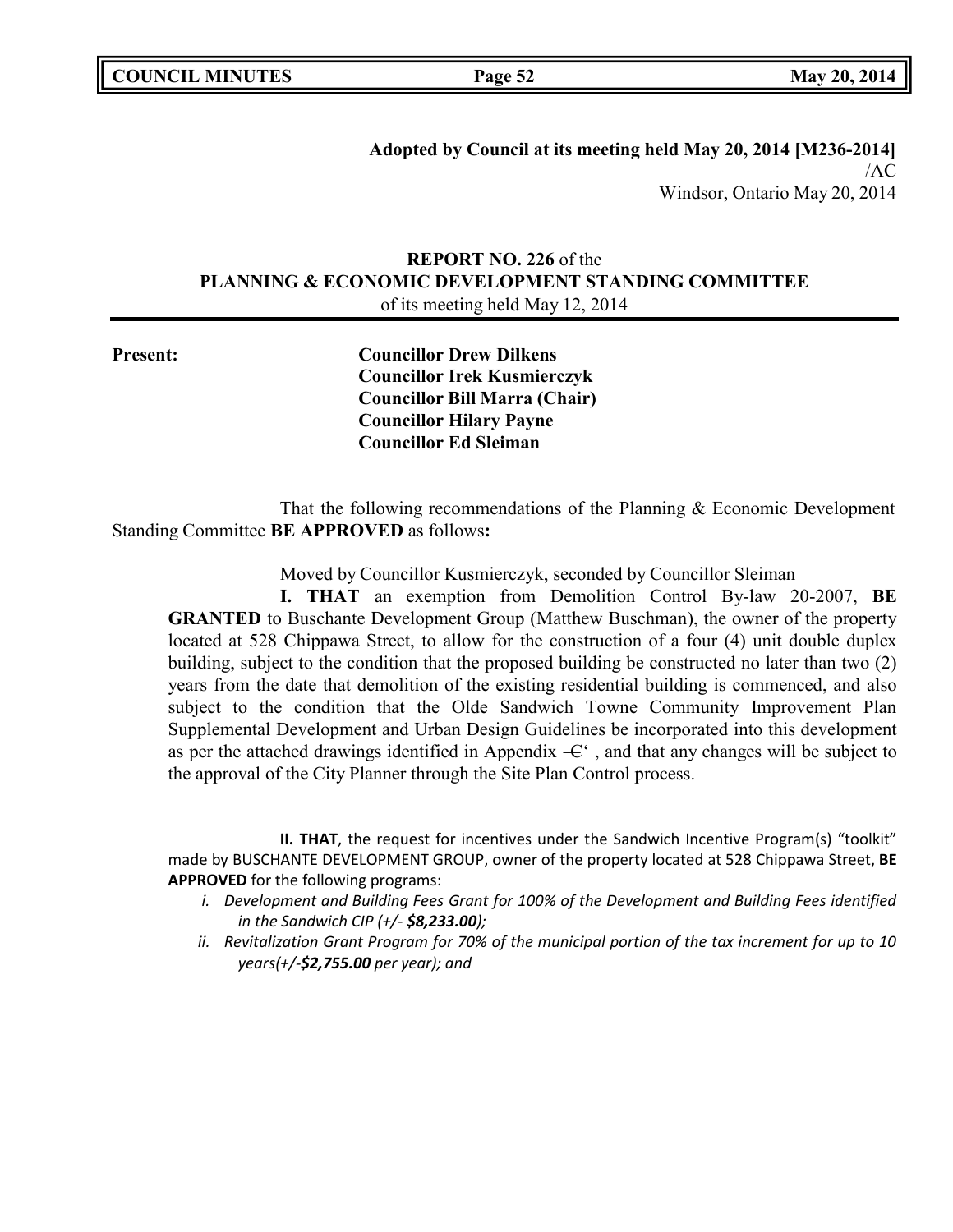**III. THAT**, the CAO and City Clerk **BE AUTHORIZED** to sign the Sandwich Incentive Program(s) Agreements in accordance with all applicable policies, requirements, and provisions contained within the Olde Sandwich Towne Community Improvement Plan to the satisfaction of the City Planner as to content, the City Solicitor as to legal form, and the CFO/City Treasurer as to financial implication.

> Carried. Councillor Dilkens was absent at the time the vote was taken. Councillor Payne declares a conflict and abstains from voting.

*Clerk's Note:*The administrative report authored by the City Planner dated April 17, 2014 entitled ―*Application by the owner of 528 Chippawa Street for an exemption from Demolition Control By-law 20-2007 and an application for Financial Incentives under the Sandwich Community Improvement Plan*‖ is *attached* as background information.

**LIVELINK #17152, Z/8581**

**CHAIRPERSON**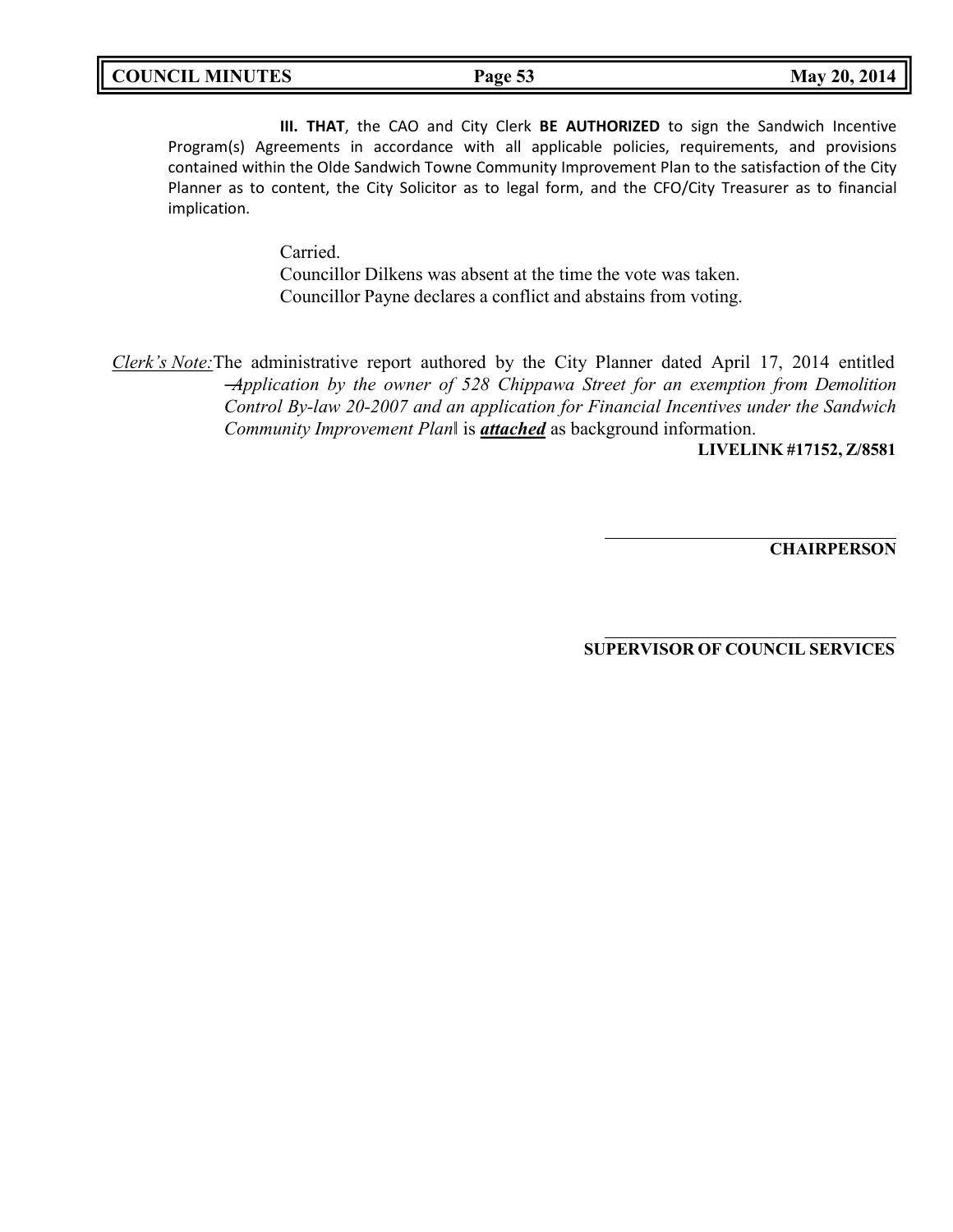# **Adopted by Council at its meeting held May 20, 2014 [M237-2014]** SV/bm

# **SPECIAL MEETING OF COUNCIL – IN CAMERA May 20, 2014**

## **Meeting called to order at: 4:00 p.m.**

# **Members in Attendance:**

Mayor E. Francis Councillor R. Jones Councillor A. Halberstadt Councillor F. Valentinis Councillor B. Marra (arrives at 4:13 p.m.) Councillor J. Gignac Councillor A. Maghnieh Councillor H. Payne Councillor E. Sleiman Councillor I. Kusmierczyk

## **Members Absent:**

Councillor D. Dilkens

## **Also in attendance:**

H. Reidel, Chief Administrative Officer

- J. Payne, Community Development and Health Commissioner and
	- Corporate Leader Social Development, Health, Recreation and Culture
- M. Sonego, City Engineer and Corporate Leader Environmental Protection and Transportation
- O. Colucci, Chief Financial Officer/City Treasurer and Corporate Leader Finance and Technology
- S. Vlachodimos, Deputy City Clerk
- S. Askin-Hager, City Solicitor
- P. Brode, Legal Counsel (Items 2, 3, 4 and 5)
- C. Glassford, Legal Counsel (Items 4 and 5)
- J. Guthrie, Deputy City Treasurer Taxation and Financial Projects (Item 1)

# **Verbal Motion is presented by Councillor Sleiman, seconded by Councillor Jones, to move in Camera for discussion of the following item(s):**

| Item No. | <b>Subject</b> | Pursuant<br>t0<br>$\overline{\phantom{a}}$<br><b>Municipal Act, 2001,</b> |
|----------|----------------|---------------------------------------------------------------------------|
|          |                | as amended                                                                |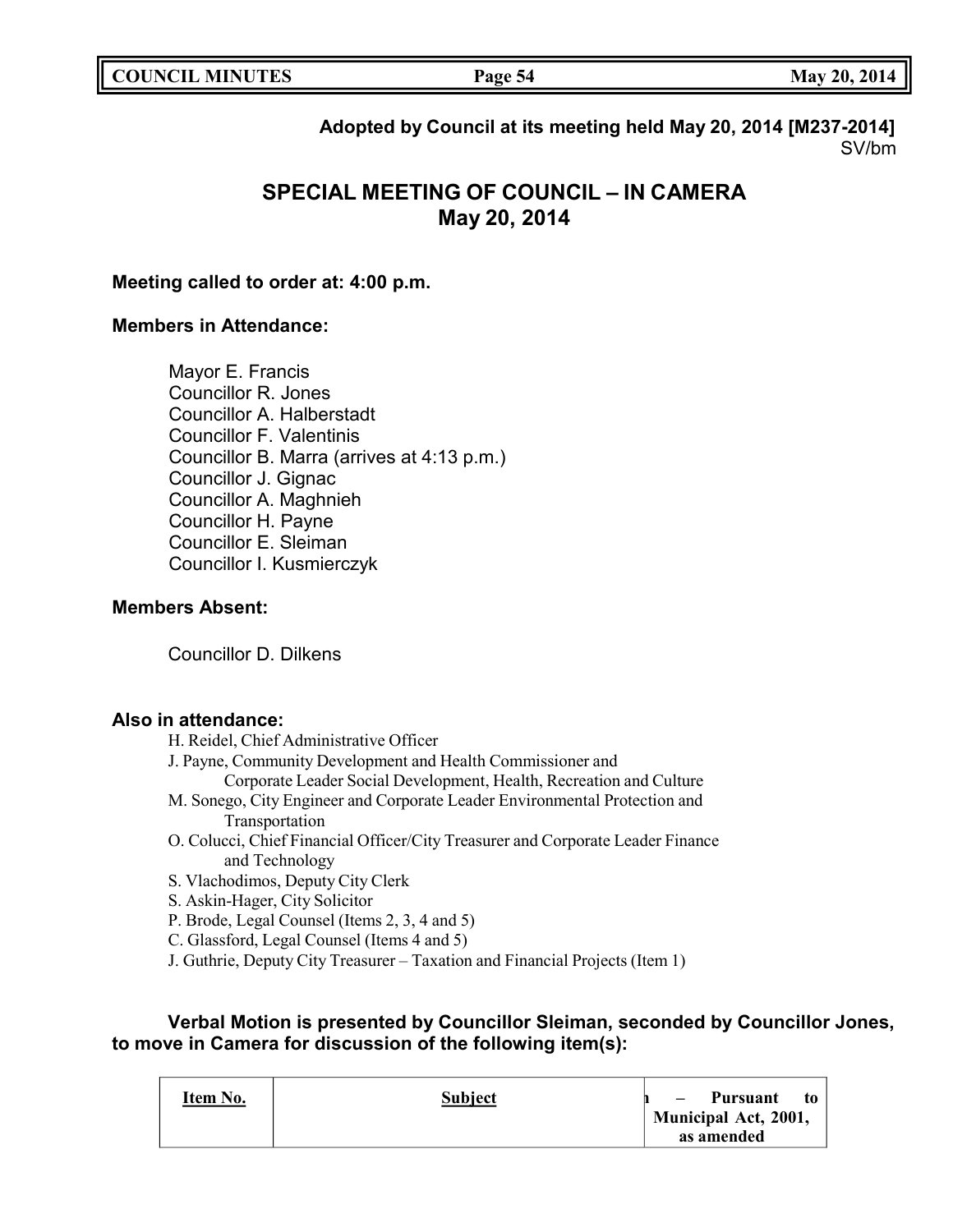| 1.               | Legal/Property matter – assessment appeals                          | 239(2)(d)(e)       |
|------------------|---------------------------------------------------------------------|--------------------|
| $\overline{2}$ . | <b>Legal/Property</b><br>- expropriation<br>matter<br>settlement    | 239(2)(e)          |
| 3.               | Property matter – surplus land                                      | 239(2)(c)          |
| 4.               | Property matter – amendments to agreements                          | 239(2)(a)(c)(e)(f) |
| 5.               | Legal matter – litigation                                           | 239(2)(e)(f)       |
| 6.               | Legal matter – bingo litigation                                     | 239(2)(e)(f)       |
| 7.               | Personal matter – about an identifiable<br>individual – appointment | 239(2)(b)          |

# **Motion Carried.**

# **Declarations of Pecuniary Interest:**

None disclosed.

**Discussion on the items of business. (Items 1, 2, 3, 4, 5, 6 and 7)**

**Verbal Motion is presented by Councillor Marra, seconded by Councillor Maghnieh,**

**to move back into public session.**

**Motion Carried.**

# **Moved by Councillor Marra, seconded by Councillor Maghnieh,**

# **THAT the Clerk BE DIRECTED to transmit the recommendation(s) contained in the report(s) discussed at the In-Camera Council Meeting held May 20, 2014 directly to Council for consideration at the next Regular Meeting.**

1. That the recommendation contained in the in-camera report from the Manager of Property Assessment, Deputy Treasurer – Taxation and Financial Projects and Chief Financial Officer/City Treasurer and Corporate Leader Finance and Technology respecting a legal/property matter – assessment appeals **BE APPROVED**.

2. That the recommendation contained in the in-camera report from Senior Legal Counsel, Coordinator of Real Estate Services, City Solicitor, City Engineer and Corporate Leader Environmental Protection and Transportation and Chief Financial Officer/City Treasurer and Corporate Leader Finance and Technology respecting a legal/property matter – expropriation settlement **BE APPROVED**.